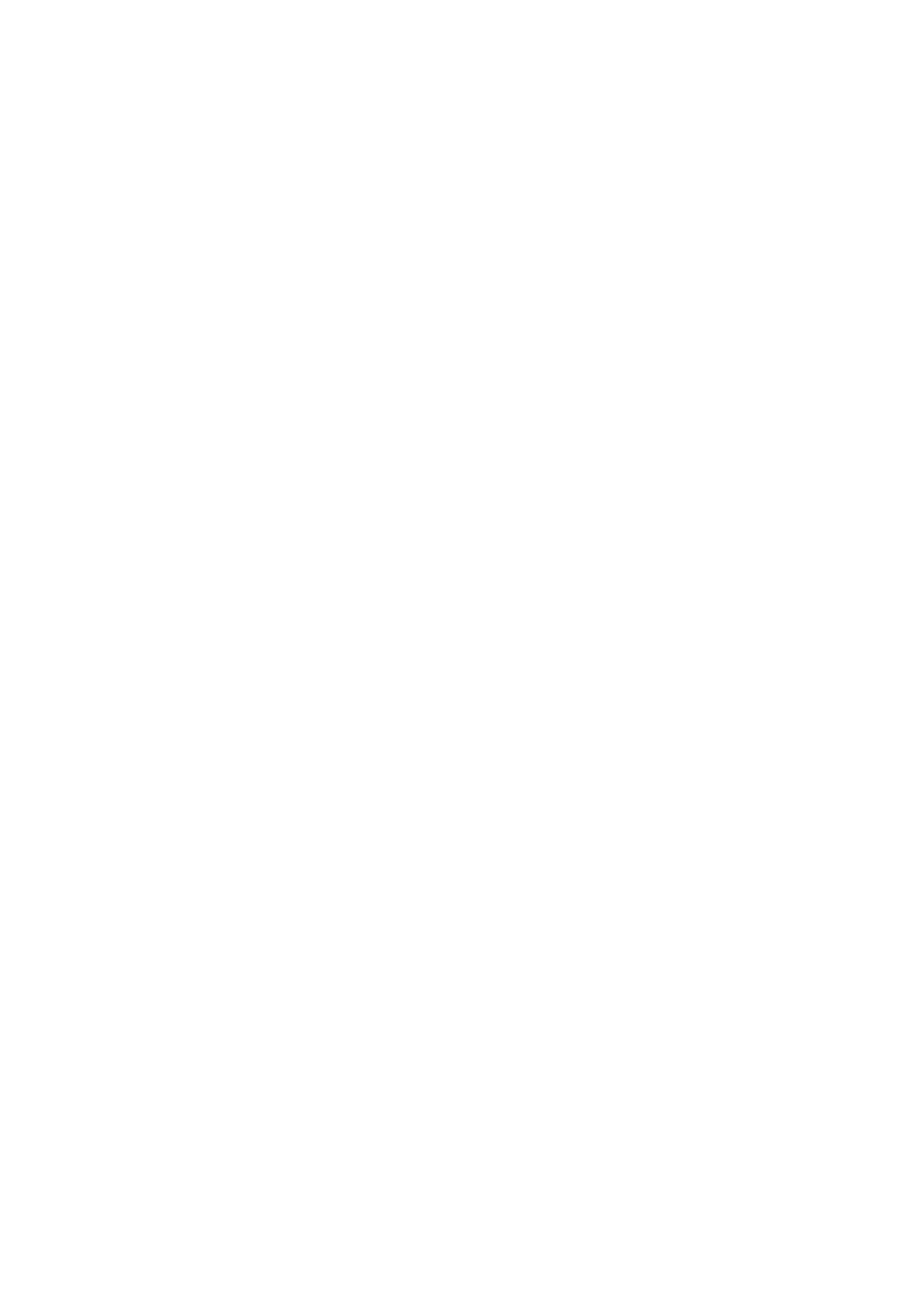Social Finance Program

Working Paper No. 52

# **Formalisation through micro-finance: an empirical study in Egypt**

Nicolas Gachet Virginie Staehli

### **Abstract**

As one of the major sources of decent work deficit, the reduction of the informal economy is one of the main challenges for the International Labour Organisation. Up to know it is mainly governments that have tried to resolve this problem through repressive policy, often with little result. This failure is largely explained by the cost of formalisation and the little incentive to operate in formality and it is now getting widely acknowledged that incentive-based approaches should be adopted.

As the outcomes of the informality affect the whole society, private actors should also get involved in the issue. This paper investigates the role Microfinance institutions (MFI) could play in the formalisation of the economy. In Egypt, some MFIs link the amount of their loans with the formality status of their clients. The paper, first, examine in details the effectiveness of the credit as an incentive to induce clients to formalise and, second, reviews the advantage for a MFI to deal with more formal client.

Though some clients formalise to get larger loan, the investigation did not provide probative evidences that MFI can significantly encourage their clients to formalise. Nevertheless, the findings show the necessity to conduct further studies. As a final point, this investigation demonstrates clearly that the provision of documents conditioning the loan amount is a good way for MFIs to reduce asymmetrical information and select trustworthy clients.

> Employment Sector International Labour Organisation, Geneva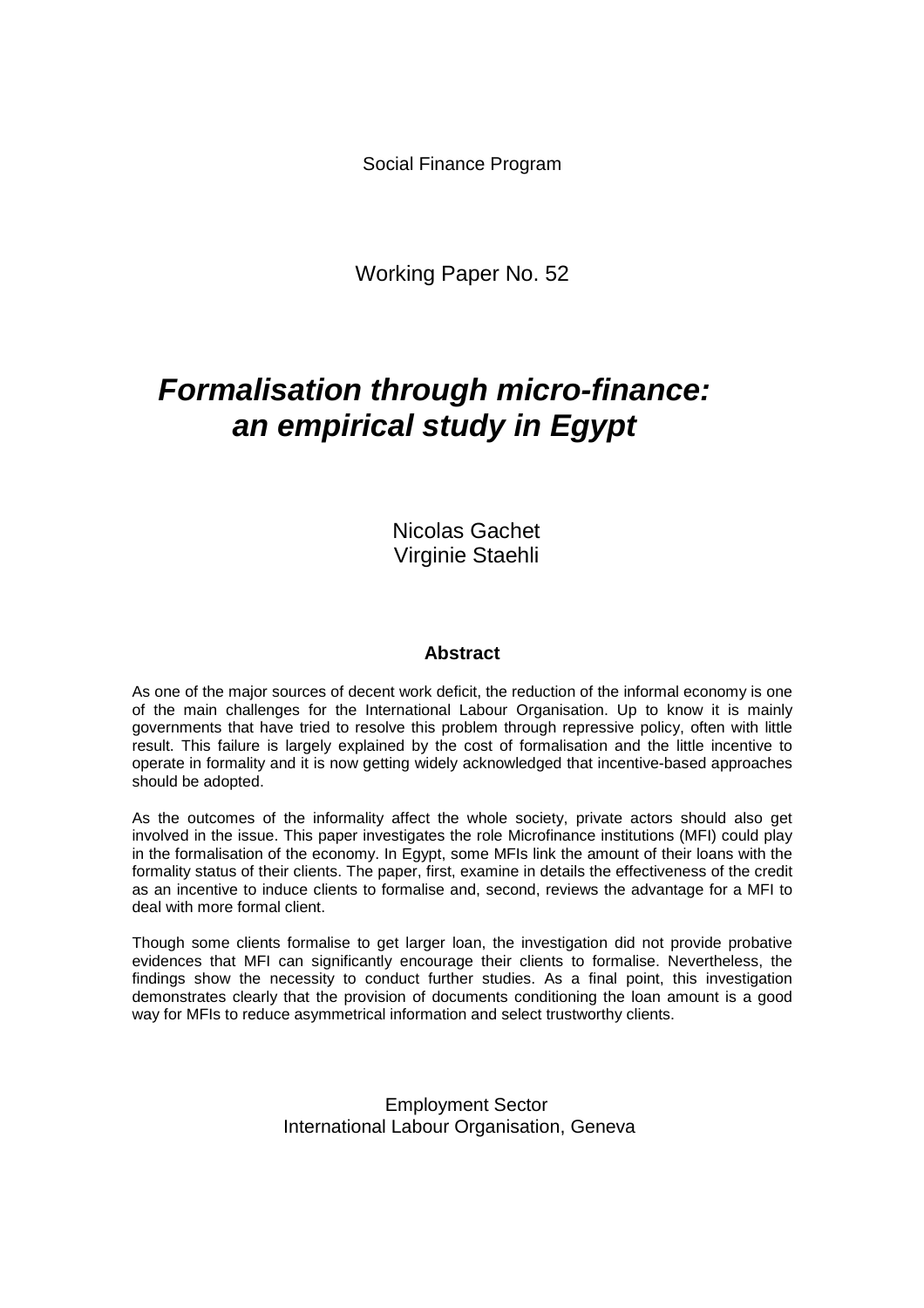Copyright © International Labour Organization 2006 First published 2008

Publications of the International Labour Office enjoy copyright under Protocol 2 of the Universal Copyright Convention. Nevertheless, short excerpts from them may be reproduced without authorization, on condition that the source is indicated. For rights of reproduction or translation, application should be made to the ILO Publications (Rights and Permissions), International Labour Office, CH-1211 Geneva 22, Switzerland, or by email: pubdroit@ilo.org. The International Labour Office welcomes such applications.

Libraries, institutions and other users registered with reproduction rights organizations may make copies in accordance with the licences issued to them for this purpose. Visit www.ifrro.org to find the reproduction rights organization in your country.

ISBN 978-92-2-121497-7 ISBN 978-92-2-121498-4

*First published in 2008* 

*ILO Cataloguing in Publication Data*

The designations employed in ILO publications, which are in conformity with United Nations practice, and the presentation of material therein do not imply the expression of any opinion whatsoever on the part of the International Labour Office concerning the legal status of any country, area or territory or of its authorities, or concerning the delimitation of its frontiers.

The responsibility for opinions expressed in signed articles, studies and other contributions rests solely with their authors, and publication does not constitute an endorsement by the International Labour Office of the opinions expressed in them.

Reference to names of firms and commercial products and processes does not imply their endorsement by the International Labour Office, and any failure to mention a particular firm, commercial product or process is not a sign of disapproval.

ILO publications can be obtained through major booksellers or ILO local offices in many countries, or direct from ILO Publications, International Labour Office, CH-1211 Geneva 22, Switzerland. Catalogues or lists of new publications are available free of charge from the above address, or by email: pubvente@ilo.org

Visit our website: www.ilo.org/publns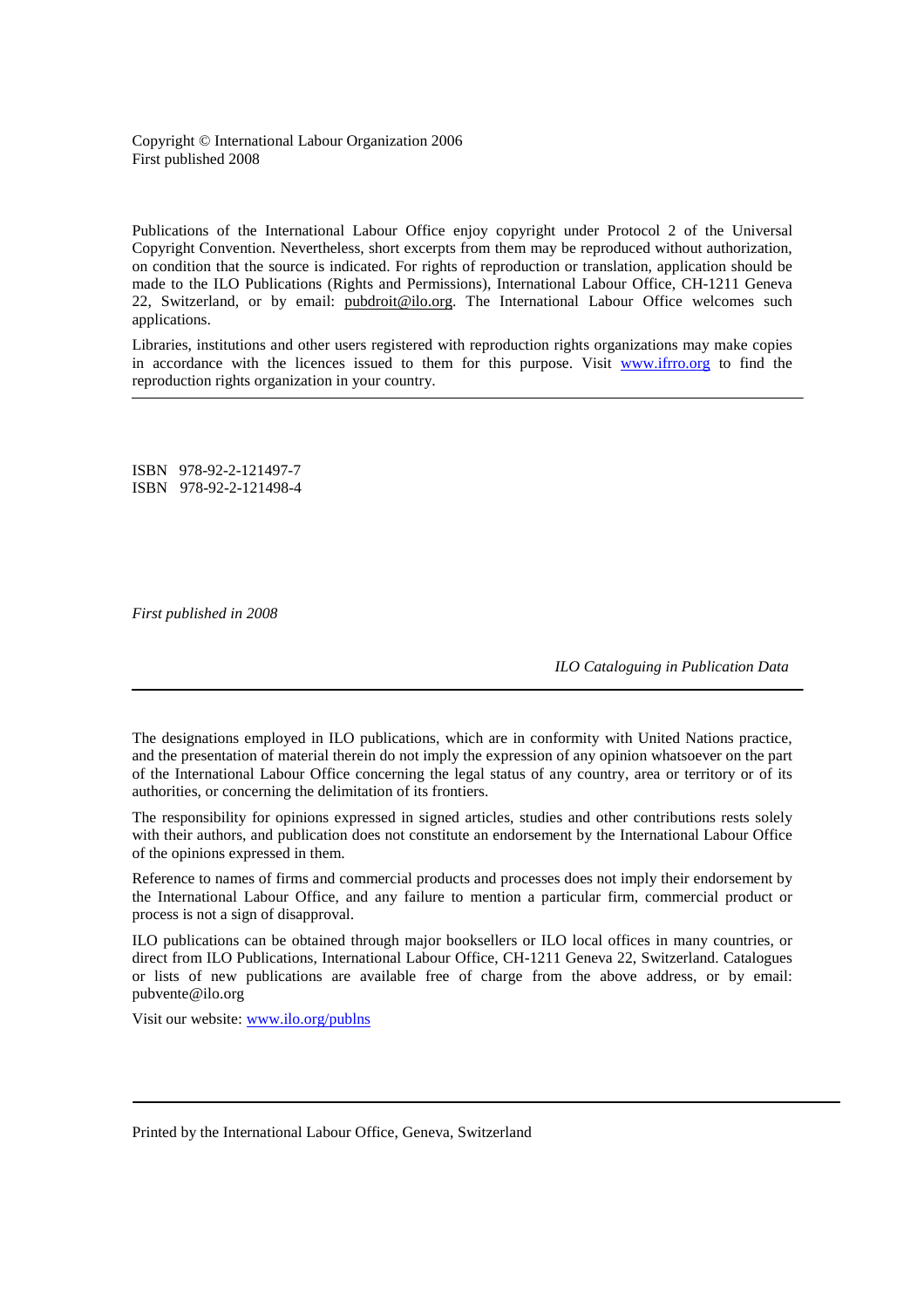## **Table of Contents**

|  | 21 |
|--|----|
|  |    |
|  |    |
|  |    |
|  |    |
|  |    |
|  |    |
|  |    |
|  |    |
|  |    |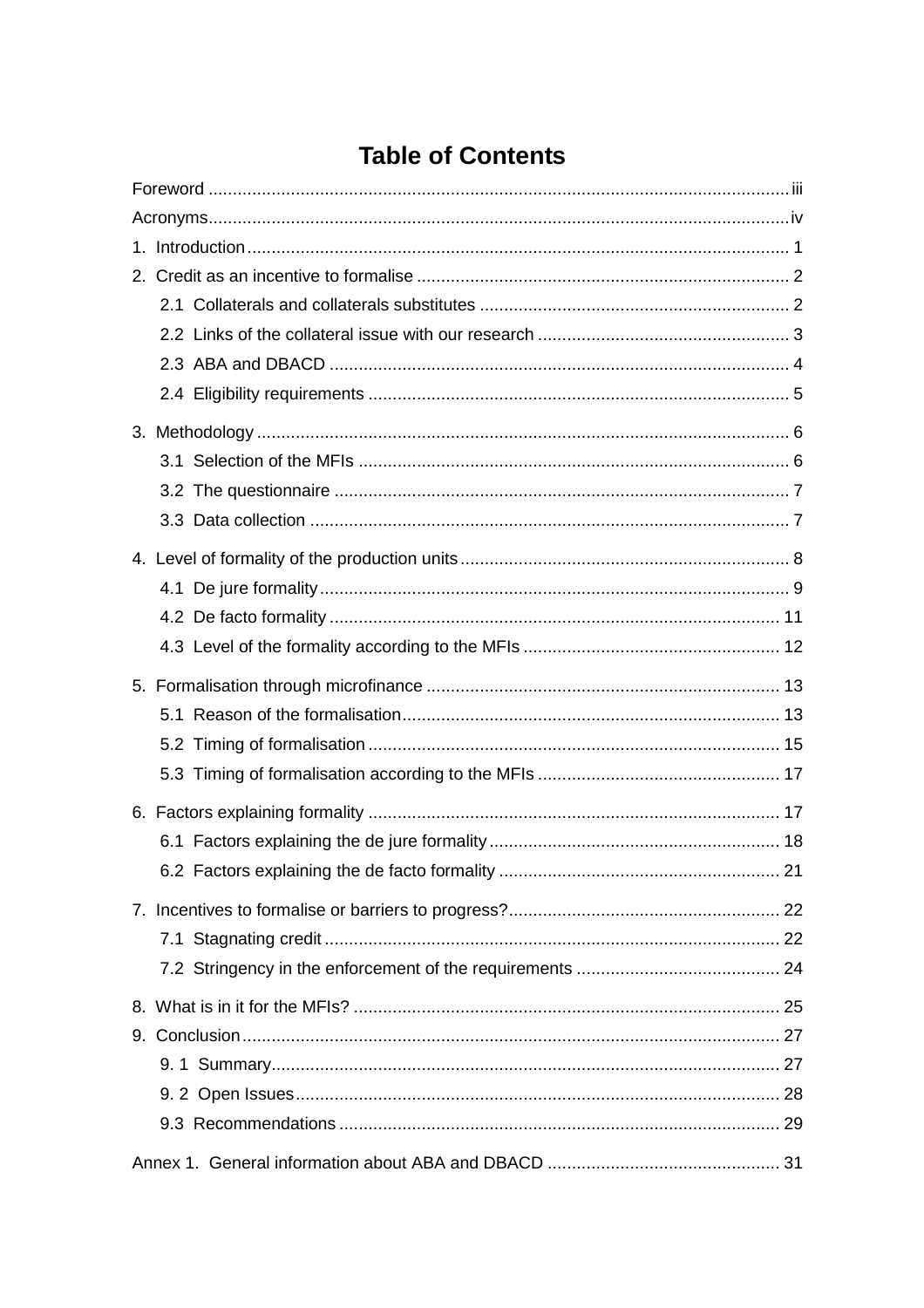# **List of Tables**

# **List of Figures**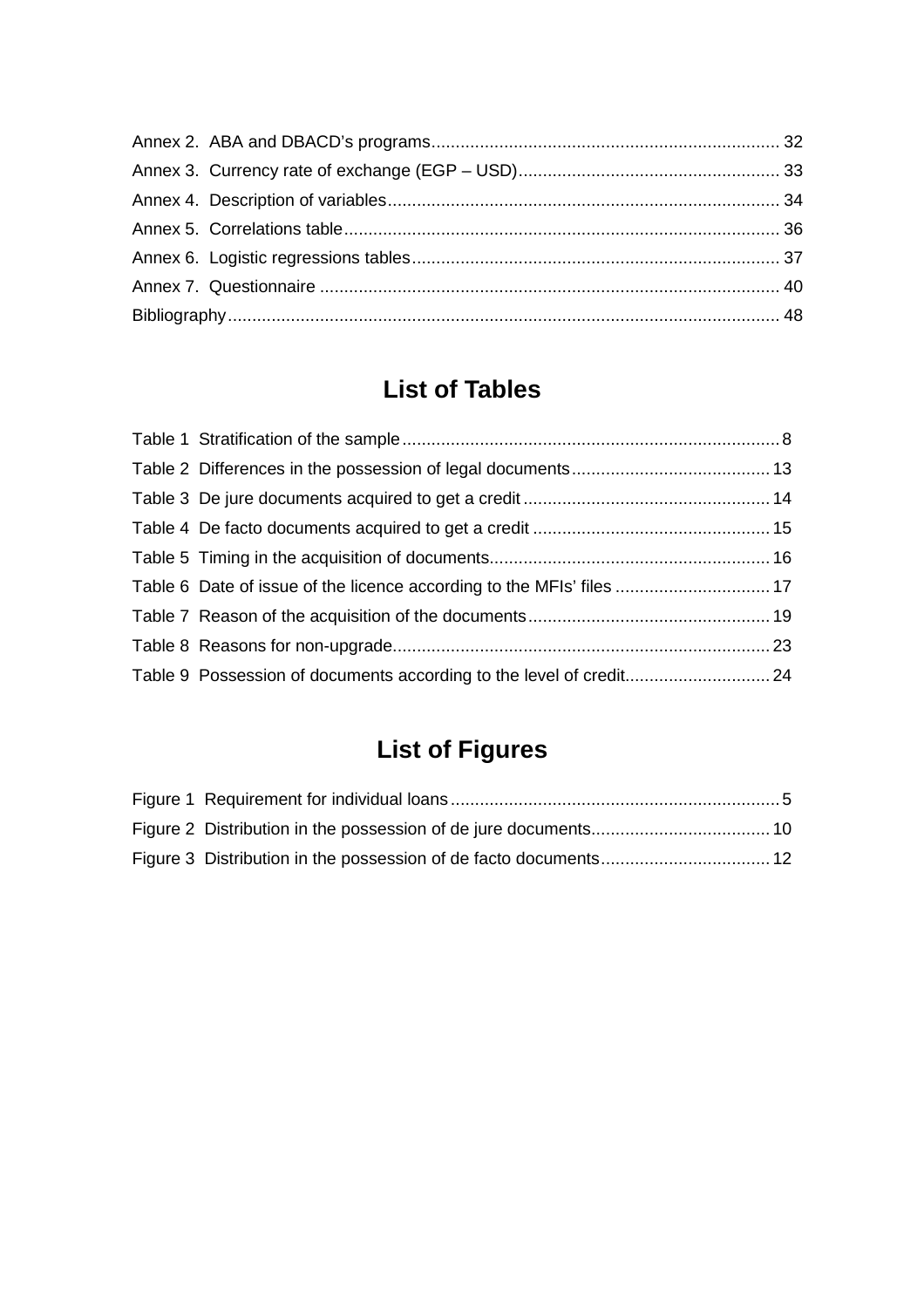## **Foreword**

Informality is a challenge for decent work, it deprives public authorities of revenues, weakens social security systems, fragments economic and financial transactions, creates unfair competition in product and factor markets and slows down attempts at social organization. Ways and means to push back the frontier of the informal economy have therefore been a constant concern for the ILO ever since its 1972 report on the informal economy in Kenya. So far, few policies have been successful, least of all repressive measures. In this context there is an increasing interest in incentive- and market-based approaches. The provision of microfinance is one of them. It has the particular potential of combining net benefits to the individual client with a business case to the MFI and a gradual formalisation effect as a result of increasing documentation requirements.

To throw light on the scope and limitations of using access to finance – and in particular to credit – as an incentive to obtain documents that confer a formal status to the client of a microfinance institution, the ILO and the University of Geneva commissioned a study to examine the practices of two MFIs in Egypt, ABA and DBACD. This report by Nicolas Gachet with contribution by Virginie Staehli is the result of the research based on a master thesis prepared in 2007 by Pilar Acosta, Nicolas Chamorel, Nicolas Gachet and Virginie Staehli for their Master in Advanced Studies at the Universities of Geneva and Lausanne. The empirical work and field survey in Egypt were supported by grants from the ILO Social Finance Programme and the Foundation Ernest Boninchi.

The report explores the methodology adopted by two MFIs in Egypt to link progressive loan amounts to higher documentation requirements. Two main issues are addressed: the effectiveness of the incentive and the business case for the MFI. The findings would not seem to support a substantial impact of lending conditions on formalisation. At the same time they confirm the business case for a microfinance institution in designing its services in ways that oblige the client to obtain progressive documentation.

> Bernd Balkenhol Yves Flückiger Director Vice-Recteur

Social Finance Université de Genève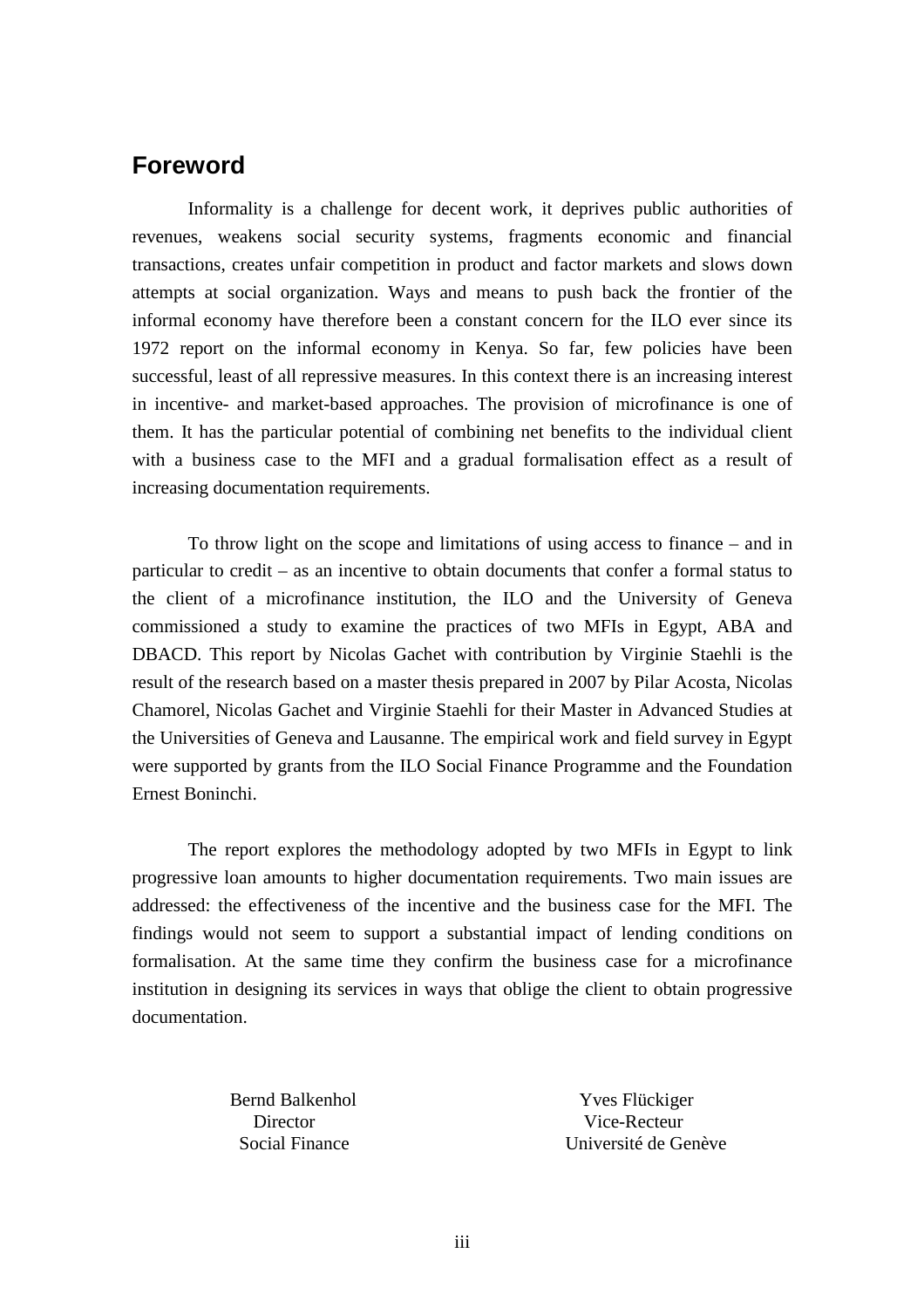## **Acronyms**

| Alexandria Business Association                              |
|--------------------------------------------------------------|
| Dakahlya Businessmens' Association for Community Development |
| Egyptian pound                                               |
| <b>International Labour Organisation</b>                     |
| Microfinance institution                                     |
| Micro/Small and Medium Enterprise                            |
| Non Governmental Organisation                                |
| Rotating Savings and Credit Association                      |
|                                                              |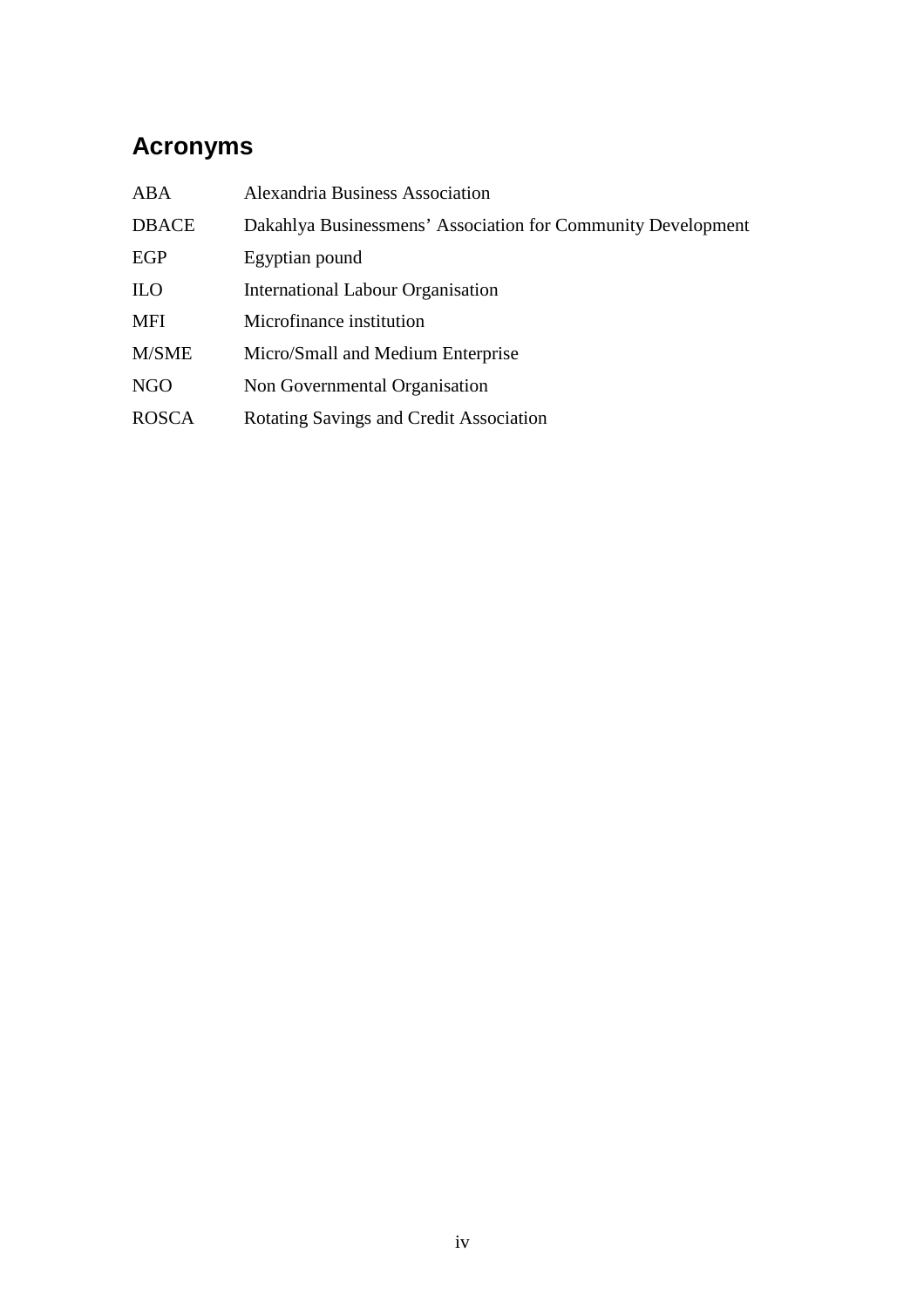### **1. Introduction**

The informal economy is growing throughout the world (Schneider, 2005; ILO, 2002b). It has for long been recognized as one of the main development challenges. The level of poverty in a country is usually closely linked with the size of its informal economy. As a source of major decent work deficit, it has also been one of the key challenges for the International Labour Organisation (ILO). People working in the informal economy – employees as well as employers – lack decent work conditions (ILO, 2002a). At the macro-economic level, government and the public services are deprived of substantial revenues which could be invested in poverty alleviation. Public authorities find difficult to design suitable policies to alleviate poverty as they know little about the enterprises and the workers operating in the informal economy. Pushing back the frontier of informality is both in the public interest and in the interest of those who have no choice but work under indecent conditions.

For a long time, governments have tried to tackle the informal economy primary through repressive policies. More often than not, the policies failed to resolve the problem, because of deficient enforcement capability, poorly designed incentives and an inappropriate degree of red tape.

Therefore, it is necessary to adopt a new approach to reduce informality. In this respect, it is increasingly recognized that more effective incentive-based approaches should be adopted to reduce the informal economy (USAID, 2005). The idea is that by reducing the cost of formalisation and improving the benefit to operate in the formal economy, enterprises would by themselves move from informality to formality.

Private sector operators may also have an interest to help formalise their clients in the informal economy. It is especially valid for Microfinance institutions (MFI) as they bridge informal and formal segments of the economy. On the one hand, they rely on formal procedures and operate usually under governmental control and most of their clients operate in the informal economy. These clients are often denied access to the formal financial system as they can not provide traditional collateral. On the other hand, MFIs copy informal finance practices notably with respect to collateralisation.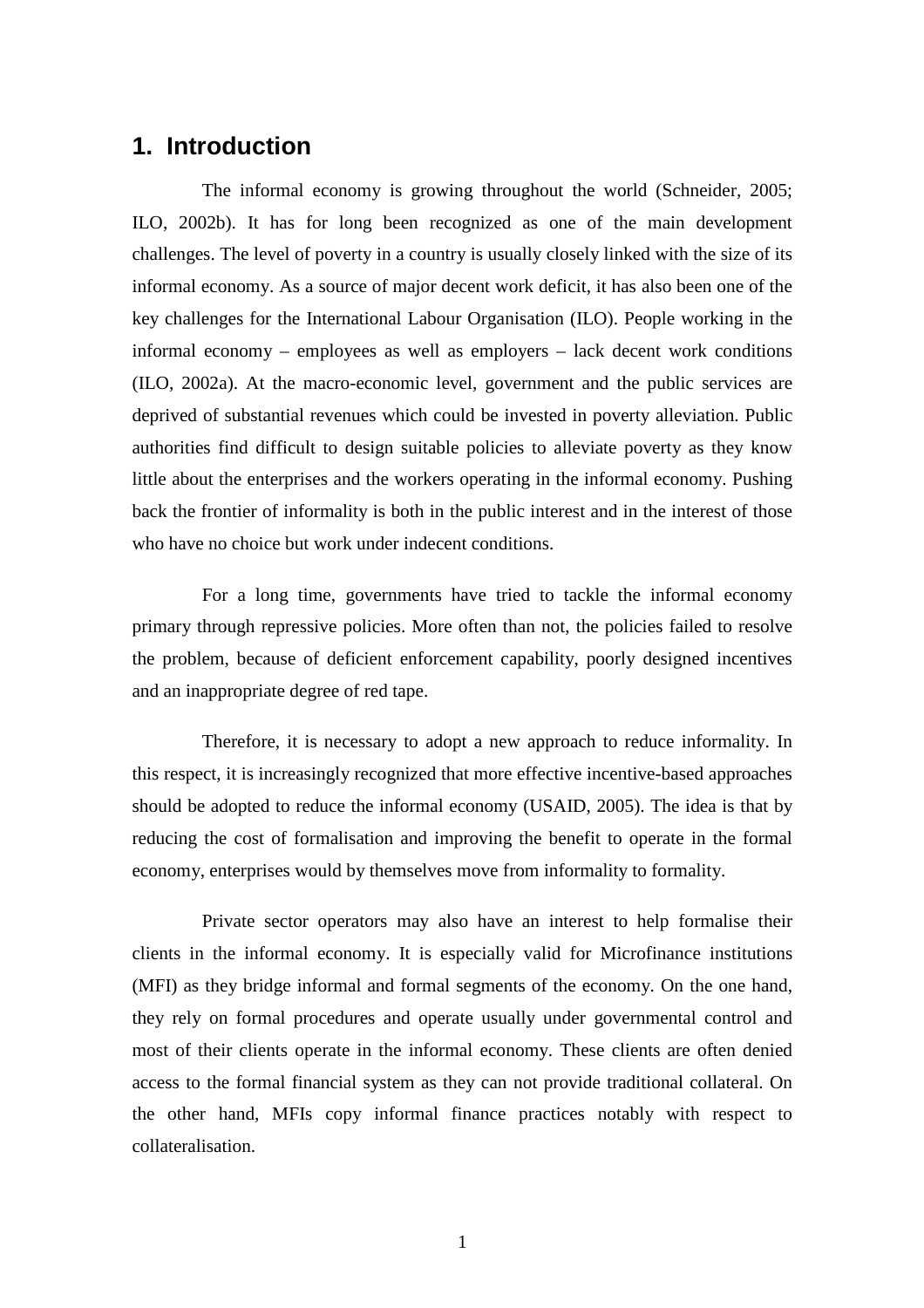In such an operating environment it is conceivable that MFIs could use their financial operations as an incentive to encourage entrepreneurs to formalise especially if there is also a business case for the MFI. Graduation lending is a case in points. With increasing amounts of loans, MFIs could require increasing documentation with a "surreptitious" formalisation effect on the borrower. MFIs in Egypt, for example, link the loan amount to the provision of documents showing ownership of assets, relation to public sector authorities and status with regard to banks. In this way, MFIs establish a link between financial transactions and formality creating conditions for gradual formalisation among their clients.

To be effective such a methodology requires that the costs of not obtaining the loan exceed the costs of obtaining the document. These costs are financial and opportunity costs in terms of earnings foregone with potential formal sector suppliers or customers. The outcome of this cost-benefit calculation obviously varies with competition in the supply of microcredit. If the client of a MFI can also turn to alternative sources of credit that do not require documentation, then the cost and benefit calculation is different and the graduation effect mitigated. In this case the MFI will be restrained in its graduation strategy.

This paper investigates the links between the provision of credit and formalisation. More specifically, we examine in detail whether a MFI can provide sufficient incentives to induce formalisation among its clients. We also explore the business case for the MFIs that promote the formalisation of their clients.

The paper is based on a client survey carried out in January-March 2007 with two MFIs in Egypt, Alexandria Business Association (ABA) and Dakahlya Businessmens' Association for Community Development (DBACD).

### **2. Credit as an incentive to formalise**

### **2.1 Collaterals and collaterals substitutes**

Lenders have to find a way to incite borrowers to repay the loan. The formal financial system use "collaterals", assets pledged by the borrower to the lender until a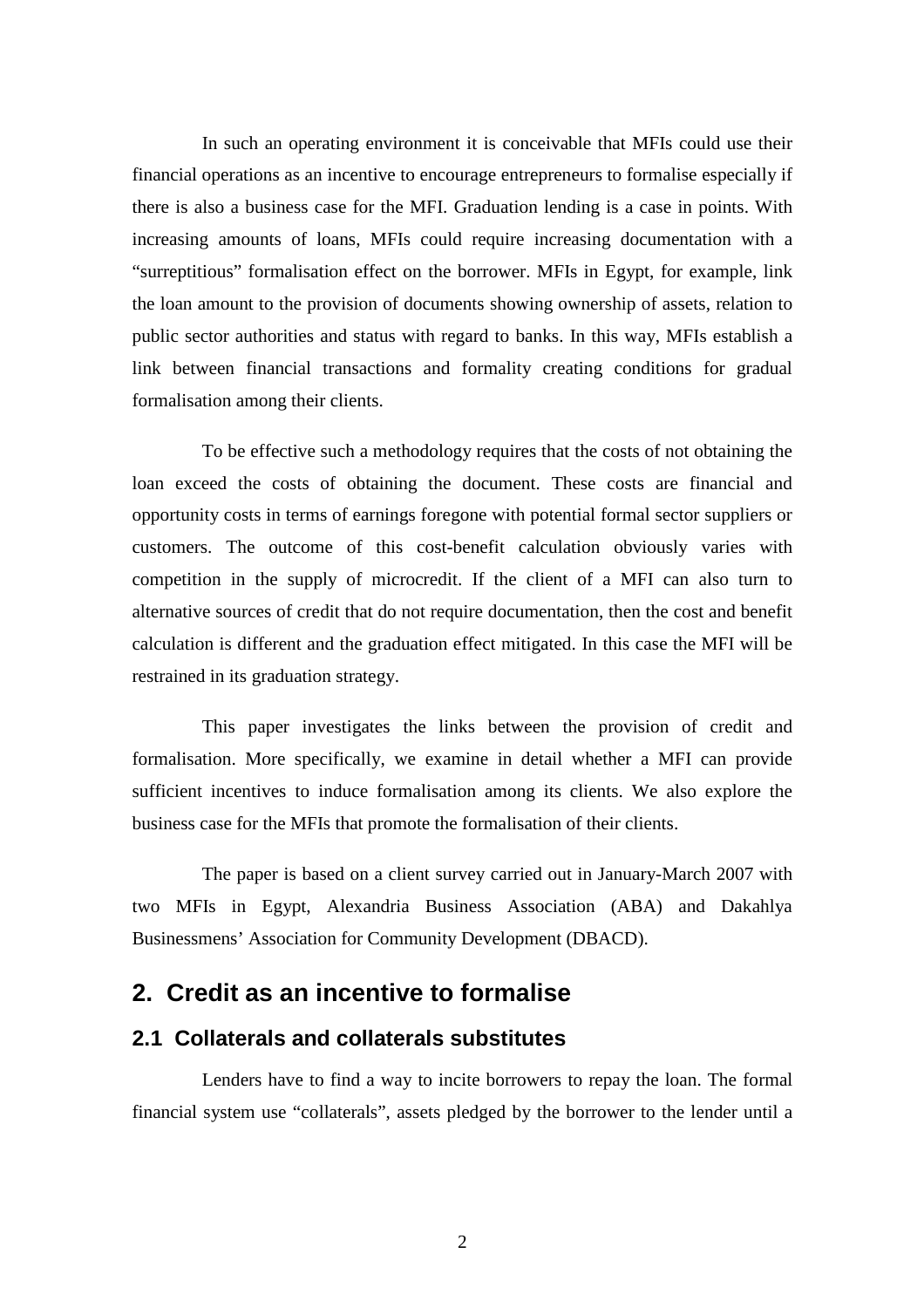loan is paid back. In case of default, the lender has the right to seize and sell this asset<sup>1</sup>. In formal financial transaction, the loan contract with the collateral attached has to be enforceable in courts (Balkenhol & Schütte, 2002). In cases where the borrower can not provide such assets, banks usually consider the transaction too risky and costly, and abstain from making a lending decision.

In the informal economy many people are unable to provide such bankacceptable guarantees. Even those that possess assets do not have ownership titles (De Soto, 2000). Consequently, many economic actors remain excluded from the formal banking system, despite their effective debt absorption capacity. As a result, they miss income generating opportunities, while banks miss opportunities to conclude loan contracts that could have been profitable.

In the informal financial sector, borrowing and lending are based on personal relationships and other collateral substitutes, as practiced by moneylenders or rotating savings and credit associations (ROSCAs). Inspired by informal finance and dealing with the same informal clients, MFIs developed forms of relationships that did not resort to the use of traditional collaterals to secure their loans. Unlike genuine collateral, substitutes have limited or no market value and the loan contract can not be enforced through the courts. In the absence of formal foreclosure, MFIs resort to para-legal or social means to protect their assets and screen risk. The best known substitute is the peer-pressure, derived from joint liability. Another example is the probation lending.

### **2.2 Links of the collateral issue with our research**

 $\overline{a}$ 

This paper discusses whether client graduation can induce entrepreneurs to formalise. In a context where entrepreneurs urgently need credit but do not have collateral, we assume that MFIs could encourage their clients to obtain documents. With increasing scarcity of credit and less competition in local financial markets, entrepreneurs might be induced to seek documents, so as to obtain access to credit.

<sup>1</sup> The most typical examples of collateral are the mortgage on land/title, chattel, pawning, assignment or blocked savings.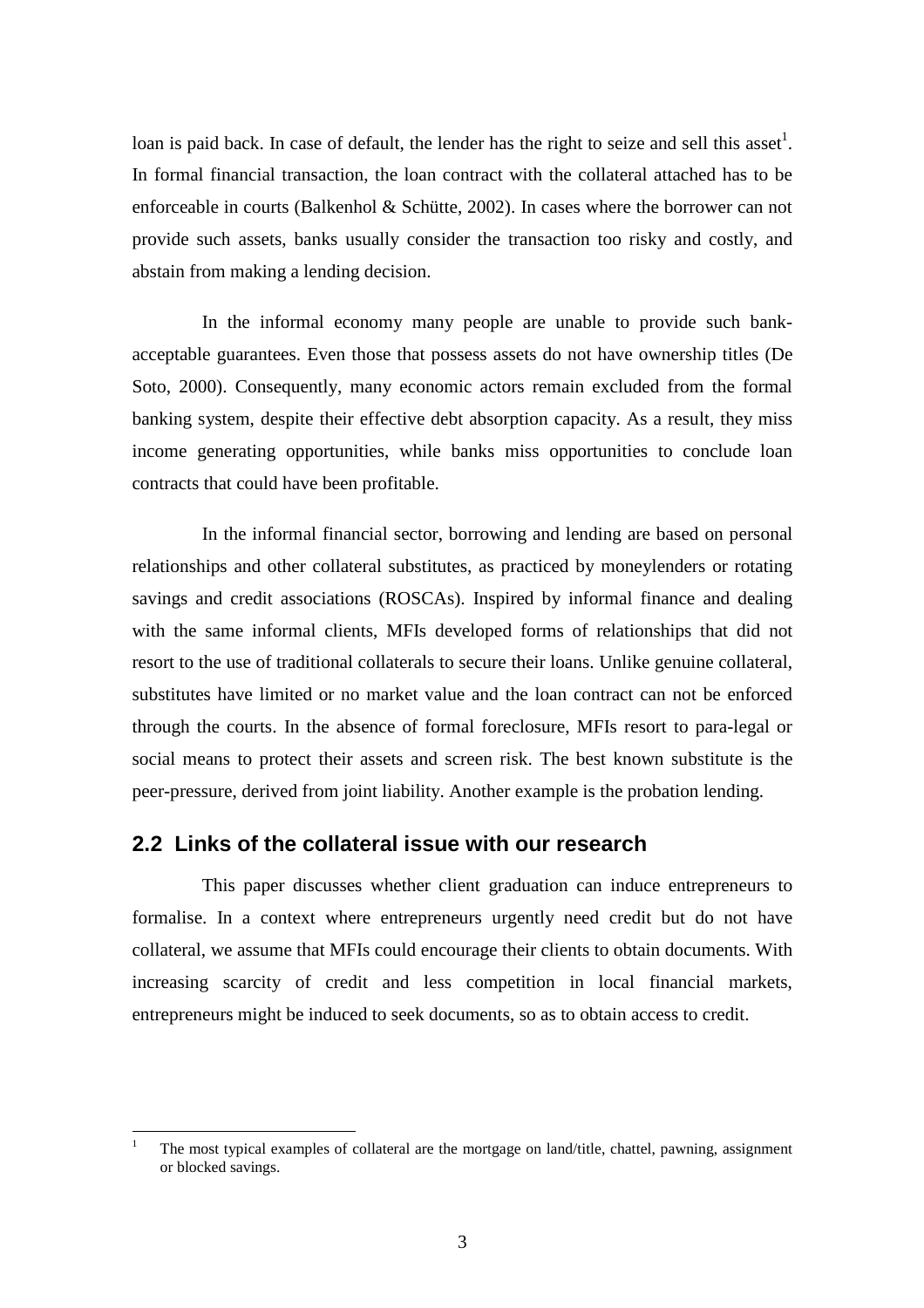Following a progressive lending principle, the MFI can successively impose higher requirements with increasing loan size. Thus, the larger the loan, the more documents the clients have to provide.

While we are questioning the use of credit as an incentive to encourage entrepreneurs to formalise, we also question the profitability for MFIs to deal with more formal clients. More specifically, we assume that these documents are used as collateral substitutes and hence a method to reduce the transaction cost.

### **2.3 ABA and DBACD**

MFIs that link the amount of their loans to progressive documentation documents are, for example, Alexandria Business Association (ABA), based in Alexandria, and Dakahlya Businessmens' Association for Community Development (DBACD), in Mansoura. ABA and DBACD are NGOs specialized in microcredit, both were created by local business associations<sup>2</sup> with USAID support. They proceed with a same logic and offer similar services: ABA and DBACD are the leading MFI in their respective governorate – Alexandria and Dakahlya, both are active in urban and rural areas<sup>3</sup>, and both provide similar products. ABA and DBACD started their activities<sup>4</sup> with an individual lending methodology targeted at micro, small and medium enterprises (M/SME) that cannot access the formal financial system. Credits are granted to manufacturing, trade and services to finance working capital or investment needs, but not start-up activities. Once they reached financial sustainability, ABA and DBACD also launched group lending programs<sup>5</sup> to reach even poorer people, especially women, and help them to initiate income generating activities. Both programs are designed to help clients upgrade from one program to another. Ultimately, their clients should join the formal financial system and deal with banks.

 $\frac{1}{2}$  The fact that these MFIs were created by a business association might explain their interest to formalise clients.

<sup>3</sup> DBACD is more active in rural areas than ABA, but the latter is extending its activities in rural areas.

<sup>4</sup> ABA launched individual loan program in 1990, while DBACD started it in 1998.

<sup>5</sup> ABA reached its financial self-sufficiency in 1994 and launched a first group lending program in 1999, while DBACD reached it in 2000 and launched its program in 2001 (www.mixmarket.org ; www.aba-sme.com ; www.dbacd-eg.org).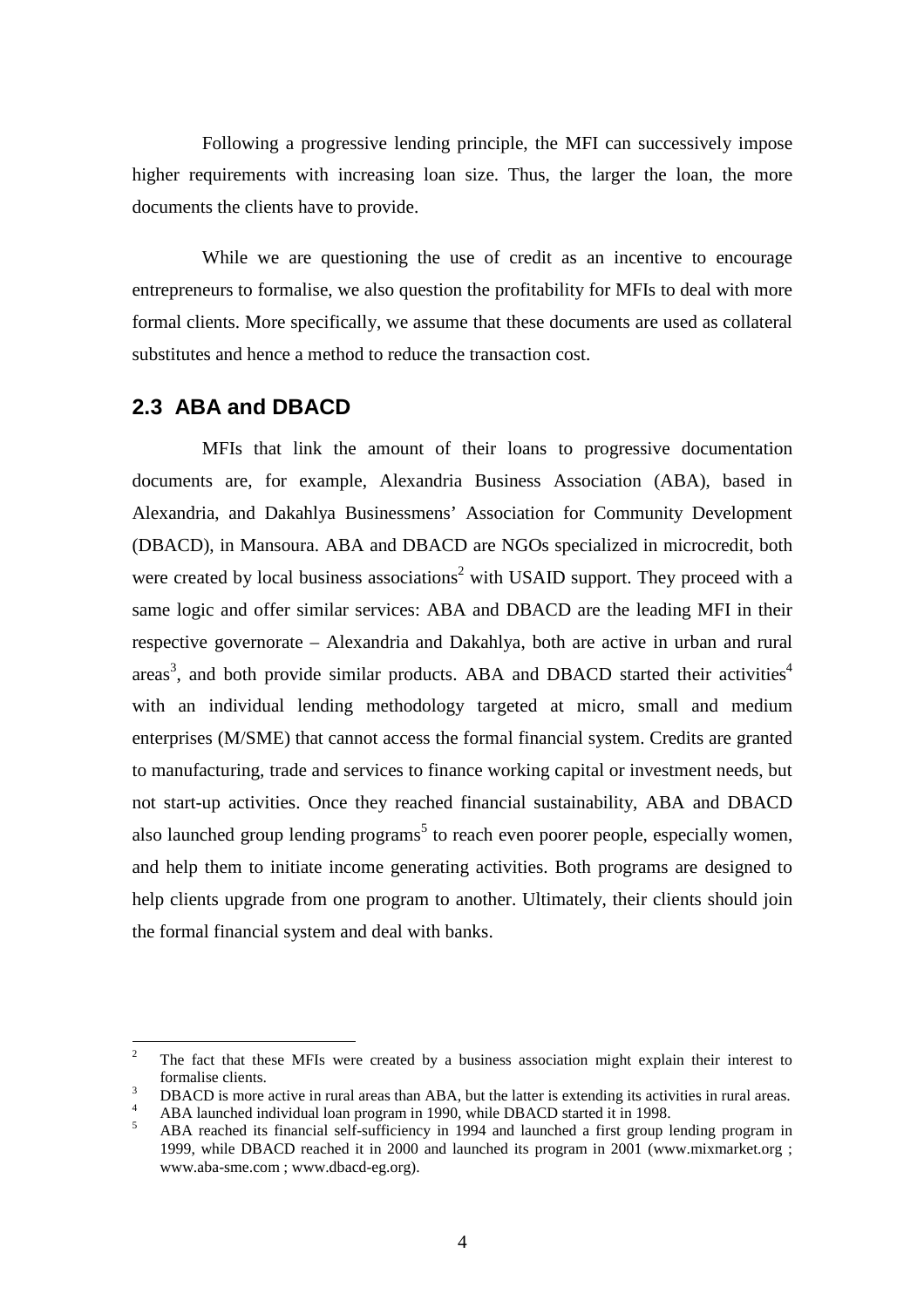### **2.4 Eligibility requirements**

In their individual lending program, ABA and DBACD set eligibility requirements which link the amount of the credit to the possession of some legal and managerial documents. Access to credit depends on the *de jure* and *de facto* formality of the client (Nelson & De Bruijn, 2005). The *de jure* formality concerns the compliance of the enterprise with legal and administrative rules, while the *de facto* formality is related to the business management and the structure of the enterprise. The table 1 presents these eligibility requirements for both MFIs.

| Figure 1 | <b>Requirement for individual loans</b> |
|----------|-----------------------------------------|
|----------|-----------------------------------------|

|                    |               | <b>ABA Eligibility Requirements</b>            |               | <b>DBACD Eligibility Requirements</b>       |
|--------------------|---------------|------------------------------------------------|---------------|---------------------------------------------|
|                    | Above 25'000  | Non bankruptcy certificate                     |               |                                             |
|                    | Above 20'000  | Financial & Tax statements                     |               |                                             |
|                    | Above 15'000  | Bank and checking account                      |               |                                             |
|                    | Above 12'500  | Social security certificate                    |               |                                             |
| Amount of the loan | Above 10'000  | Tax card<br>Licence<br>Commercial registration | Above 10'000  | Checking account                            |
|                    |               |                                                |               |                                             |
|                    |               |                                                | Above 8'000   | Non bankruptcy<br>certificate               |
|                    | Above 7'500   | Ability to read & write                        |               | Tax card                                    |
|                    | Up to 7'500   | Identity card<br>Proof of rent/ownership       | Above 5'000   | Commercial<br>registration                  |
|                    | Utility bills |                                                | Up to $5'000$ | Identity card<br>Proof of<br>rent/ownership |
|                    |               |                                                |               | Utility bills                               |

The client has to provide new documents with increasing loan size. Thus, the larger the loan the more documents the client has to provide.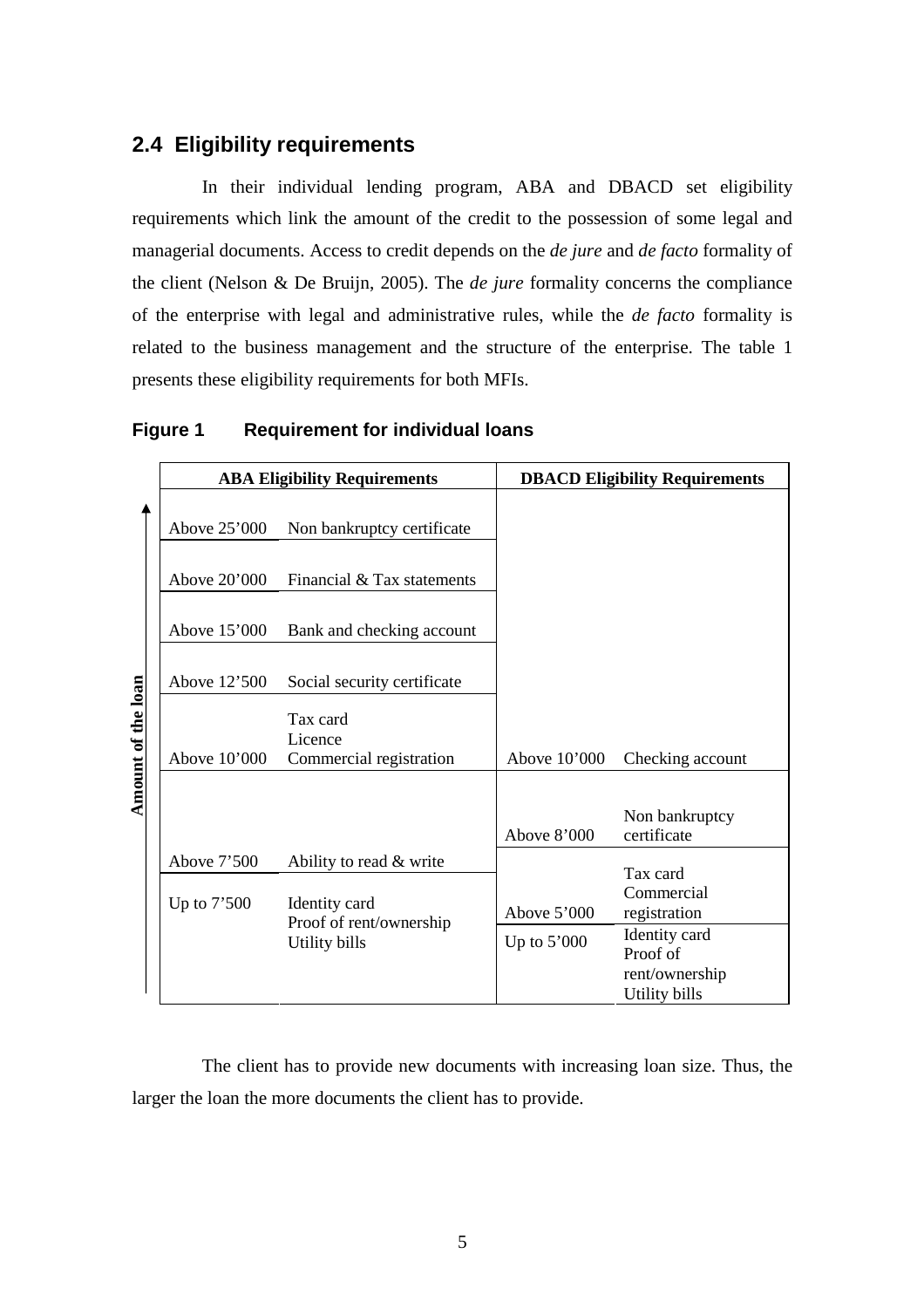The differences between ABA and DBACD in terms of documentation requirements raise two important questions. First of all, they do not exactly ask for the same document in relation to the same loan amount. Some documents are costlier and/or more time consuming than others. For the graduation be effective, these costs must be more than compensated by the client benefits.

ABA seems to require more documents than DBACD: the operating licence, social security certificate, bank account and tax and financial statements are required by ABA, but not DBACD. The reason is that DBACD considers it unnecessary to explicitly demand a licence, whose possession is implicit with requirement of the commercial registration<sup>6</sup>.

The second question that can be raised from the table 2.1 concerns the amount of the loan. The same documents are required by both institutions but for different amounts of credit. The issue is the same than for the choice of the document. We can suggest the possibility that there are some thresholds that make it is worth acquiring a document. Actually, the amount of the loan for which the document is required will certainly change the cost-benefit analysis of the entrepreneur.

## **3. Methodology**

### **3.1 Selection of the MFIs**

A search on the MIX market for MFIs with formalisation objectives produced only one institution, the Alexandria Business Association (ABA). This MFI advertises clearly its goals "to help the transformation of SMEs from informal to formal sector"<sup>7</sup>. The MIX market also helped to identify the Dakahlya Businessmens' Association for the Community Development (DBACD) as a control MFI as it was very similar to ABA even if they did not explicitly advertise formalisation as a goal<sup>8</sup>.

 $\overline{a}$ 

<sup>6</sup> The fact that loan officers in DBACD are used to make a copy of the licence when provided by the clients shows that this document is indirectly required.

<sup>7</sup> MIX Market's website: www.mixmarket.org; ABA's website: www.aba-sme.com.

<sup>8</sup> See annexe 1 for further details.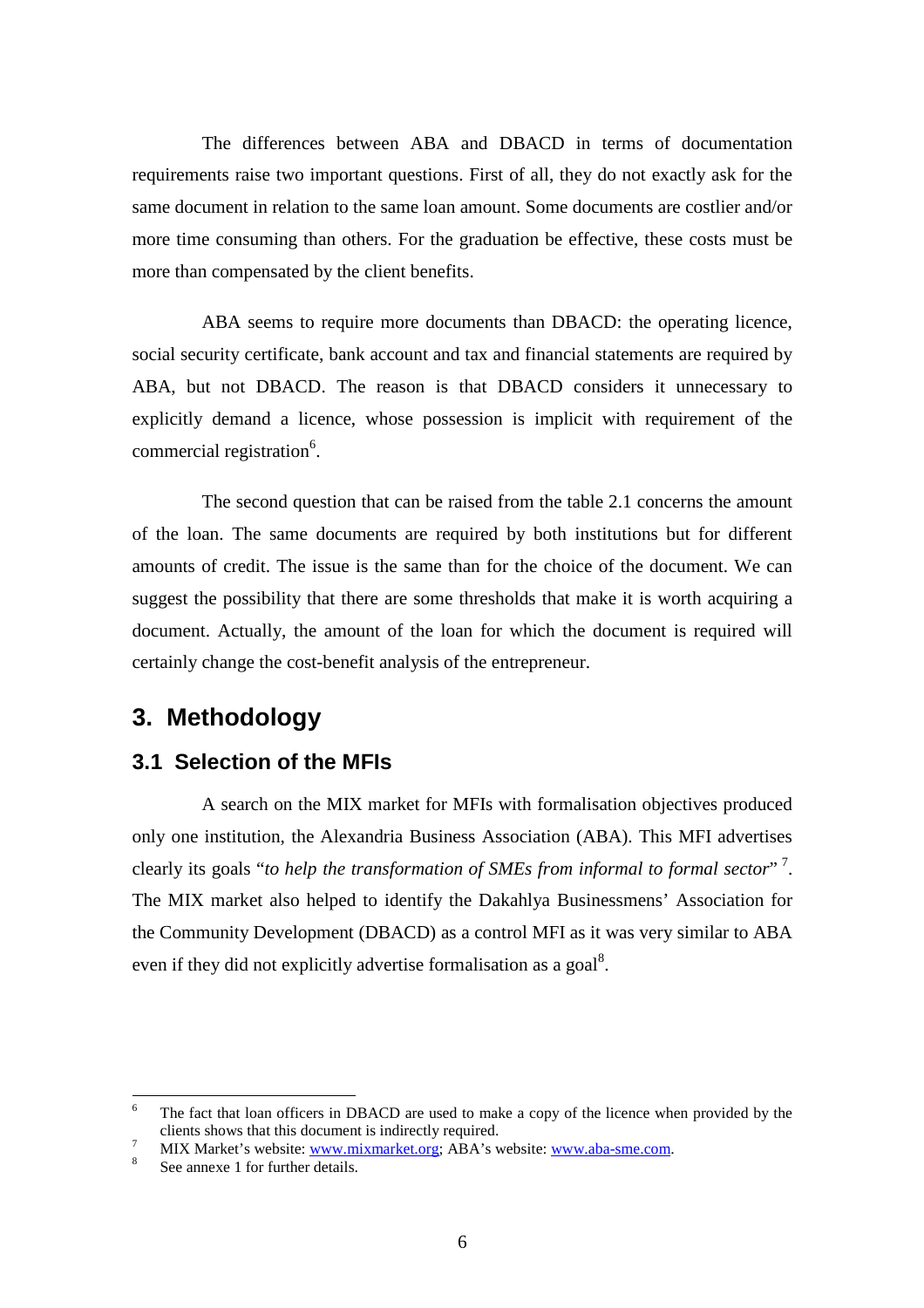### **3.2 The questionnaire**

A questionnaire was developed for client surveys<sup>9</sup>. The first part of our questionnaire deals with the socio-demographic profile of the entrepreneurs and the characteristics of the enterprise, the financing, as well as its relationship with the MFI.

The second part of the questionnaire probes into the levels of formality, both *de jure*, i.e. the possession of ID card, licence, commercial registration, tax card, social security certificate, and *de facto*, i.e. the possession of utility bill, proof of rent/ownership, bank and checking accounts, book keeping, and written contract with employees.

### **3.3 Data collection**

The field survey took place between January and March 2007, first in Alexandria (ABA) and then in Mansoura (DBACD). We interviewed active clients operating in the city centre of both Alexandria and Mansoura.

The clients were selected randomly, in accordance with a first stratification by sector of activity, i.e. trade and manufacture, both in urban settings. A second stratification distinguished amounts of credit to obtain an equal proportion of "small" and "large" credit. The threshold was eventually set at 10'000 Egyptian pounds (EGP). The aim of this stratification was to make sure there would not be biases in the comparison between ABA and DBACD.

We set as an objective to have 50 observations for each category to yield significant results. The selection of the clients was performed randomly by the MFIs in accordance with the above stratification. We organised 448 microentrepreneur's interviews,  $227$  in Alexandria and  $221$  in Mansoura<sup>10</sup>, distributed as follow.

 $\overline{a}$ 

<sup>9</sup>  $\frac{9}{10}$  See annexe 7 for further details.

There were only 21 clients with a big manufacture in the city of Mansoura.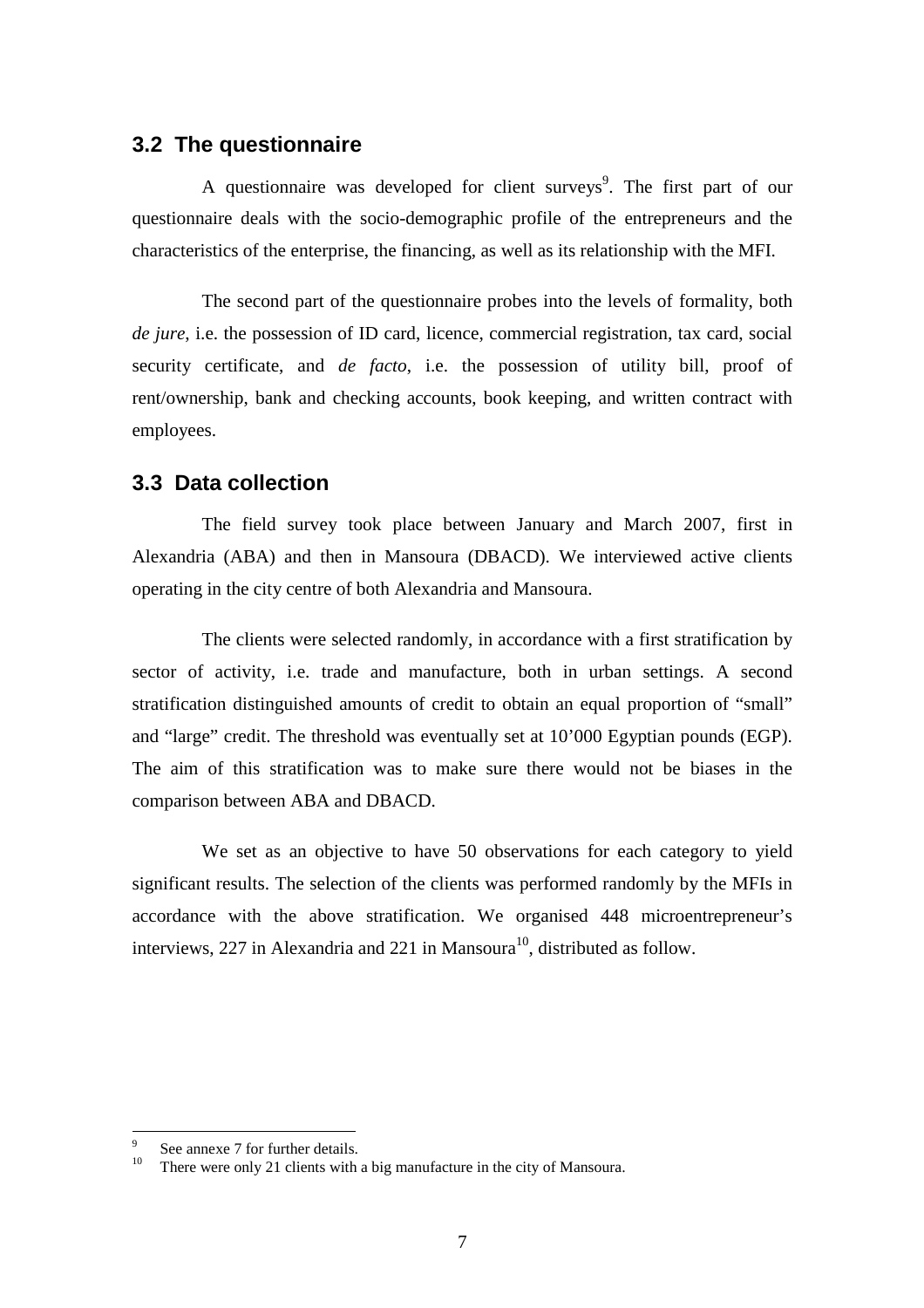|              |              | <b>Under</b><br>10'000 EGP | <b>Above</b><br>10'000 EGP | <b>Total</b> |
|--------------|--------------|----------------------------|----------------------------|--------------|
|              | Trade        | 62                         | 61                         | 123          |
| <b>ABA</b>   | Manufacture  | 53                         | 51                         | 104          |
|              | <b>Total</b> | 115                        | <i>112</i>                 | 227          |
|              | Trade        | 62                         | 54                         | 116          |
| <b>DBACD</b> | Manufacture  | 84                         | 21                         | 105          |
|              | <b>Total</b> | 146                        | 75                         | 221          |

#### **Table 1 Stratification of the sample**

*Source: data from the survey* 

 $\overline{a}$ 

We complemented the information gathered by the questionnaire by file reviews for each client interviewed. Thus, we gathered information on the credits' history for each and the documents submitted to the MFI.

Finally, directors and managers of both MFIs were interviewed in depth to have a better understanding of their goals, policies and ways of proceeding as well as the legal framework concerning S/MSEs in Egypt.

## **4. Level of formality of the production units**

To assess the effectiveness of the methodology adopted by ABA and DBACD to formalise entrepreneurs, we first investigated the level of formality of the clients interviewed. This assessment verifies the possession of the documents required by the  $MFS<sup>11</sup>$ . As it is an important difference in the informality issue, a distinction is made between documents that are related to the *de jure* dimension and those to the *de facto* dimension. These two dimensions do not grasp the same reality, though Nelson & De Bruijn (2005) observed a positive relationship between them. They thus allow us to have a more comprehensive understanding of informality.

All the documents required by ABA and DBACD are not strictly linked with formality. This is the case for the negative certificate of protest & bankruptcy which is used to check the reliability of the entrepreneur.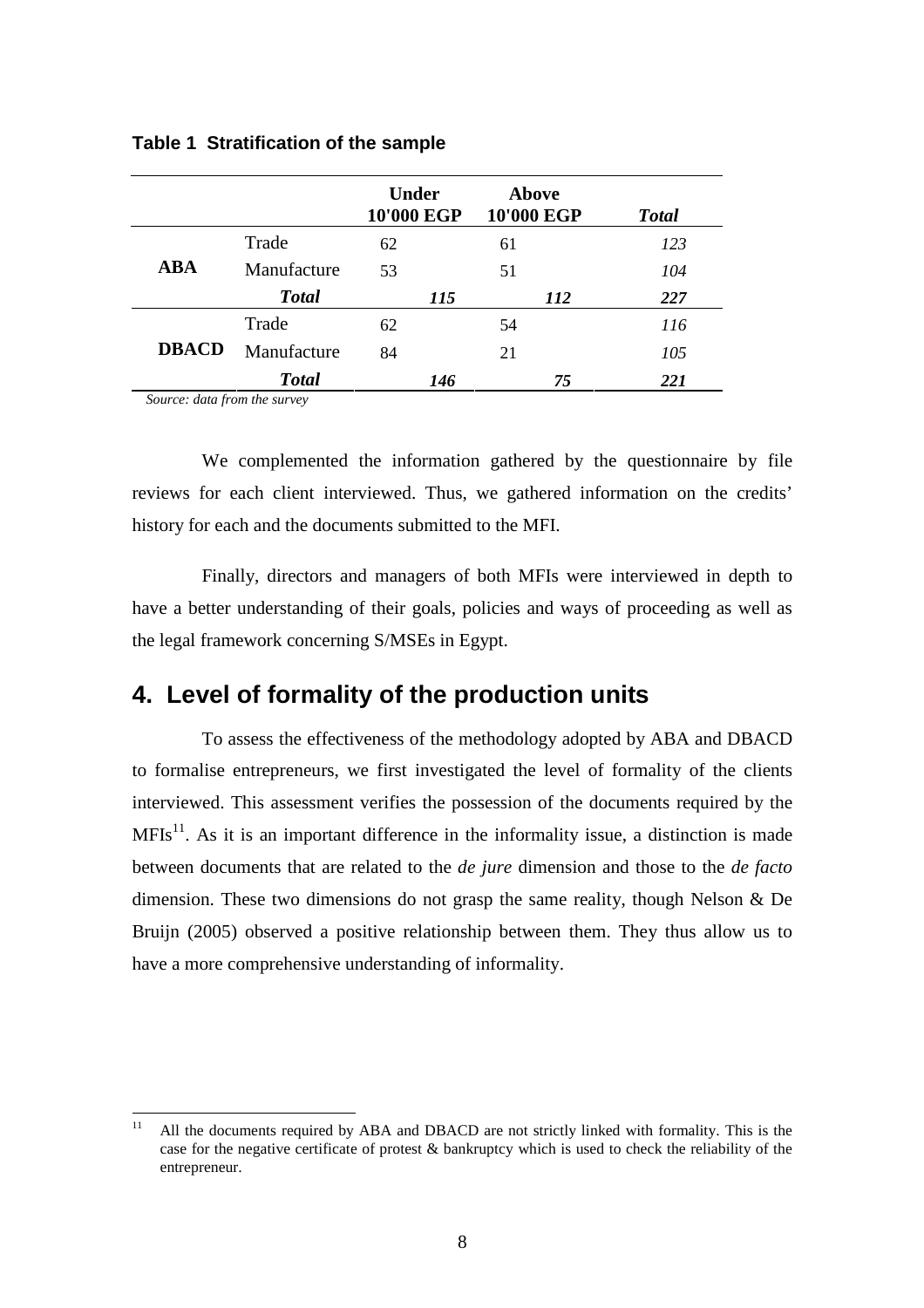### **4.1 De jure formality**

The analysis of the *de jure* formality is based on the possession of a licence, a commercial registration, a tax card and a social security certificate<sup>12</sup>. These four documents relate to the formality of the production unit<sup>13</sup>, the first two are linked to the recognition of the activity by the state. The licence gives the enterprise permission to start its activity, while the commercial registration is more or less the equivalent of the ID card for the enterprise. Beyond the simple compliance with the rules, possession of the tax card shows integration in formal transactions of society (USAID, 2005).

Finally, the social security certificate of the entrepreneur/employer is an indicator of the formality of the production unit. The status of Self-employed blends the physical person and the legal entity. If the entrepreneur benefits personally from social security cover it also provides in some way a security for the enterprise. In Egypt, it is compulsory for employers and self-employed to be covered for old age, disability and survivor benefits (SSA & ISSA, 2005).

On the whole, around 80% of the clients interviewed told us that they have a registration certificate for their business and more than 90% of them declared to have a tax card. Finally, the percentage of entrepreneurs paying contributions to social security is lower, around 64%, than for the three other documents, though still higher than what we expected $^{14}$ .

This high level of *de jure* formality is surprising. Most authors talk of an important and growing informal economy in Egypt. For example, in the Egyptian Integrated Household Survey 1997, the IFPRI (2000) found that 56% of the selfemployed possessed a commercial registration. El Mahdi (2002) found that only 16.4% of the M/SMEs possessed a licence, a commercial registration and have a regular book

 $12$ <sup>12</sup> During the survey, we also asked for the financial and tax statements which are two documents that are also required by ABA. Because of a misunderstanding, the possession of these two documents was not separated in the questionnaire. Thus, we are not able to determine whether the answers given by the clients concern the financial statement, the tax statement or both of them.

<sup>13</sup> Licence: law No 453/1954; commercial registration: law No 34/1976; tax card: law No 157/1981; social security: law No 79/1975 & 108/1976.

<sup>&</sup>lt;sup>14</sup> Based on the Egypt Labor Market Survey 1998, Wahba (2000) found that among all workers aged between 18 and 64 years old 53% had a social security.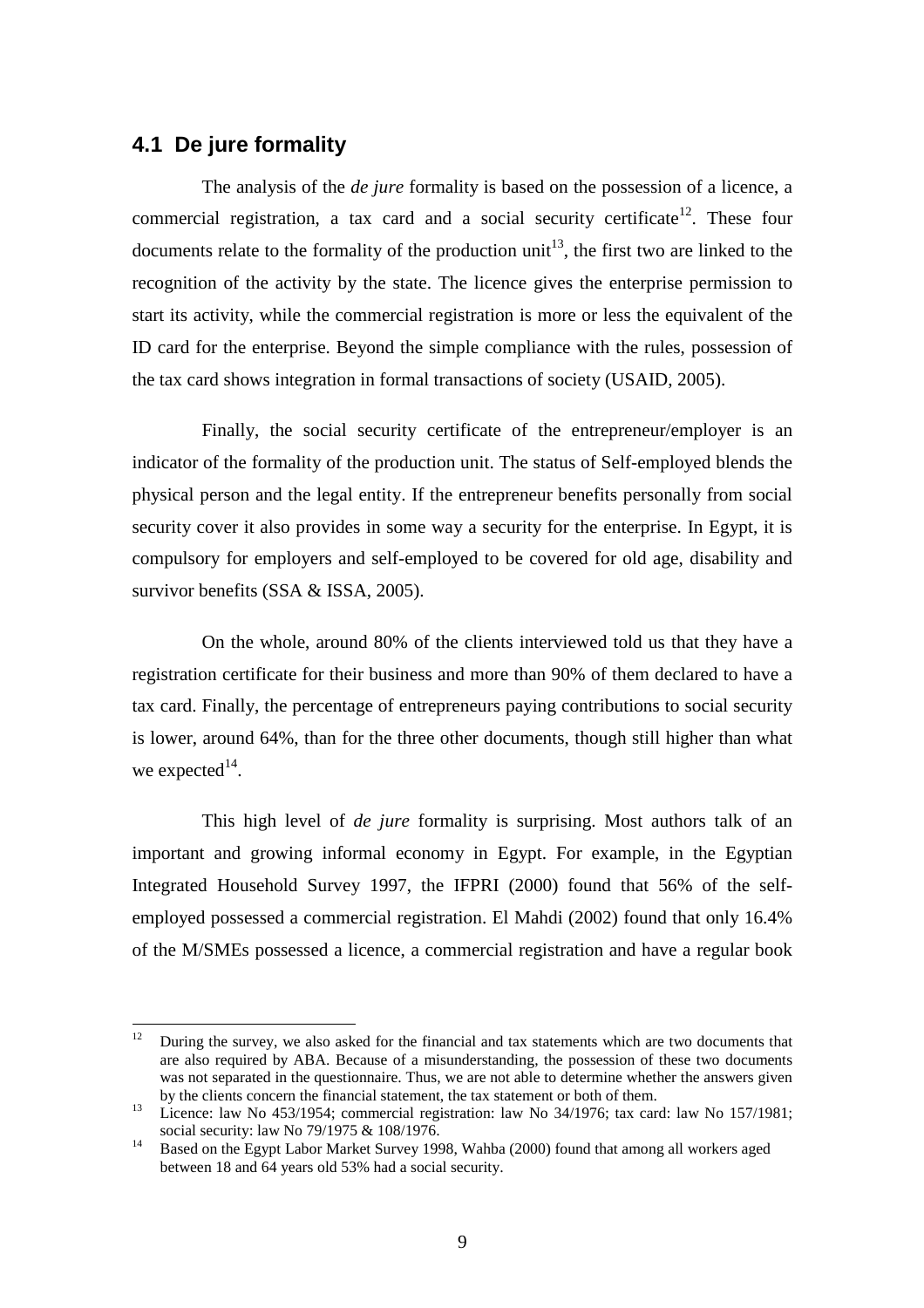keeping, whereas, 68% of ABA clients and 75% DBACD clients possess both a licence and a commercial registration.

This surprisingly high level of formality is not representative of the whole population of production units in ABA and DBACD. Our samples were stratified between clients whose last credit was above or equal to 10'000 EGP and those whose last credit was below 10'000 EGP. This threshold is not the median amount of credit<sup>15</sup>. Thus, the production units in ABA and DBACD are on the whole certainly less formal. We choose this threshold as it is the first step where legal documents were required by  $ABA^{16}$ .



**Figure 2 Distribution in the possession of de jure documents** 

If our two samples emphasize a level of *de jure* formality which is higher than what had been observed in previous studies, does it mean that the methodology adopted by ABA and DBACD to grant credit effectively lead to a formalisation among their clients? Not necessarily since clients of both MFIs possess a document in roughly a comparable proportions, and in one case (ABA) it is required, but in the other case it is not (DBACD). Why do 60% of the clients interviewed in DBACD possess a social security certificate while it is not a requirement?

*Source: data from the survey* 

<sup>15</sup> As an indication, the average individual loan size was below 4'000 EGP in ABA and below 3'000 EGP in DBACD.

<sup>&</sup>lt;sup>16</sup> The idea was to have enough clients who possessed legal documents to assess the effectiveness of this graduation methodology to formalise clients.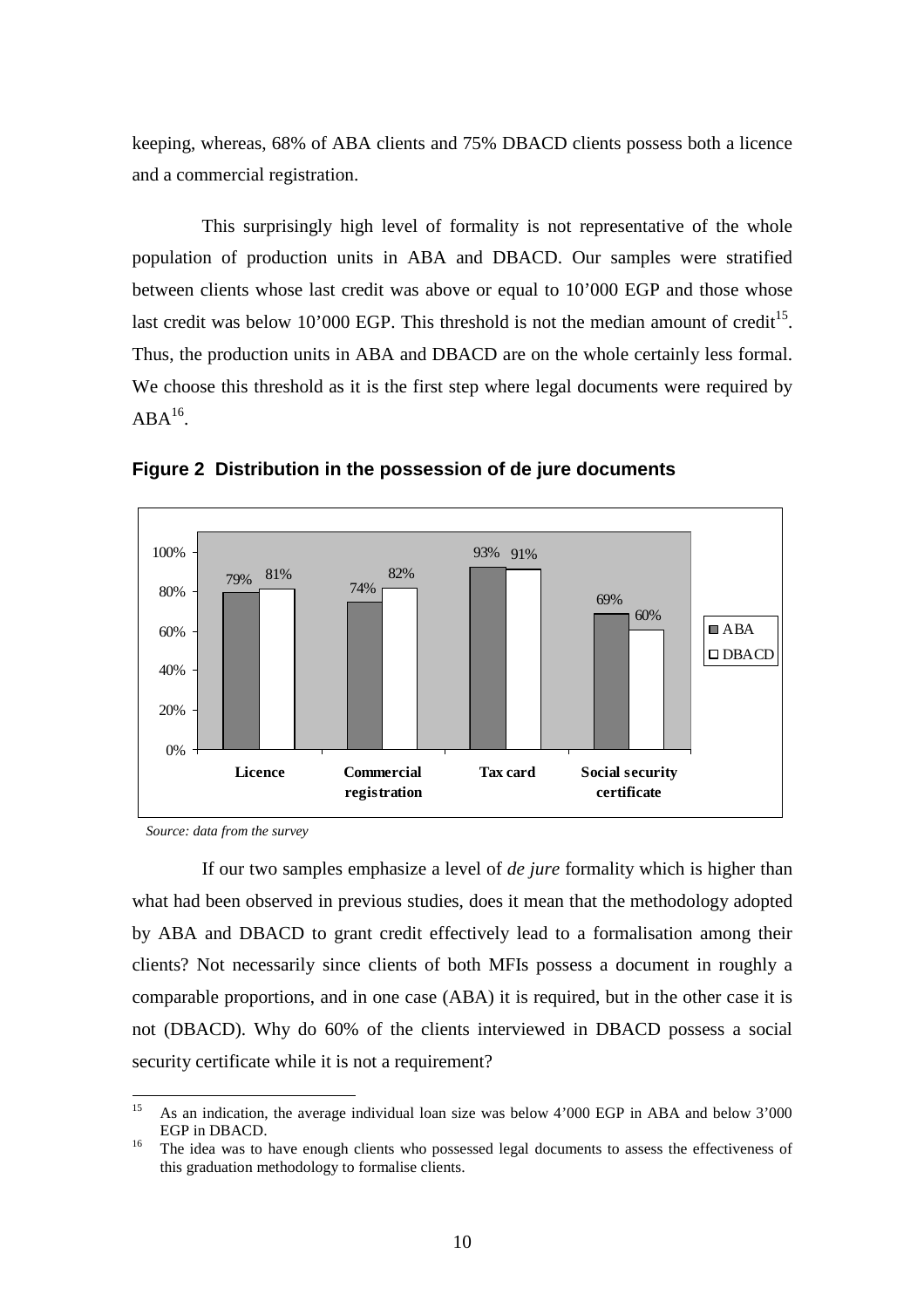In addition, if a client would have joined the MFI in a completely informal state and if he had acquired documents just to get a larger credit, then only clients whose last credit is equal or higher than 10'000 EGP in ABA and 5'000 EGP in DBACD should be in possession of these documents, i.e. 41% of ABA clients and 74% of DBACD clients<sup>17</sup>. In actual fact the real percentages are much higher, especially in ABA. This could signal that many clients acquired the documents before reaching the stage where they are required.

### **4.2 De facto formality**

 $\overline{a}$ 

For the assessment of the *de facto* formality we examined the possession and effective use of a proof of rent or ownership, utility bills, bank and checking accounts. The proof of rent/ownership shows the right of the entrepreneurs to operate in the premise. It carries weight since it has to be approved by the authorities. Utility bills demonstrate that the enterprise is legally provided with water and/or electricity.

The bank and checking accounts are two distinct steps in formalisation. At first, clients have to open a bank account. It is only after a few times with a positive balance that they can open a checking account. The use of banking services is a significant step in the integration into the formal economy.

The figure 4.2 shows that in both ABA and DBACD almost every client possesses a proof of rent or ownership of the premises and utility bills. 100% of clients should possess these documents, since they are required by both MFIs for the very first credit. But at the same time, regardless of the financing relation with the MFI, clients in the informal economy have solid reasons to have these documents: it is probably not easy to get water and electricity informally; and the proof of rent is certainly also a security against eviction.

In ABA, only 41% of the clients interviewed had a last credit which was equal or higher than 10'000 EGP. In DBACD, 74% of the clients interviewed had a last credit which was equal or higher than 5'000 EGP.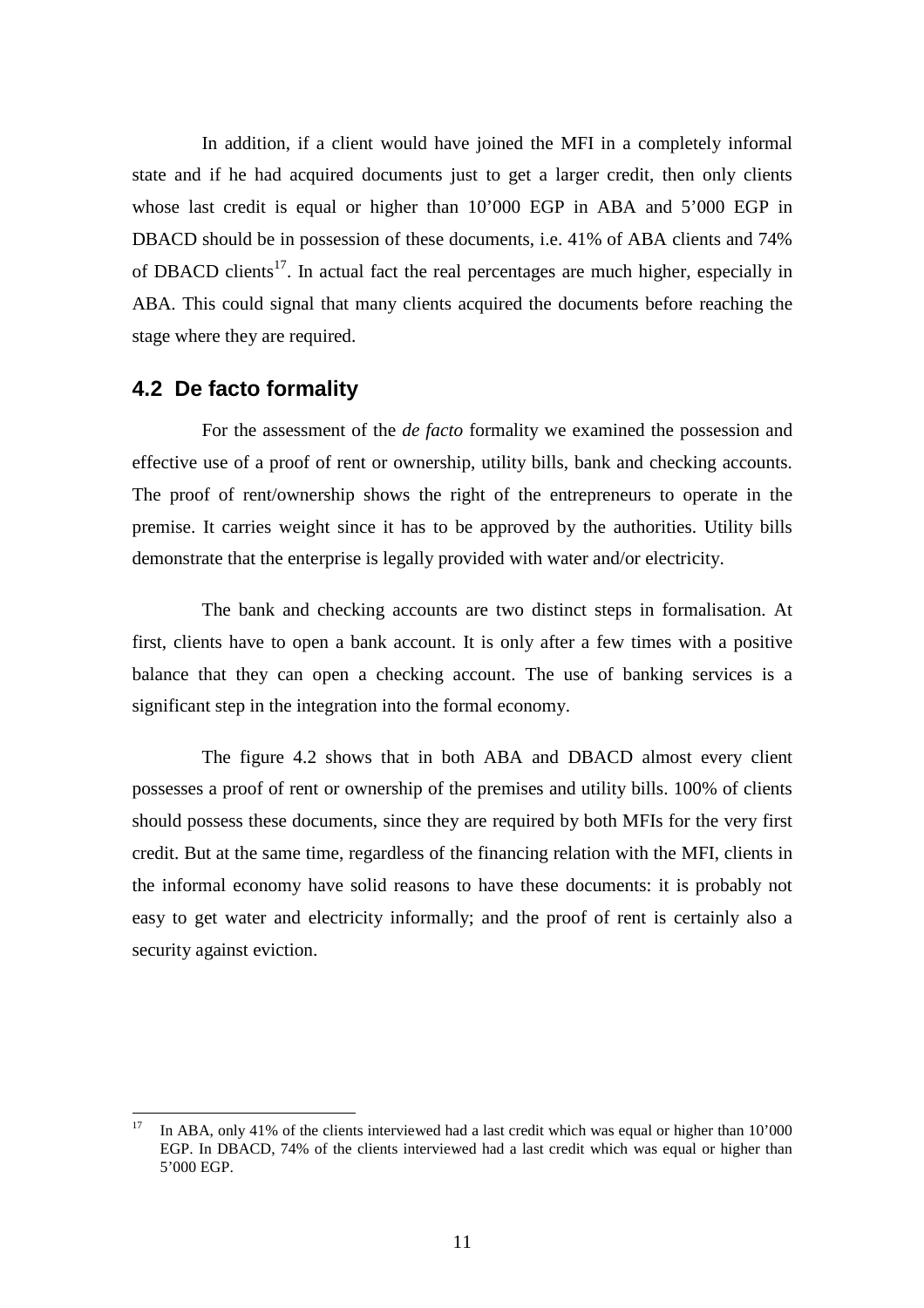### **Figure 3 Distribution in the possession of de facto documents**



*Source: data from the survey* 

By contrast, the bank and checking accounts are by far less widespread. It is estimated that only 5% of the M/SMEs in Egypt have a bank account (Nassar, 2006; Hashem. & Baz, 2005). Thus, the two samples present a frequency in the possession of these documents which is above average in the Egyptian economy.

These two documents are required for 15'000 EGP credits in ABA and 10'000 EGP in DBACD. This applies to 29% of clients in ABA and 34% in DBACD.

### **4.3 Level of the formality according to the MFIs**

Questions about formality can be sensitive. Some clients might have not told us the whole story. To correct for this, the MFI files of each client interviewed were examined to check the veracity of the replies. In both MFIs, client files contain either a scan or a photocopy of the documents presented by the clients<sup>18</sup>. The file review suggests that clients are objectively less formal than their survey replies would seem to signal.

<sup>18</sup> We only checked for the possession of legal document. We encountered some problem in ABA with the management information system and could often not check the possession of the managerial documents. In DBACD there was no copy of the managerial documents stored in the files.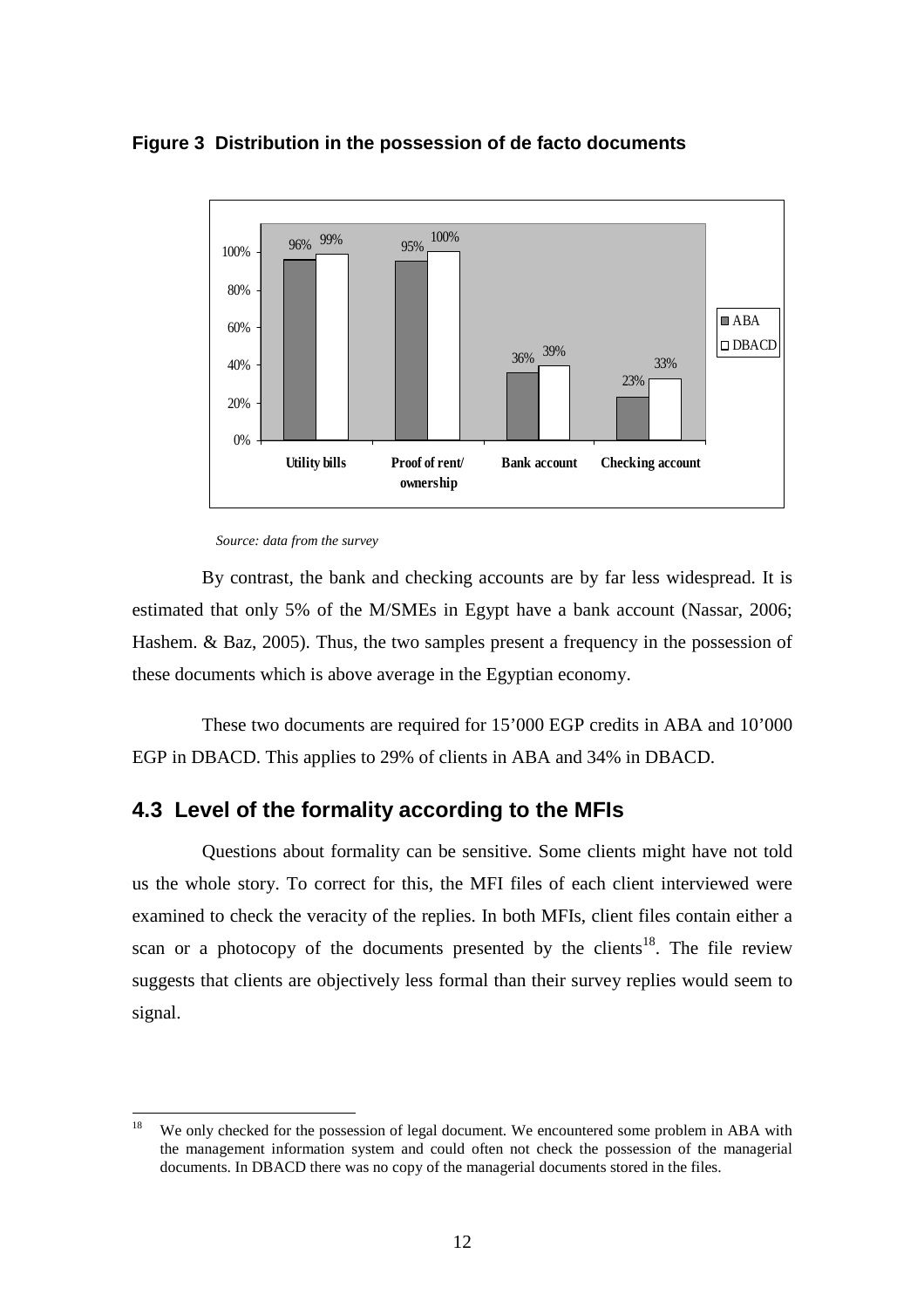|              |                  | <b>Licence</b> | <b>Commercial</b><br>registration | <b>Tax card</b> | <b>Social</b><br>security<br>certificate |
|--------------|------------------|----------------|-----------------------------------|-----------------|------------------------------------------|
| <b>ABA</b>   | Files            | 63%            | 63%                               | 85%             | 57%                                      |
|              | Clients' answers | 79%            | 74%                               | 93%             | 67%                                      |
|              | Files            | 50%            | 69%                               | 73%             |                                          |
| <b>DBACD</b> | Clients' answers | 81%            | 82%                               | 91%             | Not required                             |

#### **Table 2 Differences in the possession of legal documents**

*Source: data from the survey* 

The discrepancy could be due to misunderstandings of terms used in the survey or a deliberate misrepresentation by respondents anxious to show compliance with formalisation standards<sup>19</sup>. Still the level of formality remains high in comparison with the results found in previous studies of the Egyptian economy.

## **5. Formalisation through microfinance**

### **5.1 Reason of the formalisation**

Clients interviewed were asked for each document they possessed whether they had acquired it to get a larger credit or for another reason. The table 3 presents the number of persons who acquired a document to get a credit $^{20}$ .

 $\overline{a}$ <sup>19</sup> The huge difference regarding the licence in DBACD can be explained the following way. As explained, DBACD does not explicitly require the licence, but focus instead its attention on the commercial registration. Since to possess the latter the entrepreneur should has a licence we consider that this document is indirectly required by DBACD. Thus, loan officers in DBACD might certainly make a copy of the document only when it is spontaneously presented by the client, which could explain the significant difference between the answers the clients gave us and what we found in the files.

 $20$  The percentages beside are calculated on the basis of the number of clients whose last credit was equal or above the stage where the document is required. That means in ABA 111 clients for the licence, commercial registration and tax card, and 79 clients for the social security certificate. In DBACD that means 152 clients for each document.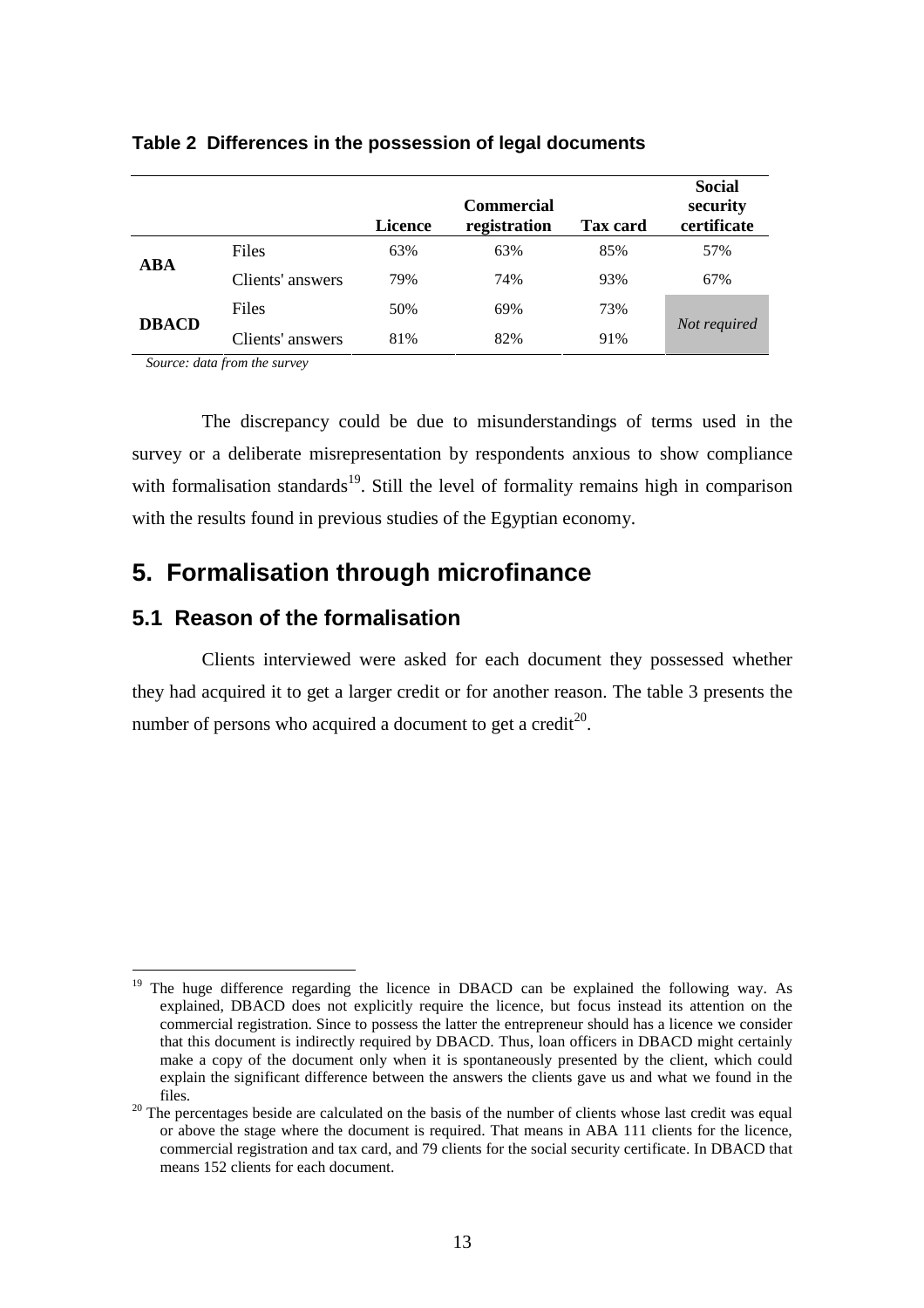|              | <b>Licence</b> |         | <b>Commercial</b><br>registration |         |       | <b>Tax card</b> |       | <b>Social security</b><br>certificate |  |
|--------------|----------------|---------|-----------------------------------|---------|-------|-----------------|-------|---------------------------------------|--|
|              | Count          | Percent | Count                             | Percent | Count | Percent         | Count | Percent                               |  |
| ABA          |                | $1\%$   | 2                                 | 2%      | 3     | 3%              |       | $1\%$                                 |  |
| <b>DBACD</b> |                | 5%      |                                   | 5%      | 6     | 4%              |       | Not required                          |  |

**Table 3 De jure documents acquired to get a credit**

*Source: data from the survey* 

Few clients declared that they had acquired document in order to get a larger credit. This is especially true in ABA where the licence and the social security certificate were each acquired only 1 time. Among clients whose last credit was equal or above 10'000 EGP no more than 1%, 2% and 3% acquired a licence or a social security certificate, a commercial registration and a tax card respectively.

In DBACD, the frequencies are slightly higher. Each document required was acquired 6 or 7 times. The acquisition of these documents account for 5% and 4% of the clients whose last credit was equal or above 5'000 EGP.

Some clients have acquired more than just one document. Of clients who acquired at least one document, only 6 in ABA and 9 in DBACD formalised their business primarily to get access to credit.

Since the clients of ABA and DBACD were globally by far more formal than the M/SMEs in Egypt, this does not appear to be the result of the MFIs' policy of client graduation with progressive documentation. Why then are clients interviewed formal, if it is not to obtain access to credit?

The table 3 presents the reason of the acquisition of "managerial" documents constituting *de facto* formality. The methodology adopted by ABA and DBACD works better for these documents, especially for the bank and checking accounts<sup>21</sup>. When focusing our attention on the clients who have a last credit for which a bank and checking accounts are required, we can notice that 11% of them in ABA and 19% to

 $21$ We did not include the utility bill in the table as no clients told us they acquired this document to get a credit.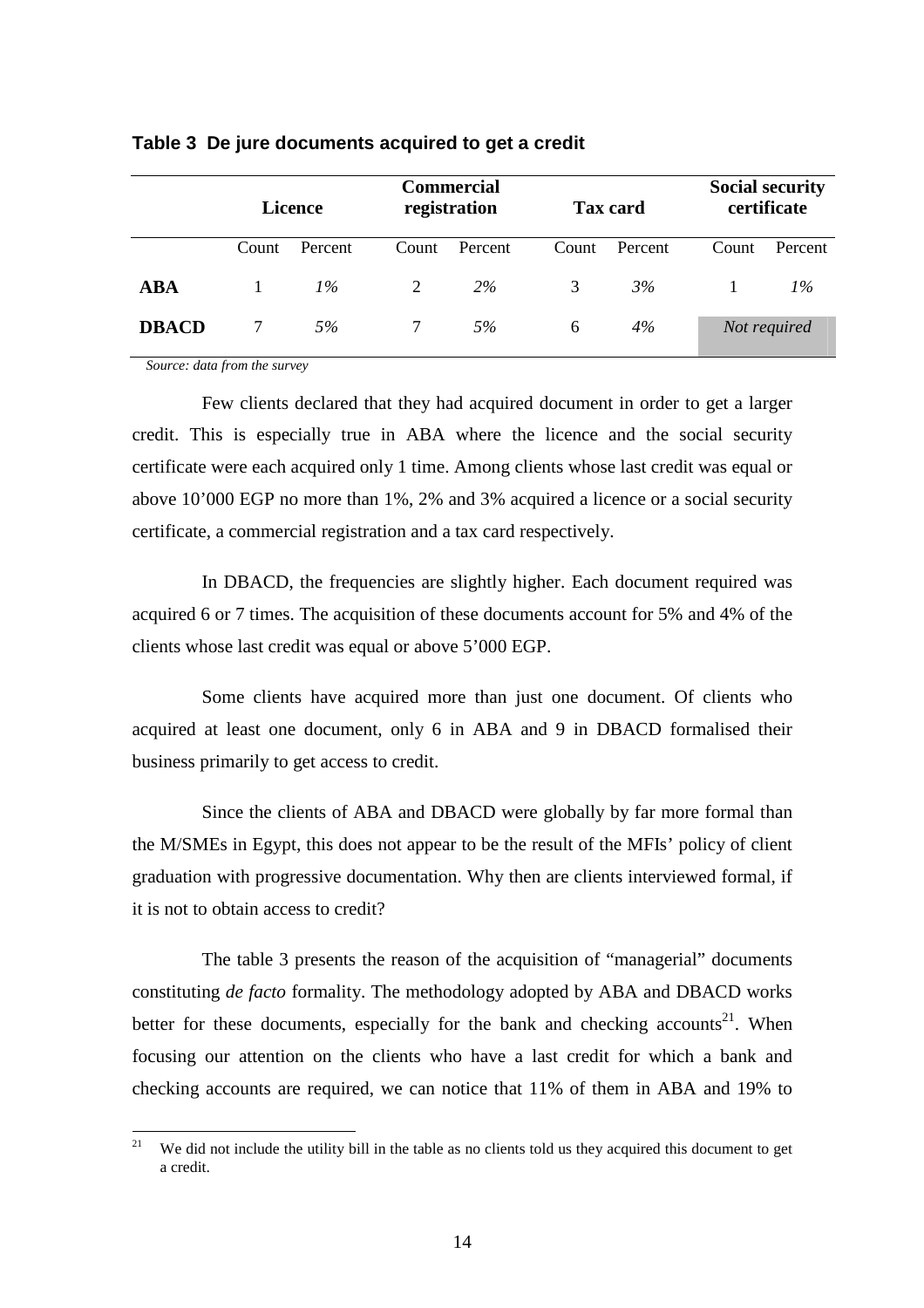16% in DBACD acquired one of these documents in order to get a larger credit. 14 clients in ABA and 24 clients in DBACD acquired at least one of these three documents, a stronger result than for the *de jure* formality<sup>22</sup>.

|              | Proof of rent /<br>ownership |         |       | <b>Bank account</b> | <b>Checking account</b> |         |  |
|--------------|------------------------------|---------|-------|---------------------|-------------------------|---------|--|
|              | Count                        | Percent | Count | Percent             | Count                   | Percent |  |
| <b>ABA</b>   | 5                            | 2%      | 7     | $11\%$              |                         | $11\%$  |  |
| <b>DBACD</b> | 10                           | 5%      | 14    | 19%                 | 12                      | 16%     |  |

| Table 4 De facto documents acquired to get a credit |  |  |  |  |  |  |
|-----------------------------------------------------|--|--|--|--|--|--|
|-----------------------------------------------------|--|--|--|--|--|--|

*Source: data from the survey* 

More clients formalised their business for credit in DBACD than in ABA. The fact that DBACD required these documents, except the proof of rent/ownership, for lower amounts of credit could be part of the explanation. Also, with the growth of the enterprise, (some) entrepreneurs might "naturally" formalise their business.

To conclude, access to credit does not seem to be main motivation for clients of MFIs to obtain documents and progressively formalise. Still linking the amount of credit with the possession of some documents could be a suitable methodology to induce a formalisation process. Clients of MFIs were ready to enhance their documentation status to get a (larger) credit. Adding up the number of clients which acquired at least one document we found that 19 clients in ABA and 32 in DBACD formalised for credits which account for 8% and 14% of the clients interviewed.

### **5.2 Timing of formalisation**

In order to check the coherence survey responses, we examined when clients acquired these documents. On the whole, clients who acquired these documents for

 $22$ If we pay attention only to the opening of bank and check accounts it concerns 9 clients in ABA and 14 in DBACD.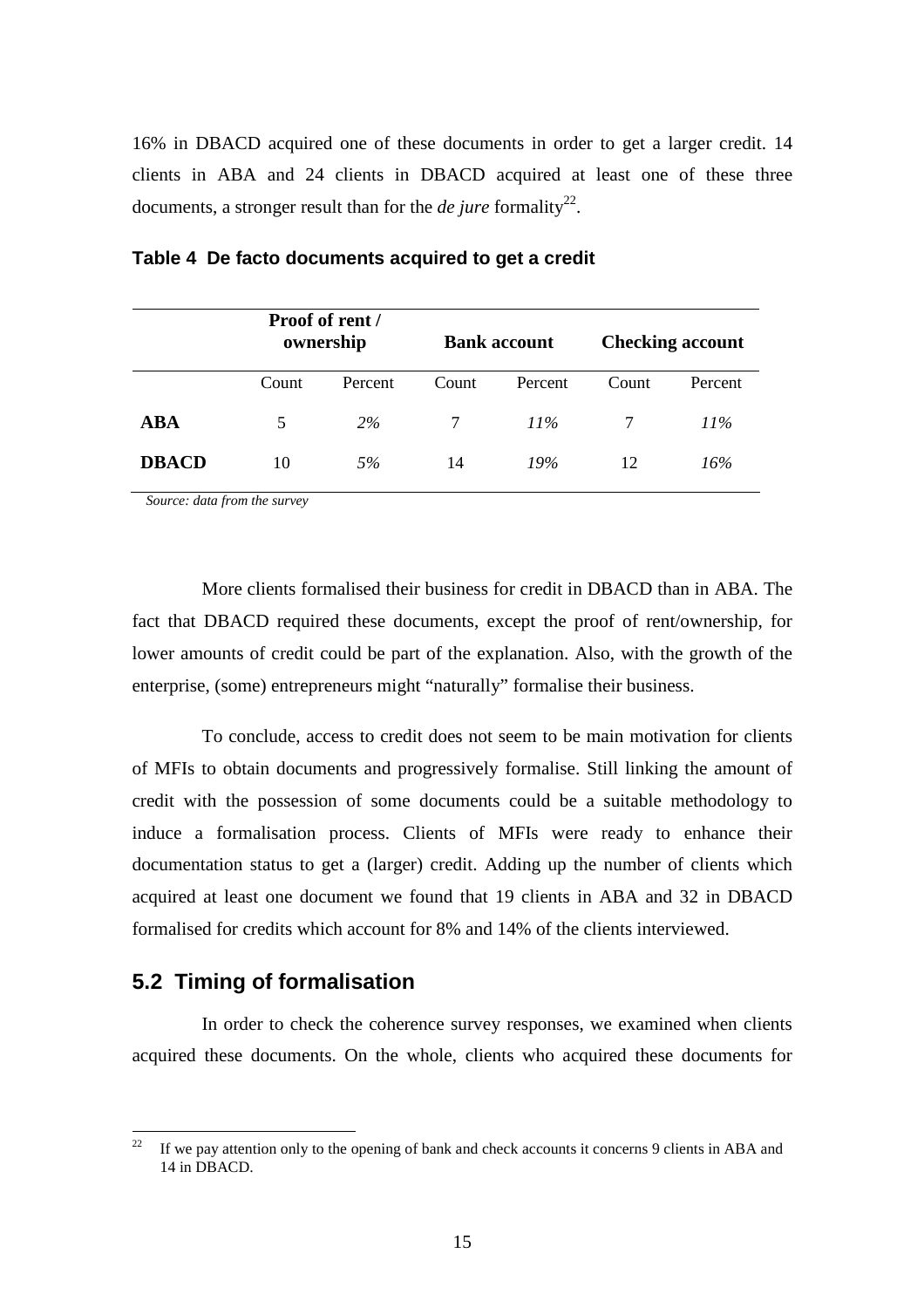reason other than to get a credit got them before having joined their  $MFI^{23}$ . The table 5.3 presents the moment when the document where acquired.

|                                  |                                           | <b>DBACD</b><br><b>ABA</b>                               |                                           |                                                          |
|----------------------------------|-------------------------------------------|----------------------------------------------------------|-------------------------------------------|----------------------------------------------------------|
|                                  | <b>Before</b><br>having joined<br>the MFI | At the same<br>time or after<br>having joined<br>the MFI | <b>Before</b><br>having joined<br>the MFI | At the same<br>time or after<br>having joined<br>the MFI |
| <b>Licence</b>                   | 174                                       | 5                                                        | 167                                       | 12                                                       |
| <b>Commercial registration</b>   | 157                                       | 11                                                       | 169                                       | 12                                                       |
| <b>Tax card</b>                  | 201                                       | 9                                                        | 191                                       | 10                                                       |
| Social security certificate      | 152                                       | 3                                                        |                                           |                                                          |
|                                  |                                           |                                                          |                                           |                                                          |
| <b>Proof of rent / ownership</b> | 206                                       | 6                                                        | 211                                       | 10                                                       |
| <b>Bank account</b>              | 69                                        | 9                                                        | 70                                        | 17                                                       |
| <b>Checking account</b>          | 45                                        | 7                                                        | 58                                        | 15                                                       |

### **Table 5 Timing in the acquisition of documents**

*Source: data from the survey* 

These results confirm that clients who acquired documents after having joined the MFI correspond to clients who declared they had acquired documents for another reason than to get a credit. Among the clients who acquired a document at the same time or after their first credit<sup>24</sup>, around half of them had not yet reached the level of credit for which the document is required.

 $23$ <sup>23</sup> This hypothesis is somewhat unrealistic, as it is quite possible that some clients acquired documents after their first credit for another reason than just getting a larger credit.

<sup>&</sup>lt;sup>24</sup> The first credit in ABA is always below 10'000 EGP, and below 5'000 EGP in DBACD.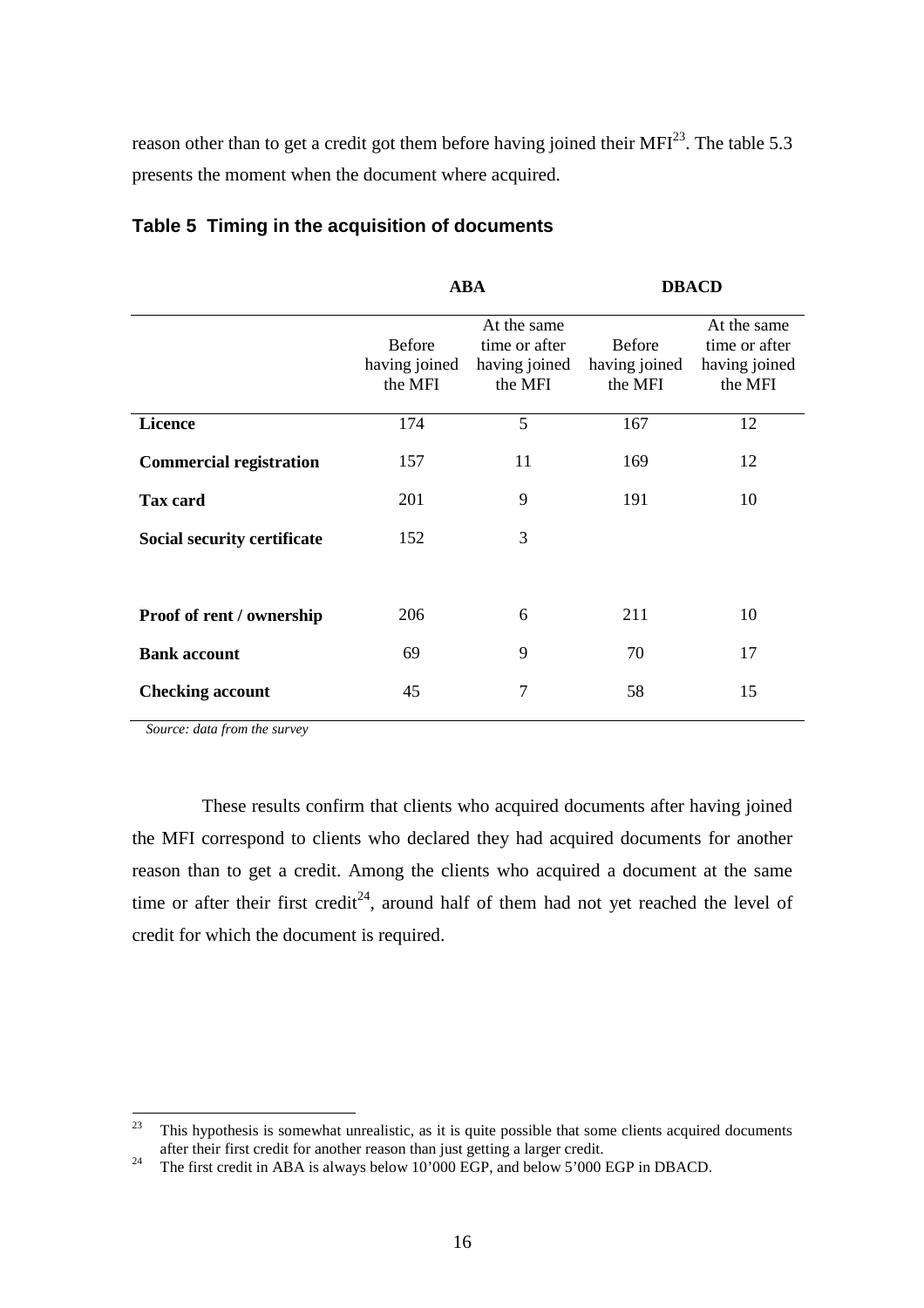#### **5.3 Timing of formalisation according to the MFIs**

An analysis of client files allows to determine whether a document was issued before or after their first credit. Unfortunately, if a date of issue is written on the licence, not, however, systematically for the commercial registration, the tax card and the social security certificate. The commercial registration and the tax card have to be renewed every five years. It was not possible to determine whether they were issued for the first time or if the clients had already been in possession of this document. The social security receipt proves that the entrepreneur contributes. It does not show the date when the social security certificate was first issued.

|  |  |  |  |  | Table 6 Date of issue of the licence according to the MFIs' files |  |  |  |  |
|--|--|--|--|--|-------------------------------------------------------------------|--|--|--|--|
|--|--|--|--|--|-------------------------------------------------------------------|--|--|--|--|

|         |                                 | ABA                                                   | <b>DBACD</b>                    |                                                       |  |
|---------|---------------------------------|-------------------------------------------------------|---------------------------------|-------------------------------------------------------|--|
|         | Before having<br>joined the MFI | At the same time<br>or after having<br>joined the MFI | Before having<br>joined the MFI | At the same time<br>or after having<br>joined the MFI |  |
| Count   | 88                              | 52                                                    | 98                              |                                                       |  |
| Percent | 63%                             | 37%                                                   | 88%                             | 12%                                                   |  |

*Source: data from the survey* 

If the answers given by DBACD clients match with file information, there is a significant divergence between the survey responses of ABA clients and file information. Nevertheless, among the 52 clients in ABA that had a licence that was issued after their first credit, 19 still had a credit below the threshold of 10'000 EGP where the licence is required.

### **6. Factors explaining formality**

In section 4 we found a surprisingly high level of formality among the clients interviewed. On the whole, this formality is not the result of the requirements imposed by ABA and DBACD: few clients declared that they had acquired a legal document just to get a larger credit. To have a better understanding of the issue, we investigate the factors explaining the level of formality, using binomial logistic regressions and a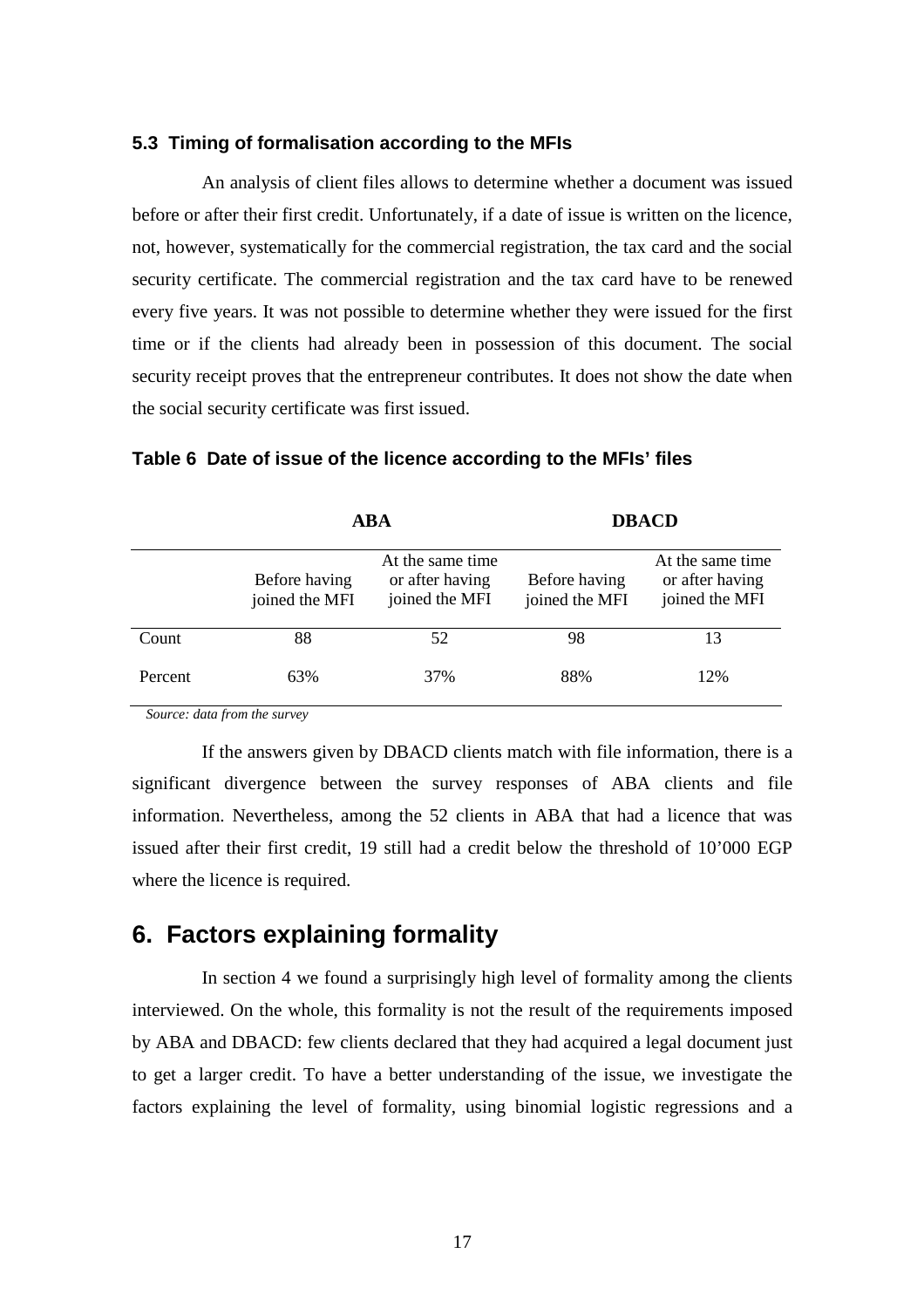forced method entry. The results are supplemented with information gathered during our interviews with clients and/or staff of the MFIs.

### **6.1 Factors explaining the de jure formality**

Previous studies of the informal economy in Egypt had identified features associated with the individual as well as the activity. Less educated, female, and younger entrepreneurs tend to be less formal (Wahba, 2000; El Mahdi, 2002). Size in terms of the number of wage employee, years of operations as well as the sector of activity also seems to be correlated to formality (El Mahdi, 2002). For our analysis, we examined these factors and added others identified in our survey. Logistic regressions were carried out for each legal document to determine its significance to explain the level of formality<sup>25</sup>.

Among the determinants of informality in Egypt identified by previous studies, age of the entrepreneurs and number of workers were not significantly associated<sup>26</sup> with the possession of the licence, commercial registration, tax card and social security certificate, while sex, education, sector of activity and years of operation were found as significant for the possession of at least one document.

In particular, the number of years of having been in operation was significantly associated with the possession of the licence and social security certificate. The longer the enterprise has been operating, the more likely is it to possess these documents. It does not influence the possession of the commercial registration and tax card, which must be renewed every 5 years. The social security certificate does not need to be renewed, but just requires periodic payments. Thus formalisation is certainly not a one way process and can be reversed and, second, burdensome procedures make a difference to formality<sup>27</sup>.

<sup>25</sup> <sup>25</sup> See the annex for more details.

 $\frac{26}{27}$  For *p*. ≤0.05.

<sup>27</sup> This is actually a point raised in many studies, in particular De Soto (2000) and USAID (2005). It is then argued that the reduction of the cost of legal and administrative procedures would lead to a formalisation process.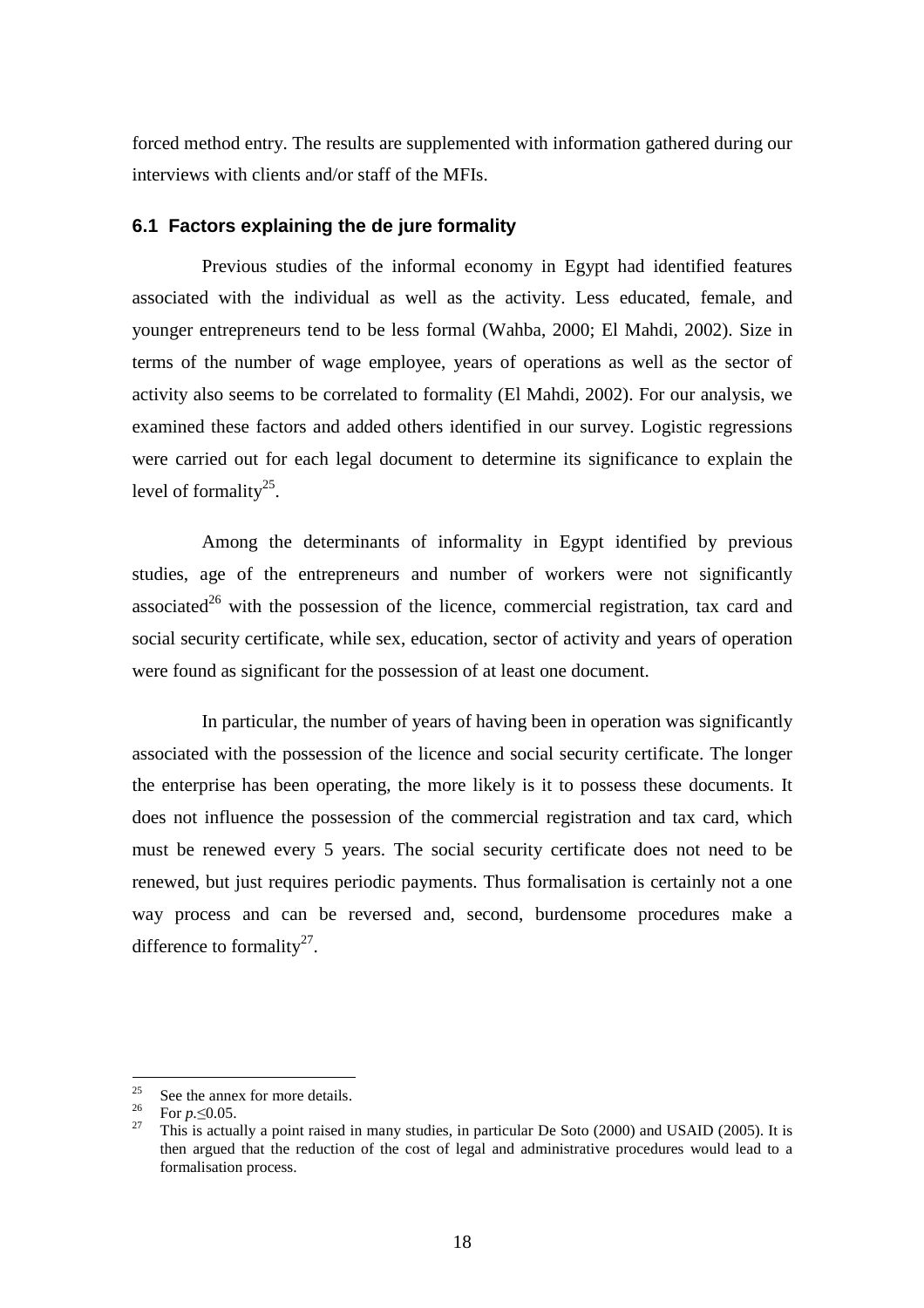Education also tends to affect the possession of the licence and tax card, but the significance is weak. Thence, less educated people tend to be less formal than more educated. This is plausible, as some procedures might be complicated.

Finally, the owners of trade activities are more likely to possess a commercial registration than of manufacturing activities, and male clients are more likely to possess a social security certificate than female clients.

|                                     |            | <b>Licence</b> | <b>Commercial</b><br>registration |              | <b>Tax card</b> |              | <b>Social security</b><br>certificate |              |
|-------------------------------------|------------|----------------|-----------------------------------|--------------|-----------------|--------------|---------------------------------------|--------------|
|                                     | <b>ABA</b> | <b>DBACD</b>   | <b>ABA</b>                        | <b>DBACD</b> | <b>ABA</b>      | <b>DBACD</b> | <b>ABA</b>                            | <b>DBACD</b> |
| To get credits                      | $1\%$      | 4%             | $1\%$                             | 4%           | $1\%$           | 3%           | $1\%$                                 |              |
| Less corruption<br>and harassment   | 1%         | 1%             | 2%                                | 1%           | 1%              | 1%           | 6%                                    |              |
| To benefit from<br>certain services | 1%         |                | 1%                                | 1%           |                 |              | 3%                                    | 12%          |
| Compulsory /<br>no choice           | 98%        | 94%            | 93%                               | 94%          | 94%             | 95%          | 85%                                   | 84%          |
| To get another<br>document          |            |                | 2%                                |              | 2%              |              | 3%                                    | 1%           |
| Other                               |            | 1%             |                                   | 1%           |                 |              | 3%                                    | 2%           |

### **Table 7 Reason of the acquisition of the documents**

*Source: data from the survey* 

The most important factor that explains the possession of the licence, commercial registration, tax card or social security certificate is the pressure of enforcement exercised by public officers. According to the regressions the visibility and exposure of the enterprise strongly influences the possession of four legal documents. Thus, enterprises that are operating hidden from the street – in a flat or inside a house –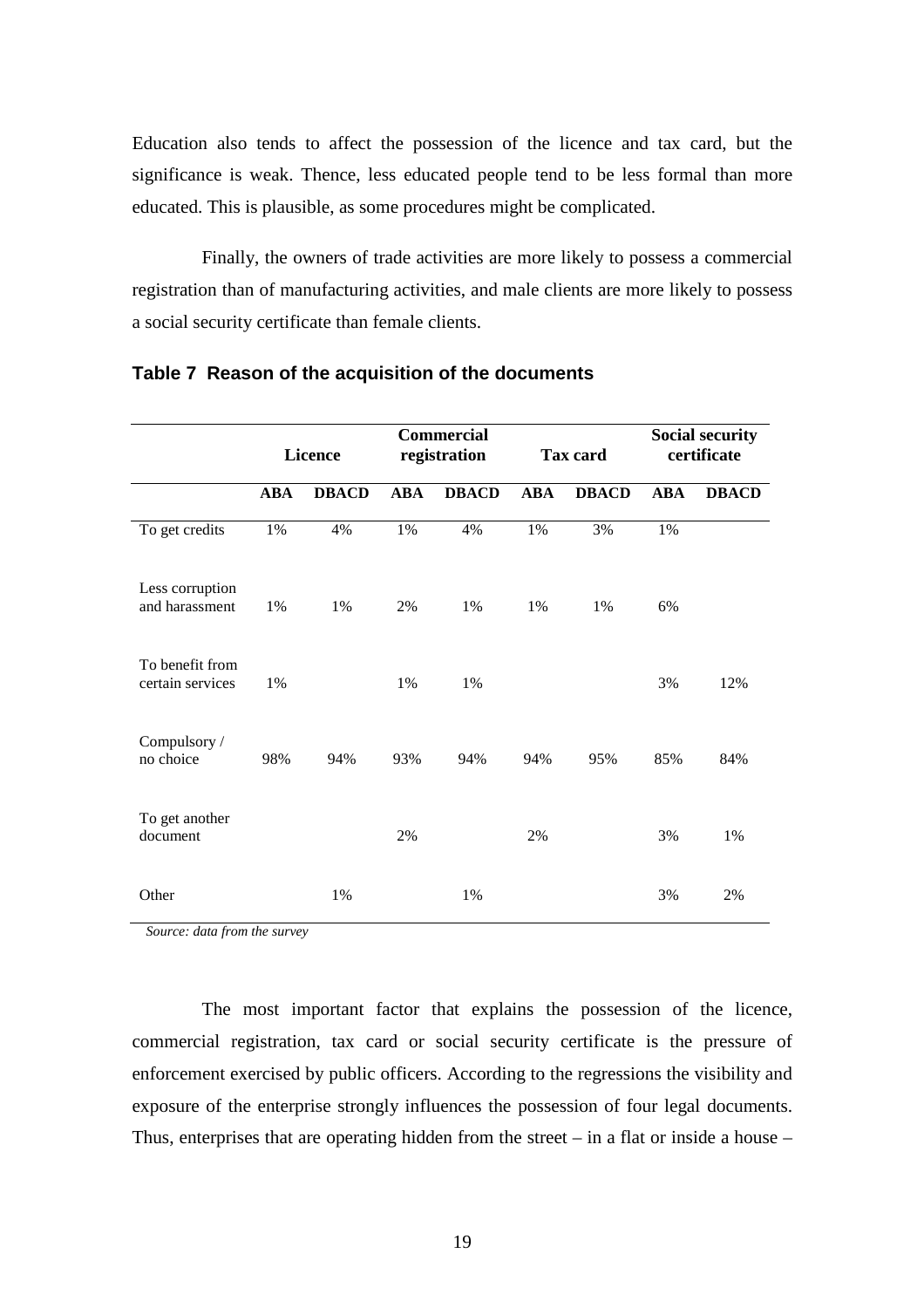or in a remote area where there are no other businesses are more likely to be informal than those operating in a commercial area. Actually, the interviews showed that it was very difficult for clients not to have legal documents since public officers walk along the street to check whether businesses comply with their legal duties – i.e. possess a licence, a commercial registration and pay taxes. Tax cards are distributed to those who do not have them. As shown in the table 6.1, the great majority of the clients, both in ABA and DBACD, told us that they acquired legal documents because it was compulsory and that they had no choice. Therefore, these effective control measures exercised by public authorities made it difficult to single out the incentive effect of the client graduation scheme offered by MFIs.

Nevertheless, the fact that public officers control tightly enterprises in the city centre does not explain completely the very high level of formality we found. Why is it that, despite controls, the majority of M/SMEs in Egypt remain informal? It is true that we stratified our samples and as such they are not representative of all clients in ABA and DBACD, as the great majority of their clients have credits substantially lower than 10'000 EGP and 5'000 EGP respectively.

Regressions gave us some other clues to explain (in)formality. Theoretically, M/SMEs with larger amount of credit should be more formal since they have to provide more documents. When looking at the amount of the largest credit, the regressions revealed that the possession of the 4 legal documents is also significantly influenced by the amount of the largest credit. That could suggest that clients acquired a document to get credit; but, the amount of the loan is not only determined by the possession of documents, but also by financial criteria. It can then be argued that the amount of the largest credit simply reflect the fact that bigger enterprises are more formal than smaller ones. In other words, the relation between the credit size and level of formality is not sufficient to claim that clients acquired documents to get larger credit.

Finally, the regressions also showed that clients in DBACD tend to be more likely to possess a licence and a commercial registration. It can be argued that it is due to the fact that DBACD asks for these documents for smaller loan sizes (5'000 EGP), while ABA asks for them only for credits of 10'000 EGP. As the tax card is distributed by public officers and effectively in possession of almost every client, the difference in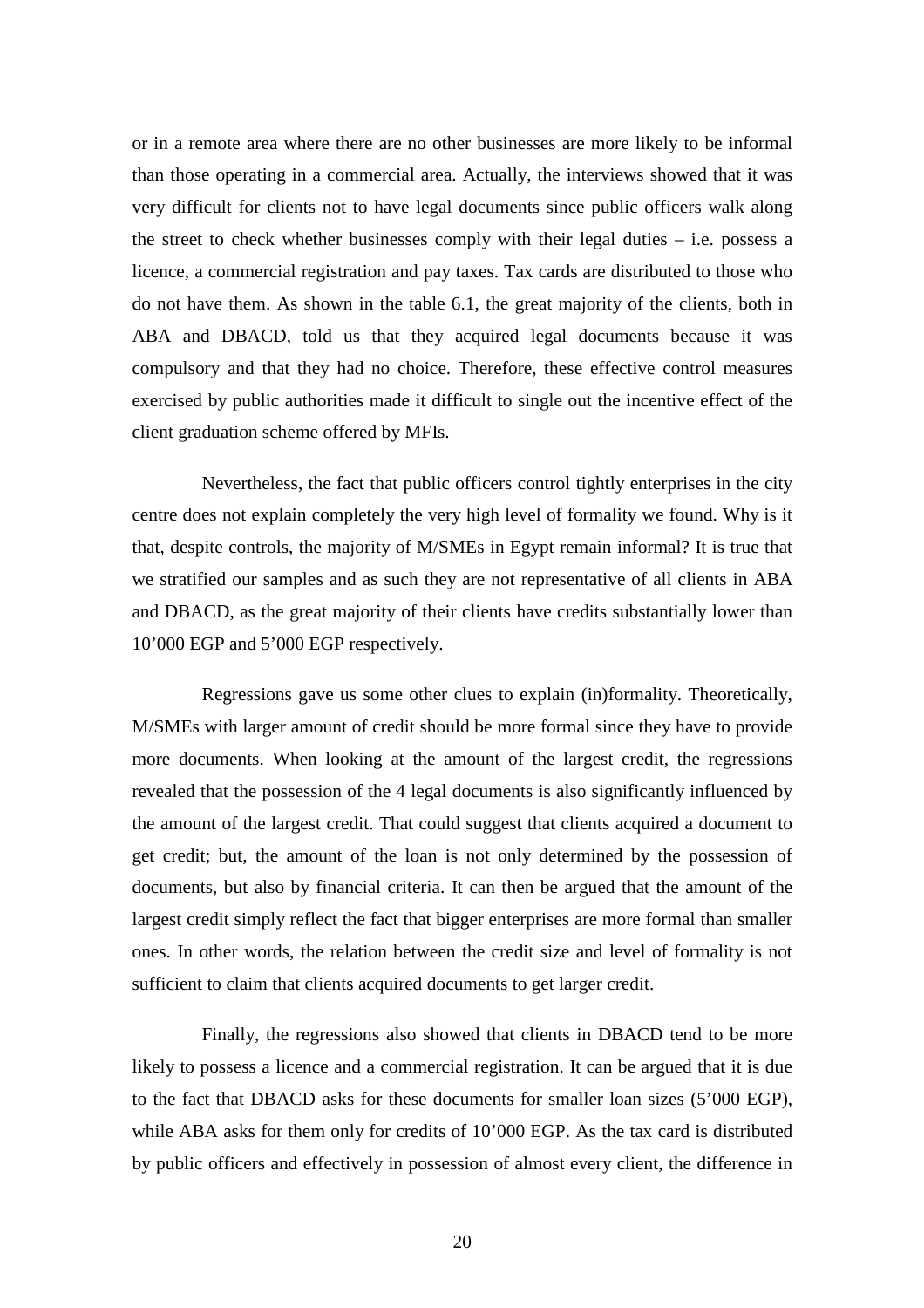the requirements is insignificant. That the institution is neither significantly associated with the possession of the social security certificate also suggests that the requirements are ineffective in that case. Thus, it is difficult to determine whether the MFIs really have an impact on the *de jure* formality.

### **6.2 Factors explaining the de facto formality**

Proof of rent/ownership and utility bills are required for the very first credit, while the bank and checking account concern the upper amounts of credit. Since the proof of rent/ownership and utility bills are required for the first credit with the MFI, it is plausible to assume that solely clients who just had joined the MFI were not yet in possession of these documents. After having tested different set of variables, we found that the only factor that is statistically significant is the location of the business. Hence, clients that are operating at home or in a market place are less likely to possess rent/ownership and utility bills than those operating in a fixed premise. Actually, it seems rather difficult for entrepreneurs in fixed premise to operate without them. Almost 100% of the clients signalled that they had no choice. By contrast, entrepreneurs operating in a market place have mostly no utility bills and proof of rent.

The possession of the bank and checking accounts is positively affected by the level of education. Poorly educated entrepreneurs are less likely to possess a bank account compared to highly educated entrepreneurs.

Beside the education, we also found that loan size is significantly associated with the possession of both documents. As for legal documents, this suggests that larger enterprises are more likely to possess a bank and checking accounts than smaller ones. The number of workers<sup>28</sup>, another indicator of enterprise size, is also positively influence the formality.

Finally, the MFIs policy accounts for the possession of the checking account, as clients in DBACD are more likely to possess this document.

<sup>28</sup> We counted as workers any person working for the enterprise no matter if they are paid or not.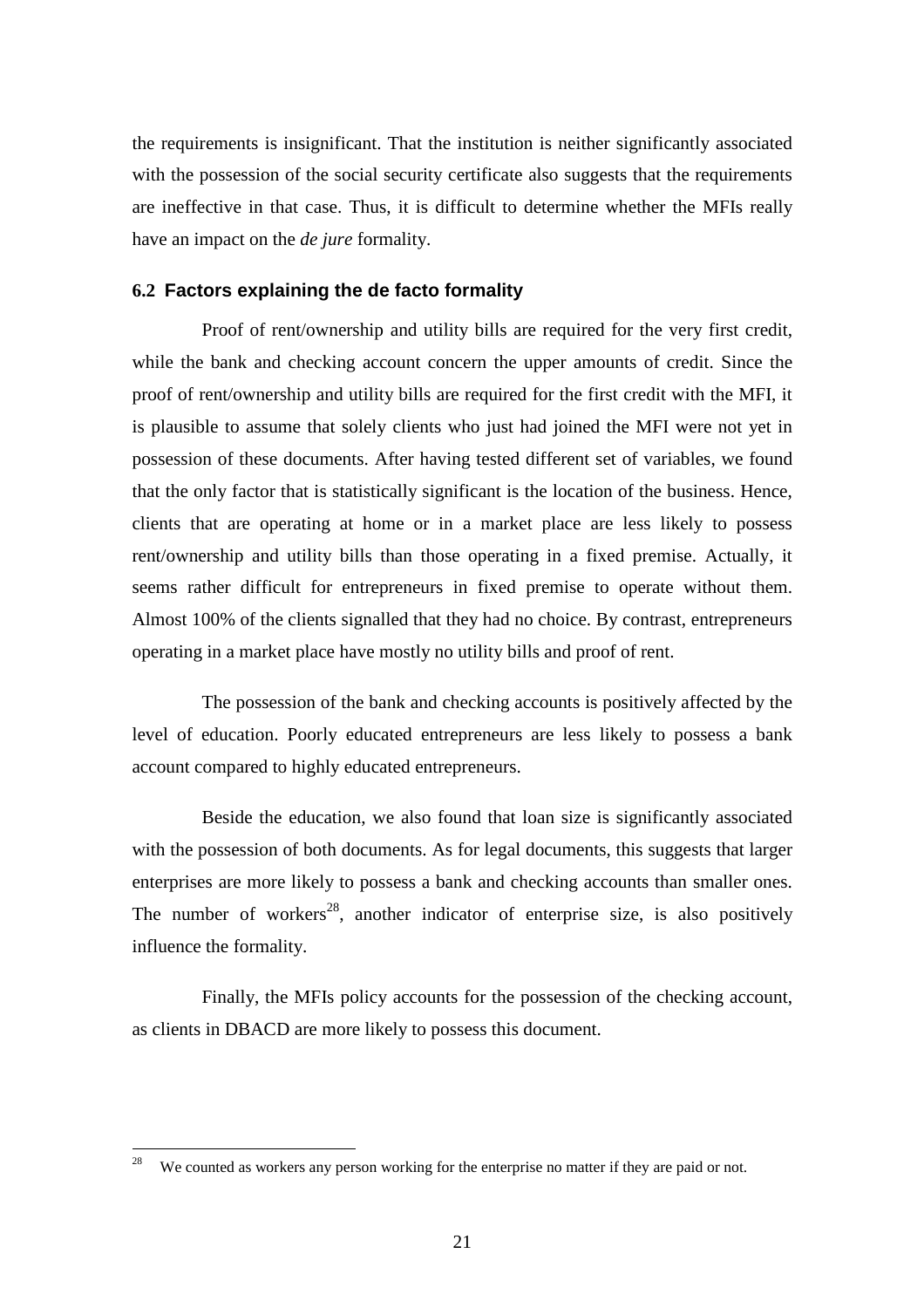### **7. Incentives to formalise or barriers to progress?**

Do the documentation requirements imposed by MFIs prevent clients to get larger credits? It can be assumed that some clients might not be willing to acquire documents required for larger credit. Consequently, because of a lack of required documents, those clients would simply be stuck to a certain level of credit. As entrepreneurs do not get larger credits, the growth of the enterprises is hampered and therefore the "natural" formalisation process is to some extent hindered. To throw light on this issue, we focus on the credit history of clients interviewed.

### **7.1 Stagnating credit**

When a client did not increase the amount of the last three credits, he or she was categorized as having not "upgraded". 91 and 77 clients in our sample did not upgrade in ABA and DBACD respectively. We asked these clients the reasons. The answers were grouped into five categories, i.e. "don't need more"; "insufficient capacity"; "maximum reached"; "lack of required document"; "other reason". The first category groups clients who were satisfied with the amount of their last credits<sup>29</sup>. In the second one, we found clients who would like to have larger credit, but said that they could not afford to pay larger instalments<sup>30</sup>. Thirdly, some clients also did not upgrade as they reached the largest loan the MFIs granted $3<sup>1</sup>$ . The fourth category is made up of clients who did not upgrade as they did not possess the required documents. In that case, we assume that the methodology adopted by ABA and DBACD hinder the growth of the enterprises. Taking into account the "natural" effect of the growth on formality, the methodology should be considered effective if only few clients were prevented to get a larger credit because of a lack of document. Finally, the last category groups all the other reasons.

The table 8 shows that between the two MFIs the reasons of clients for not having upgraded are different. More clients in DBACD seem to be satisfied with their

 $29$ That means that they are certainly not trying to expend their business. As such these clients could be in no way attract to formality with a credit as an incentive.

<sup>&</sup>lt;sup>30</sup> Those "poor" clients are also not likely to be attracted to formality with a credit as an incentive.

<sup>&</sup>lt;sup>31</sup> When we conducted the survey, ABA did not lend more than 50'000 EGP while in DBACD the largest amount was 30'000 EGP. Meantime, these amounts have changed to reach 100'000 EGP and 50'000 EGP respectively.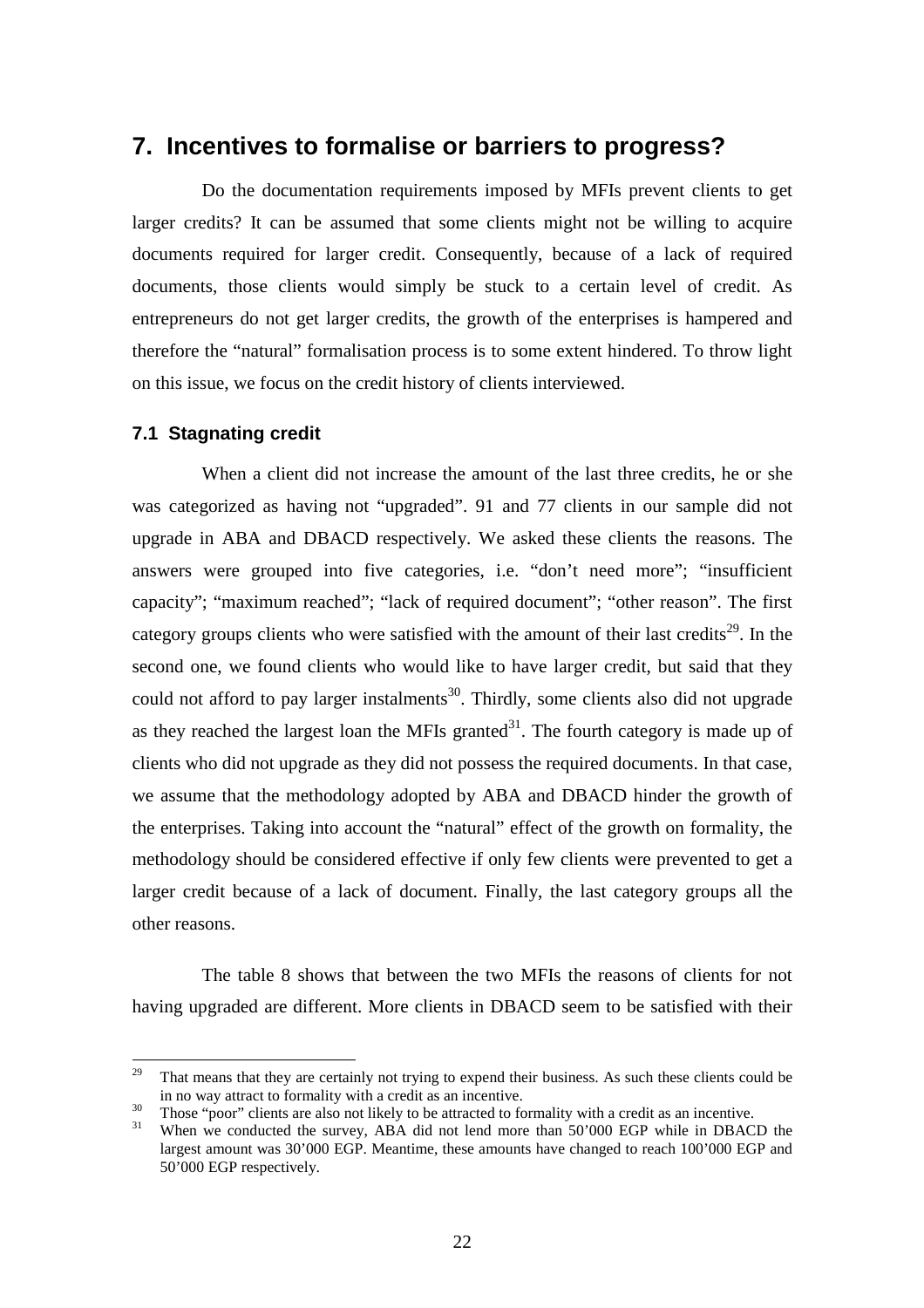credit than in ABA. Only 14 of ABA clients did not upgrade because of a lack of a required document, whereas it is 19 in  $DBACD<sup>32</sup>$ .

|                       | <b>ABA</b> |         |       | <b>DBACD</b> |
|-----------------------|------------|---------|-------|--------------|
|                       | Count      | Percent | Count | Percent      |
| Don't need more       | 19         | 21%     | 25    | 32%          |
| Insufficient capacity | 26         | 29%     | 17    | 22%          |
| Maximum reached       | 2          | 2%      | 6     | 8%           |
| Lack of document      | 14         | 15%     | 19    | 25%          |
| Other reason          | 30         | 33%     | 10    | 13%          |

### **Table 8 Reasons for non-upgrade**

*Source: data from the survey* 

It is possible that clients left the MFI once stuck in a certain level of credit. As we did not interview clients who left the MFI, we do not know if the requirement can be a motive to leave the institution. But this possibility should be taken into account for subsequent studies.

 $32$ In the great majority of the case, both in ABA and DBACD, it is the lack of bank/checking account which prevented clients to get a larger credit.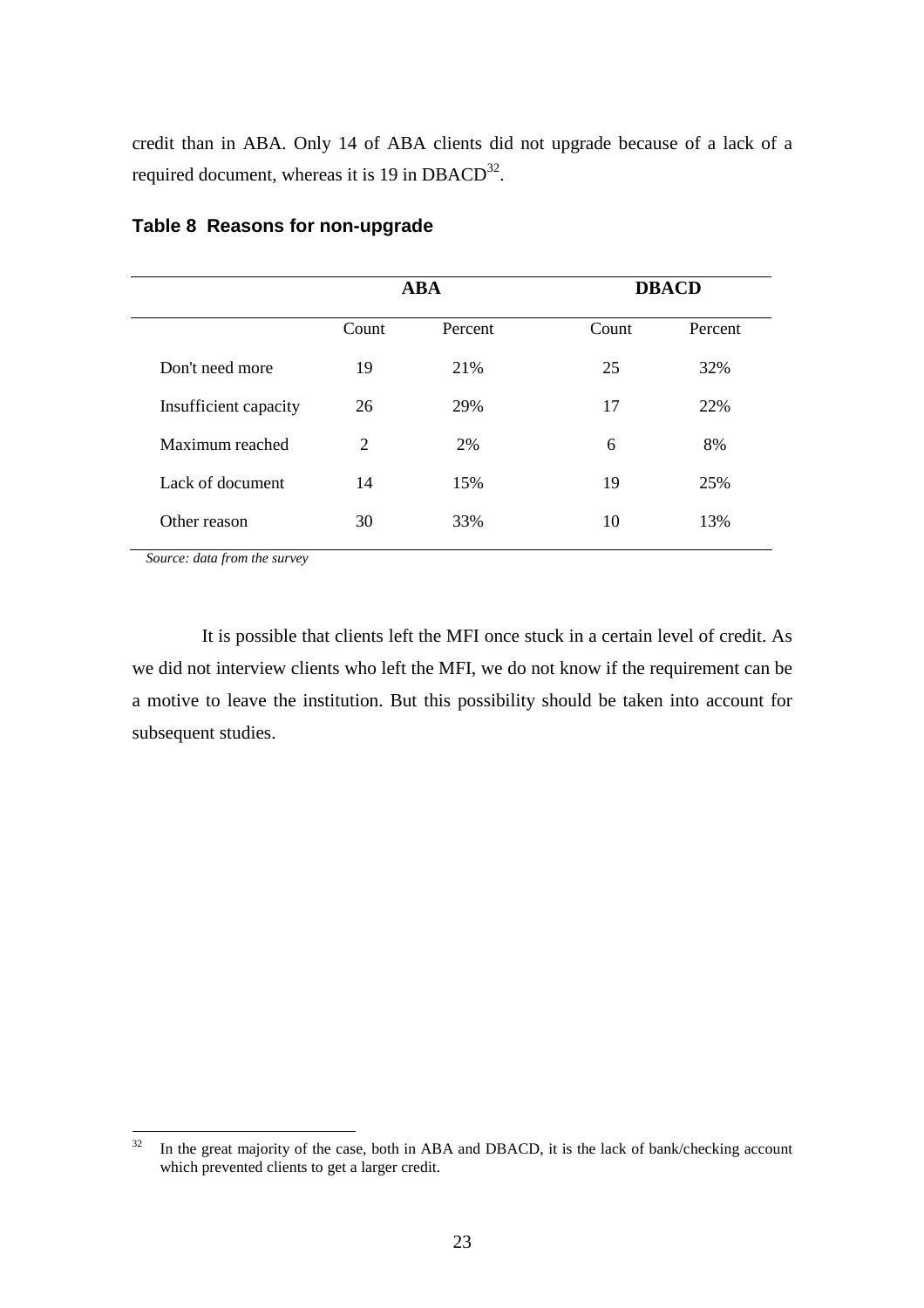|                    |              |                             | < 5'000 | $5'000 -$<br>9'999 | $10'000 -$<br>12'499 | $12'500 -$<br>14'999 | $\geq$<br>15'000 |
|--------------------|--------------|-----------------------------|---------|--------------------|----------------------|----------------------|------------------|
|                    | <b>ABA</b>   | Licence                     | 63%     | 81%                | 69%                  | 86%                  | 92%              |
| $ue$ jure          | <b>DBACD</b> | Licence                     | 71%     | 77%                | 90%                  | 75%                  | 97%              |
|                    | <b>ABA</b>   | Commercial registration     | 53%     | 71%                | 75%                  | 79%                  | 92%              |
|                    | <b>DBACD</b> | Commercial registration     | 58%     | 86%                | 100%                 | 100%                 | 100%             |
|                    | <b>ABA</b>   | Tax card                    | 81%     | 91%                | 94%                  | 100%                 | 100%             |
|                    | <b>DBACD</b> | Tax card                    | 81%     | 91%                | 100%                 | 100%                 | 100%             |
|                    | <b>ABA</b>   | Social security certificate | 51%     | 57%                | 69%                  | 71%                  | 94%              |
|                    | <b>DBACD</b> | Social security certificate | 39%     | 67%                | 70%                  | 75%                  | 73%              |
|                    | <b>ABA</b>   | Utility bills               | 91%     | 94%                | 97%                  | 100%                 | 98%              |
|                    | <b>DBACD</b> | Utility bills               | 100%    | 97%                | 100%                 | 100%                 | 100%             |
|                    | <b>ABA</b>   | Proof of rent               | 87%     | 96%                | 100%                 | 93%                  | 98%              |
|                    | <b>DBACD</b> | Proof of rent               | 100%    | 100%               | 100%                 | 100%                 | 100%             |
| $\upsilon$ e jacio | <b>ABA</b>   | Bank account                | 13%     | 22%                | 28%                  | 36%                  | 72%              |
|                    | <b>DBACD</b> | Bank account                | 13%     | 21%                | 90%                  | 75%                  | 83%              |
|                    | <b>ABA</b>   | Checking account            | 4%      | 6%                 | 16%                  | 7%                   | 62%              |
|                    | <b>DBACD</b> | Checking account            | 7%      | 12%                | 90%                  | 75%                  | 78%              |

### **Table 9 Possession of documents according to the level of credit**

*Source: data from the survey* 

### **7.2 Stringency in the enforcement of the requirements**

The table 9 presents, for each document, the percentage of clients who possess it. For each document, the grey cells show when it is required by the MFI.

Clients with larger credits tend to be more formal, but the requirements are not strictly enforced, both in ABA and DBACD. Ideally, we should have found a possession of the documents of 100% for each levels of credit for which they are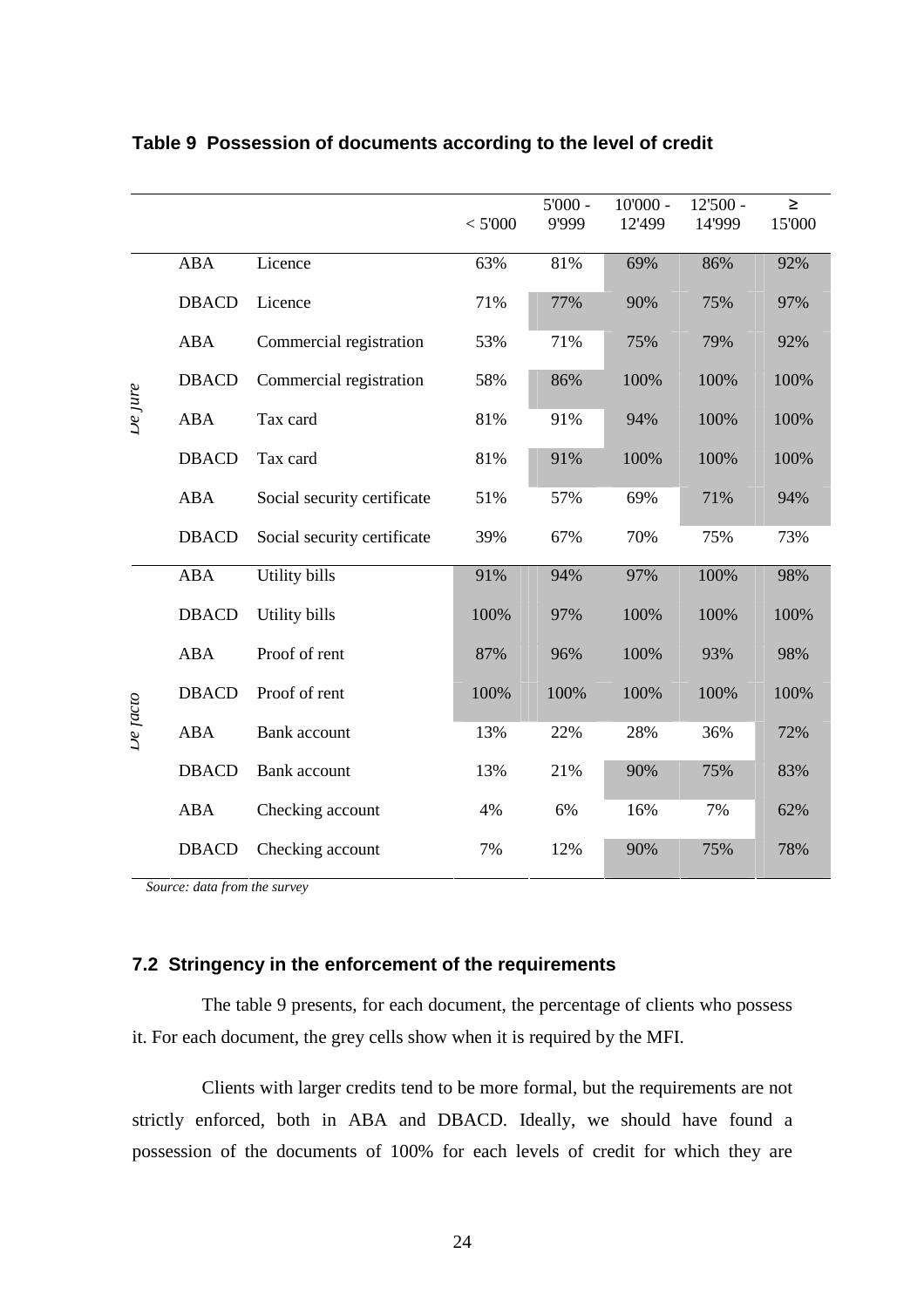required. This is by far not the case for most of the documents. Could a strict enforcement of the requirements induce more clients to formalise?

## **8. What is in it for the MFIs?**

For both MFIs financial profitability takes precedent over social mission $^{33}$ , hence it is plausible to assume that documentation requirements for client formalisation make also financial sense for the MFI.

ABA and DBACD have an individual loans approach. The denial of a future credit helps to induce clients to respect repayment obligation. MFIs might wish to strengthen and complement this collateral substitute by encouraging strong personal relationships between loan officers and clients, and giving a premium to profitable income-generating activities.

According to ABA's and DBACD's senior managers documentation requirements are used to assess the reliability of clients. Each document provides useful information:

- The proof of rent/ownership indicates the place where the client can be found. It also confirms the right to operate in a fixed premise and guarantees certain stability.
- The utility bill indicates whether there is an activity at the above mentioned address. It also gives an idea of the size of the activity.
- The licence and the commercial registration prove that the enterprise is legally recognised by the state and authorised to operate. It is a guarantee that the activity will not stop because of a regulatory intervention. In addition, it shows a certain commitment of the entrepreneur to the business.
- In Egypt, all fiscal charges are deducted directly from enterprises. Debts towards the tax administration must be recovered before all other

 $33$ In both ABA and DBACD, the direction considers that the social mission can be implemented only if the financial sustainability is reached. As such the financial issue prevails over the social mission.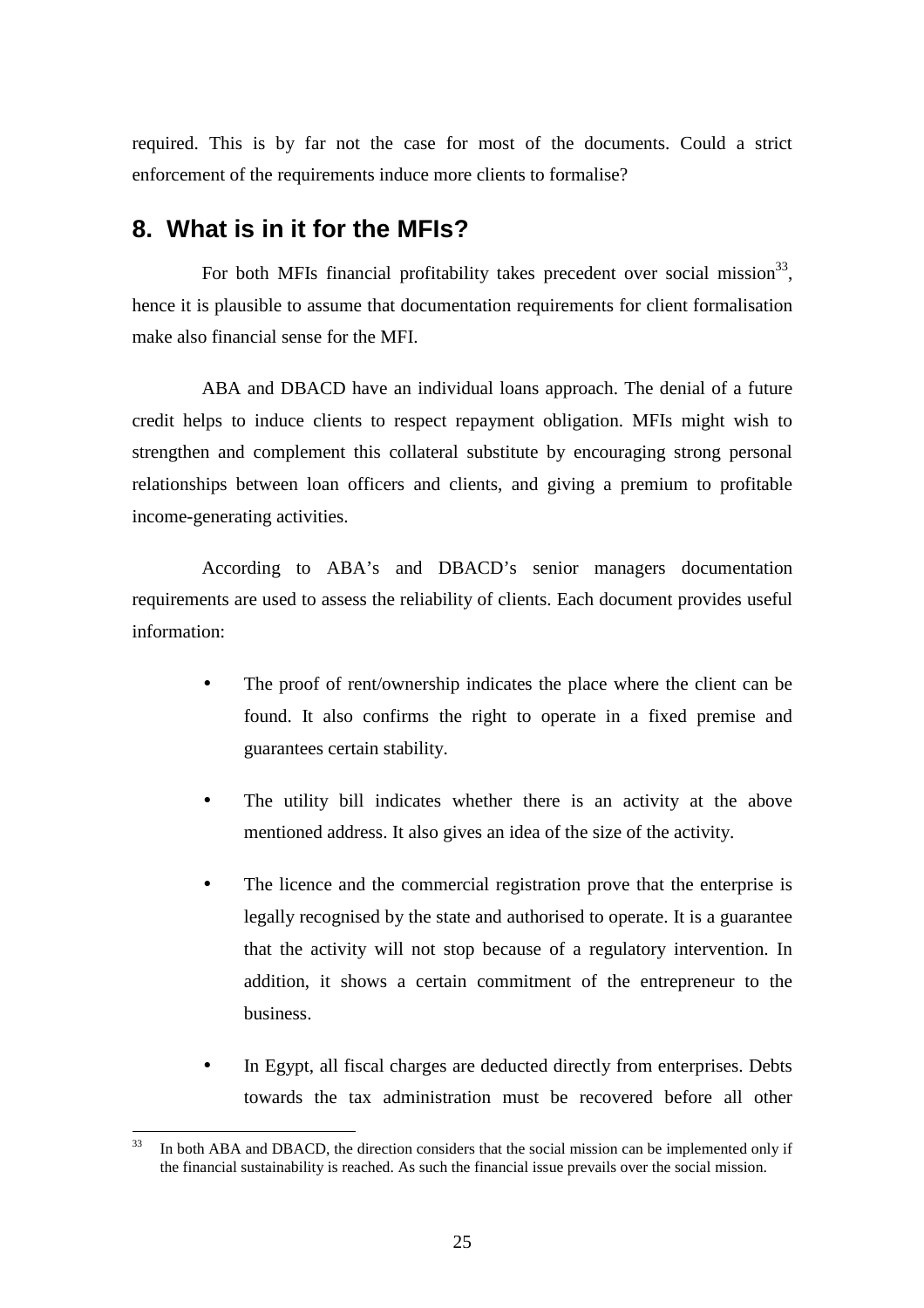liabilities, putting at risk likelihood of the MFI to be reimbursed. For the largest loans, ABA also requires a statement whether taxes were duly paid.

- The social security certificate is only required by ABA. It denotes a certain stability of the enterprise and provides a security if something unexpected happens as the entrepreneur would benefit of a regular source of income.
- Both ABA and DBACD have as an objective to help their clients to access the formal banking sector. The bank and checking accounts are thus natural document that the MFI requires. They are also useful when granting larger loans, for which clients have to sign a check of an equal amount. In case of default, the MFI tries to get the money back with a claim on the check<sup>34</sup>. As there is no money left to claim, the bounced check gives the MFI the right to start a legal procedure which will take between 6 months to 3 years<sup>35</sup>.
- One document that does not appear in the list of eligibility requirements but that nevertheless exists in both MFIs is the trust receipt (ABA) or promissory note (DBACD). Every client who takes a loan (except those who furnish check) has to sign a document which states that the borrower received a loan that has to be paid back. In case of default, this triggers a mechanism similar to that with a bounced check.

This shows that the client-related documents are useful for the MFIs. They are a good way to gather information about clients creditworthiness. DBACD's executive director qualifies them as an investigation about the capacities of the client. Apart from the checking account and the trust receipt, the documents do not secure the loan in the sense they do not offer any protection against a possible default; but they reduce the asymmetrical information between client and MFIs.

 $34$ If the client is serious and in real trouble, the MFI first give a period of grace or reschedules the instalments.

<sup>&</sup>lt;sup>35</sup> The punishment for trespasser can be as high as 3 years jail.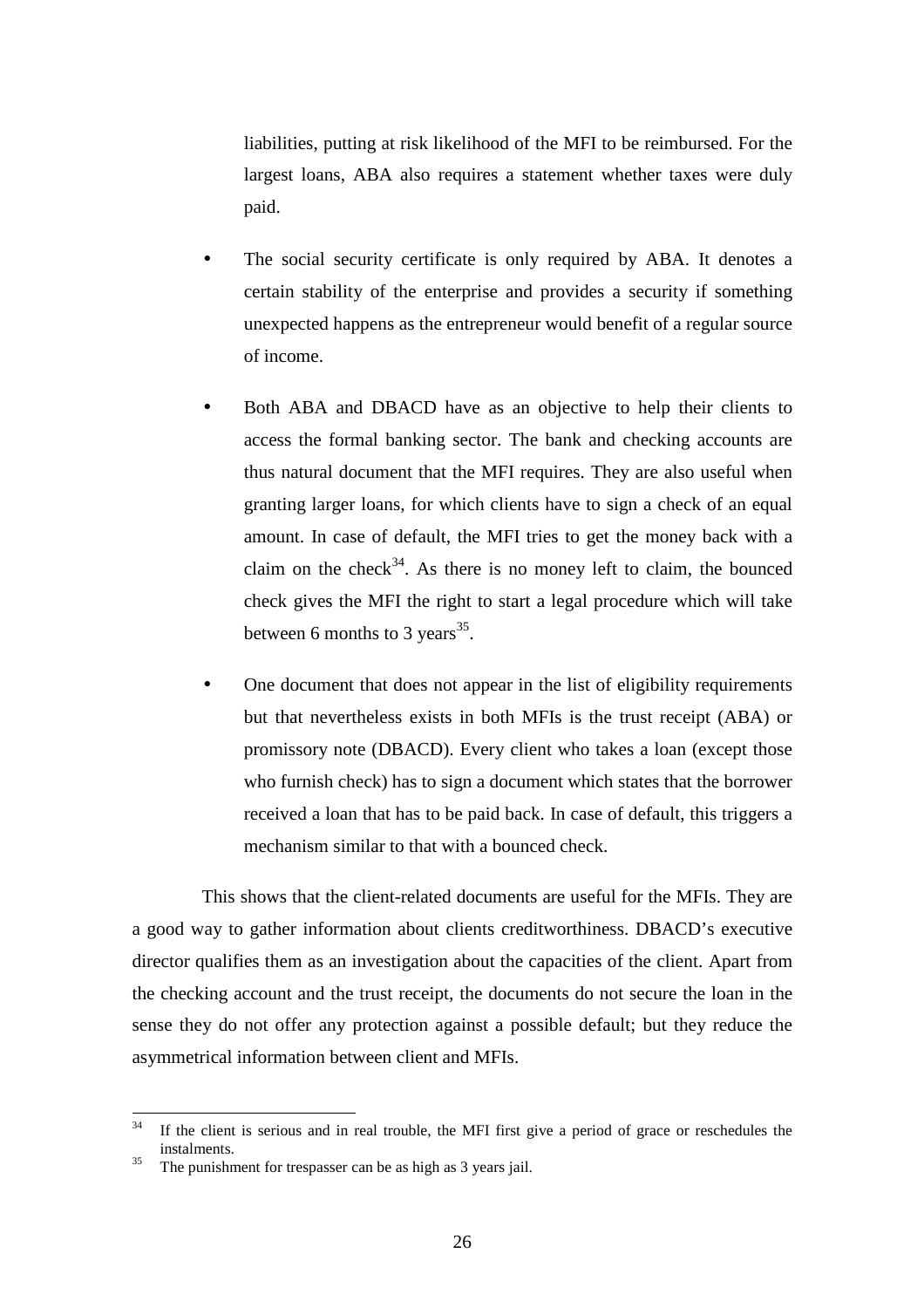By contrast, the checking account and the trust receipt are good means of pressure to induce borrowers to pay back. These documents play a role of security device since only clients who really want to respect the contract and are ready to repay the loan fully and on time will pursue the loan negotiation.

In conclusion, these documentation requirements are a good way for MFIs to collect information to reduce asymmetrical information and select trustworthy clients, and therefore also serve the self interest of the MFI.

## **9. Conclusion**

### **9. 1 Summary**

Analysis of ABA and DBACD clients demonstrates that the great majority possess those documents for reasons other than to obtain a larger loan. The possession of legal documents is mainly due to the control by government officers. Also larger enterprises tend to be more formal. Enterprises run by more skilled and educated people also tend to be more formal. Nevertheless, formality is a sensitive issue and some of our findings suggest that the formalisation of the clients to get larger credits is more wide spread than what respondents said.

We also examined whether existing documentation requirements prevented clients to borrow larger amount of credit which could hinder the growth of their enterprise. Though some clients were "stuck" at certain levels of credits, the number of clients who acquired a document to get a larger credit was higher than the number of clients who were prevented to get a credit due to the requirements.

Finally, there is an interest for the MFIs to ask for these documents, as they provide useful information about the reliability of the clients. Strictly speaking, these requirements can not be considered as collateral substitute as they do not function as an incentive for the borrower to pay back, but they reduce the asymmetric information and, consequently, lender transaction costs.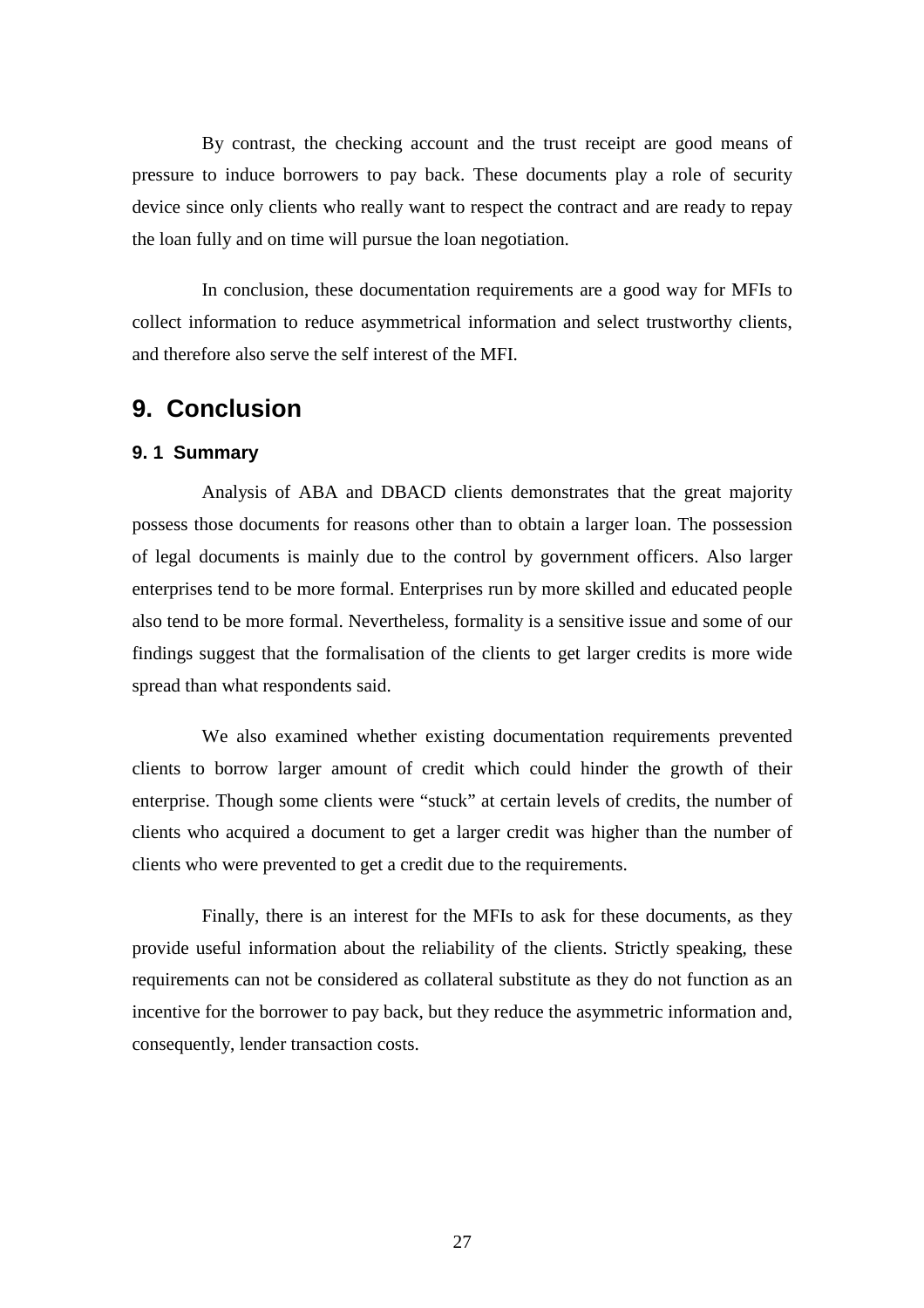This study did not clearly demonstrate that MFIs can significantly encourage the formalisation of their clients. The findings show that it is necessary to deepen the investigation. The role of credit as an incentive to encourage entrepreneurs to formalise their business remains an important issue, as it would open future prospects to reduce the informal economy, for MFIs and other institutions. It demonstrates that private institutions could also act to reduce the informal economy which so far has always been the responsibility of public authorities.

### **9. 2 Open Issues**

The biggest challenge encountered in this study was that ABA and DBACD clients were, on the whole, already fairly formal before joining the MFI; this made it difficult to really assess the role credit could play in the formalisation of microentrepreneurs. It appeared that, among the client interviewed, the governmental control was too strong for them to even have the choice of remaining informal.

For this reason, it would be worth conducting a similar survey among the clients of ABA and DBACD operating in rural areas, where they could be expected to be less formal.

Comparing the formality of those clients with the formality of clients in MFIs that do not set such requirements could also allow us to have a better understanding of their effectiveness. Actually, it would be a good way to see whether clients of MFI are, on the whole, more formal than the other microentrepreneurs, in other words whether there is any self-selection among the clients of MFIs based on formality.

Finally, it would be worthwhile to explore the importance of country-specific features by an inter-country comparison.

In addition to these issues of research design, the study also discovered several substantive issues that merit follow-up investigations:

The stringency in the enforcement of the requirements: would a strict enforcement of the requirements lead to more formalisation or, to the contrary, to more drop outs?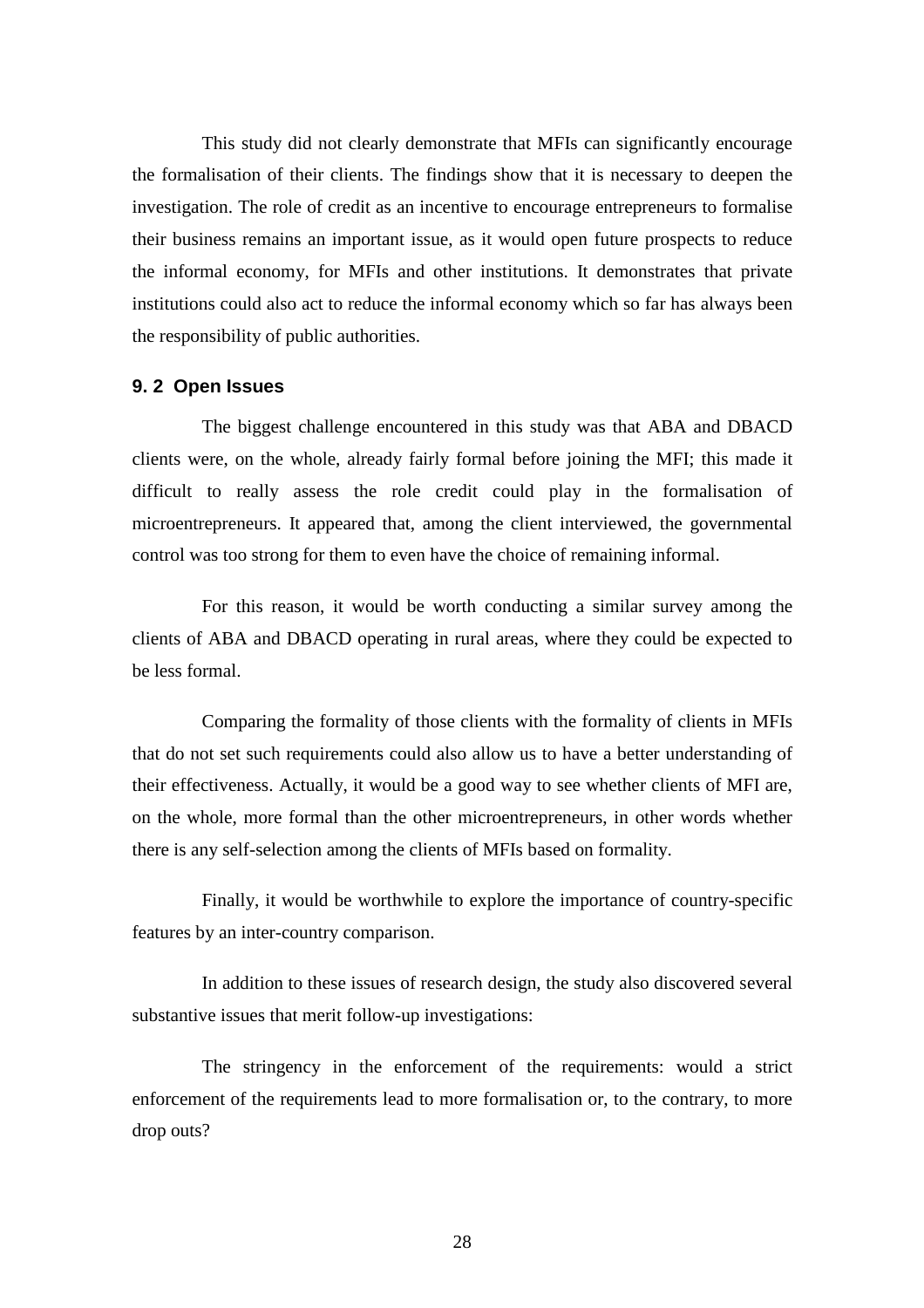Client utility considerations: how important is the loan amount, as well as its financial cost and opportunity cost, in the decision of the microentrepreneur to formalise?

Stability of formalisation: is it reversible if the clients leave the MFI or simply reduce their credits?

Caused or accessory: do documentation requirements really help formalise entrepreneurs that would never have become more formal without them or do they simply speed up a process that comes necessarily with an activity's growth?

### **9.3 Recommendations**

#### *Microfinance Institutions*

MFIs consider to get involved in the formalisation of their clients should bear in mind that:

Formalisation is complex process. MFIs should not confine themselves to the compliance side of formality. The larger the range of documents, from the simplest to the most complicated, the better for the formalisation.

The success of the methodology adopted by ABA and DBACD depends on the net benefits to the clients. The choice of the documents should then take into account both the financial and opportunity costs to the client as well as the nuisance factor, like filling forms, or the fear to get in touch with a bank.

The choice of the amount to which a document is linked is another critical issue, necessitating a trial and error approach.

This economic benefit is above all a reduction of asymmetric information for the MFIs. They must be imaginative to grasp all the information each document could provide them.

Beside these general recommendations, specific suggestion can be made to improve the formalisation impact of ABA and DBACD: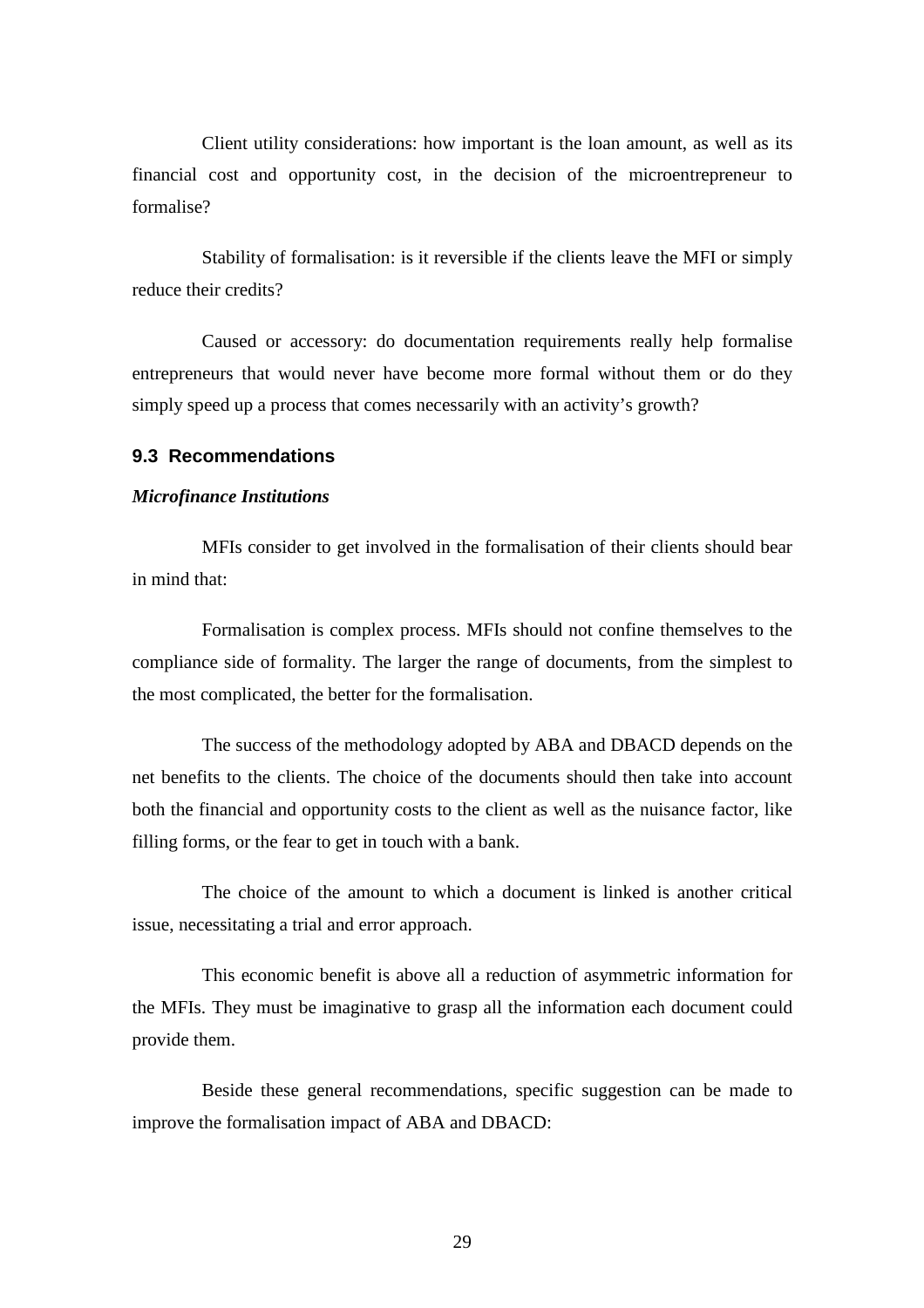ABA and DBACD focus their requirements on the production unit formality. Similar requirements could, however, also be established to formalise the employment relationships within a client's business, like a simple written contract or a social security certificate for the employees.

Formality of the enterprises could also be boosted in its *de facto* dimension. We think in particular to the book-keeping. At a first step, a simple cash book could be required. For larger credits, the MFIs could ask for ledger, balance sheet and/or profit and loss account. These documents would improve greatly the management of the enterprise and provide MFIs with useful information.

Accounting or literacy courses and other non-financial services could boost formalisation.

Finally, the graduation from one document to the next needs to be carefully considered. For example, instead of asking for the licence, commercial registration and tax card at the same time, it could be more appropriate to ask for the documents sequentially.

### *Government*

Governments benefit indirectly from the effects of formalisation induced by MFIs. They can also facilitate the effectiveness of the methodology.

Decreasing the costs – direct and indirect – to acquire legal documents, would affect the relative benefits to the clients.

Governments could establish partnerships with the MFIs that implement this methodology, and engage in a dialogue about changes in documentation that would enhance benefits to clients, MFIs and government.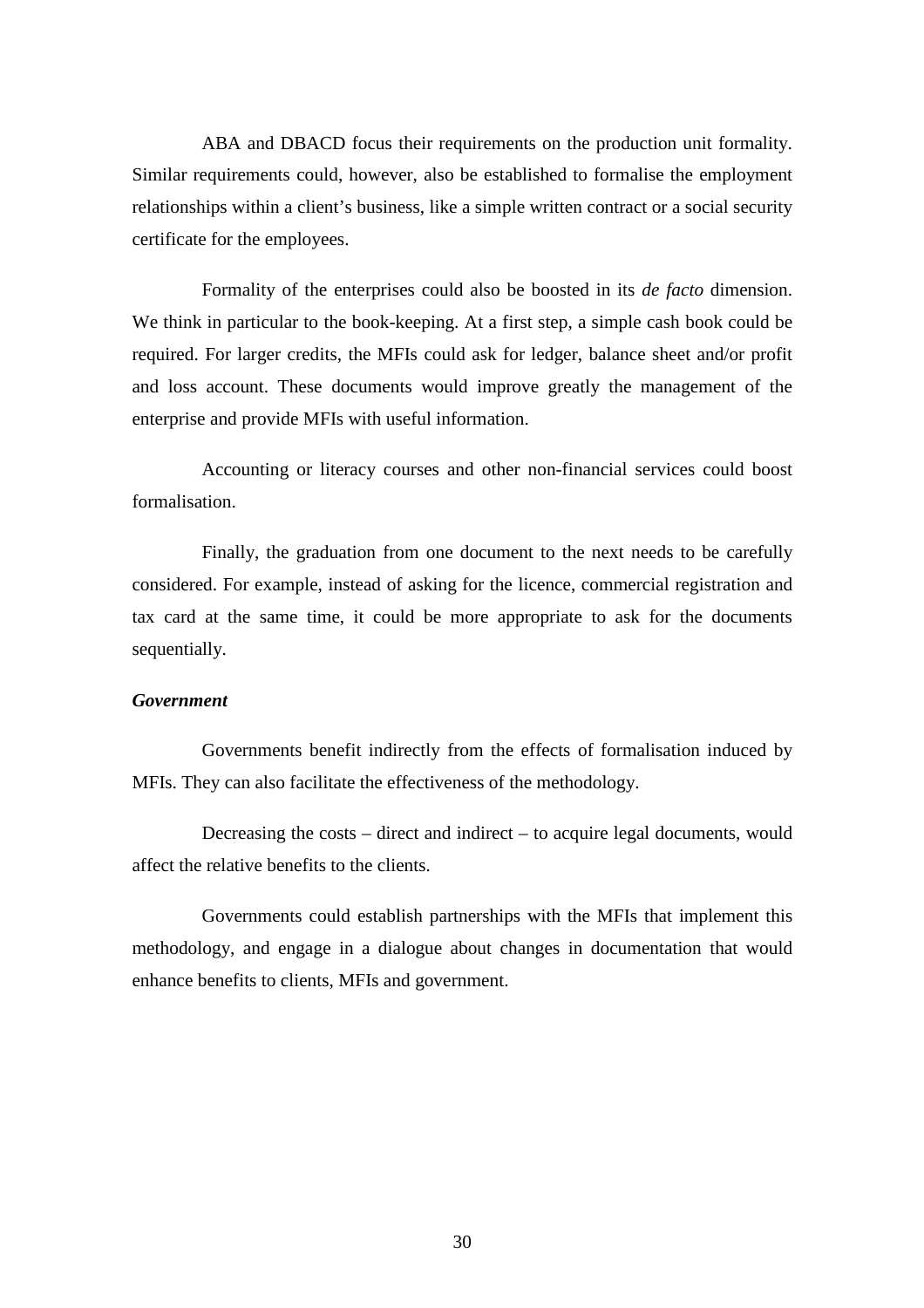|                                                      | <b>ABA</b>              | <b>DBACD</b>    |
|------------------------------------------------------|-------------------------|-----------------|
|                                                      |                         |                 |
| <b>Operational Self-Sufficiency</b>                  | 1992                    | 1999            |
| Full Financial Self-Sufficiency                      | 1994                    | 2000            |
| Numbers of active clients (December 2007)            | 70'957                  | $80'960$ *      |
| Individual lending                                   | 34'423                  | 36'840 *        |
| Group lending                                        | 36'534                  | 44'120 *        |
| Gross loan Portfolio (December 2007)                 | 116'393'294 £           | 86'208'108 £    |
| Current outstanding balance individual loan          | 106'327'163 £           | 71'870'075 £    |
| Current outstanding balance group lending            | 10'066'131 £            | 14'338'033 £    |
|                                                      |                         |                 |
| Amount of loans disbursed in 2007                    | 236'052'852 £           | 154'136'900 £   |
| Amount of loans disbursed individual lending         | 198'591'500 £           | 98'347'500 £    |
| Amount of loans disbursed per year individual        | 37'461'350 £            | 55'789'400 £    |
| Number of loans disbursed in 2007                    | 117'682                 | 130'347         |
| Number of loans disbursed individual loan            | 41'559                  | 31'292          |
| Number of loans disbursed group lending              | 76'123                  | 99'055          |
| Average loan size in 2007                            | $2006 \text{ } \pounds$ | $1'183 \pounds$ |
| Individual loan                                      | 4'779 £                 | 3'143 £         |
| Group lending                                        | 492 £                   | 563 £           |
|                                                      |                         |                 |
| Loans disbursed according to business sector in 2007 |                         |                 |
| Individual lending                                   | Trade 53%               | Trade 56%       |
|                                                      | Manufacture 15%         | Manufacture 12% |
|                                                      | Services 28%            | Services 22%    |
|                                                      | Others 5%               | Others 10%      |
| Loans disbursed according to client gender in 2007   |                         |                 |
| Individual lending                                   | Male 86%                | Male 85%        |
|                                                      | Female 14%              | Female 15%      |
|                                                      |                         |                 |

## **Annex 1. General information about ABA and DBACD**

*Sources: www.mixmarket.org; www.aba-sme.com; www.dbacd-eg.org; courtesy from ABA and DBACD. Rate of exchange 31st December 2007 : 1\$ = 5.5655*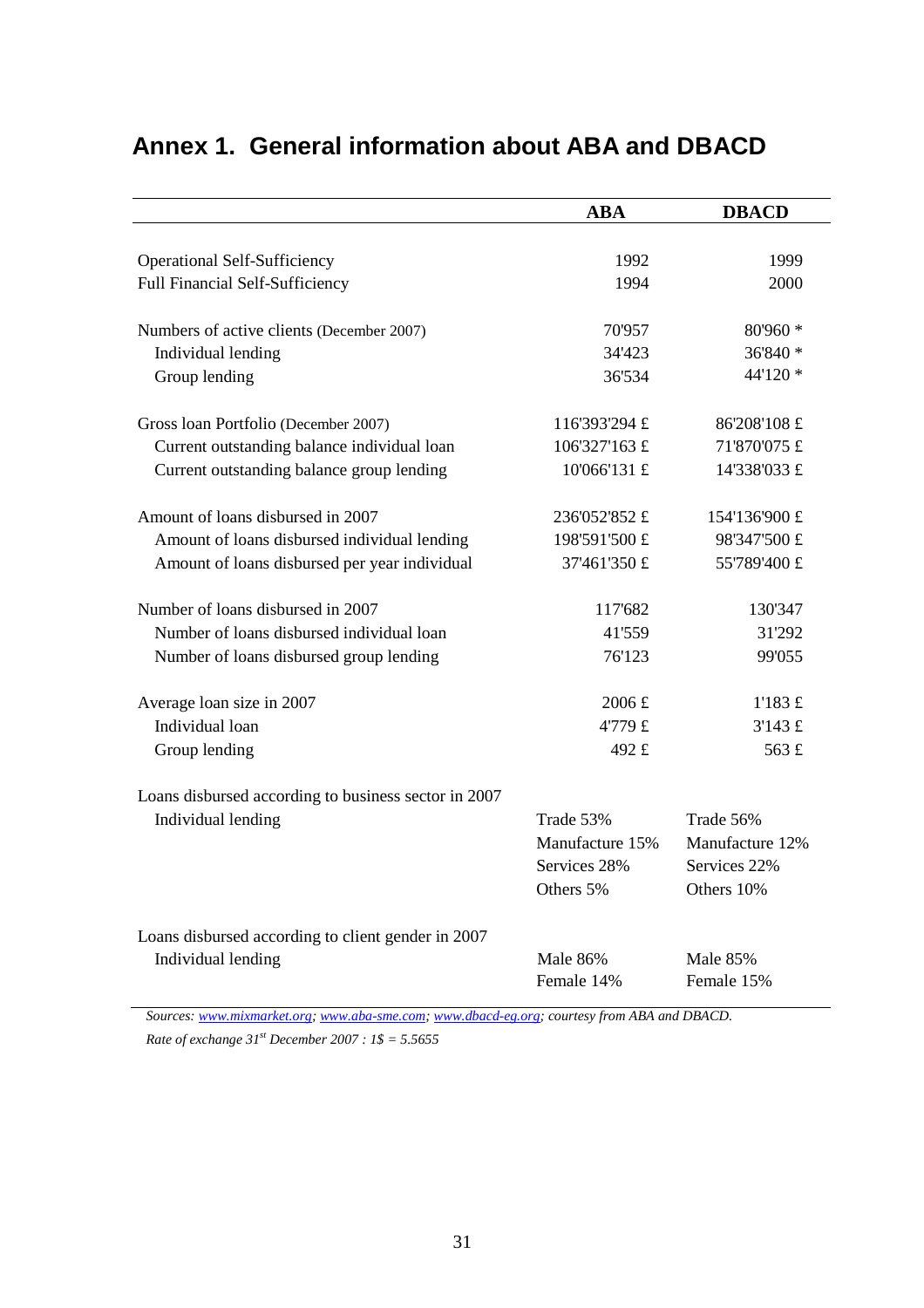# **Annex 2. ABA and DBACD's programs**

| <b>Alexandria Business Association</b>               |                      |                 |  |  |  |  |
|------------------------------------------------------|----------------------|-----------------|--|--|--|--|
| <b>Program</b>                                       | <b>Amount in EGP</b> | Term            |  |  |  |  |
| Individual Loan Program for SMEs                     | 1'000 - 50'000       | $4 - 24$ months |  |  |  |  |
| Development Path Program (group lending / 3 persons) | $500 - 1500$         | $30 - 40$ weeks |  |  |  |  |
| Blossom prorgram (group lending / 5 persons)         | $150 - 800$          | $10 - 40$ weeks |  |  |  |  |
| Towards Self-Employment Program                      | 300                  | Grant           |  |  |  |  |
|                                                      |                      |                 |  |  |  |  |

*February 2007* 

| <b>Program</b>                                | <b>Amount in EGP</b>   | Term            |
|-----------------------------------------------|------------------------|-----------------|
| Individual Loans Program                      |                        |                 |
| <b>Business loans</b>                         | $500 - 30000$          | $4 - 24$ months |
| Vocational loans                              | $500 - 4000$           | $4 - 24$ months |
| Consumer loans                                | $500 - 4000$           | $4 - 24$ months |
| Building and maintenance & Finishing loans    | $\mu^{a}$ 500 - 10'000 | $4 - 24$ months |
| Back to school loans                          | $500 - 4000$           | $4 - 12$ months |
| Car renewal $\&$ maintenance loans            | $a,b)$ 500 - 30'000    | $4 - 24$ months |
| Bashayer El-Kheir (group lending / 5 persons) | $50 - 800$             | $10 - 40$ weeks |

### **Dakahlya Businessmens' Association for Community Development**

<sup>*a*)</sup> *Loans can be higher according to the plan presented.* February 2007

*b) The amount depends of the kind of car.*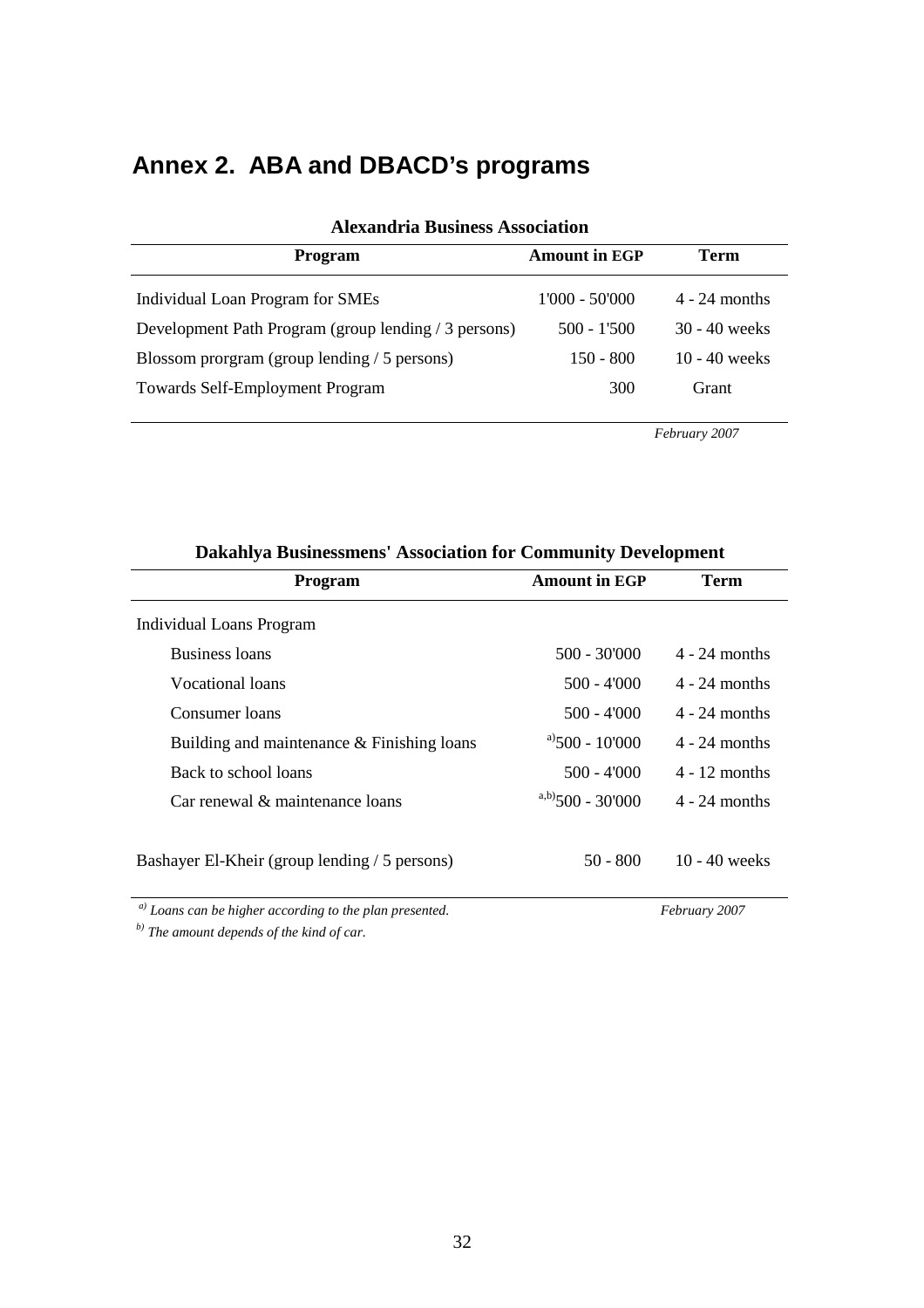## **Annex 3. Currency rate of exchange (EGP – USD)**

5.70717 EGP = 1 USD 1 EGP = 0.17521 USD

*Source: XE.com website - http://www.xe.com/ucc/ - February the 1st 2007*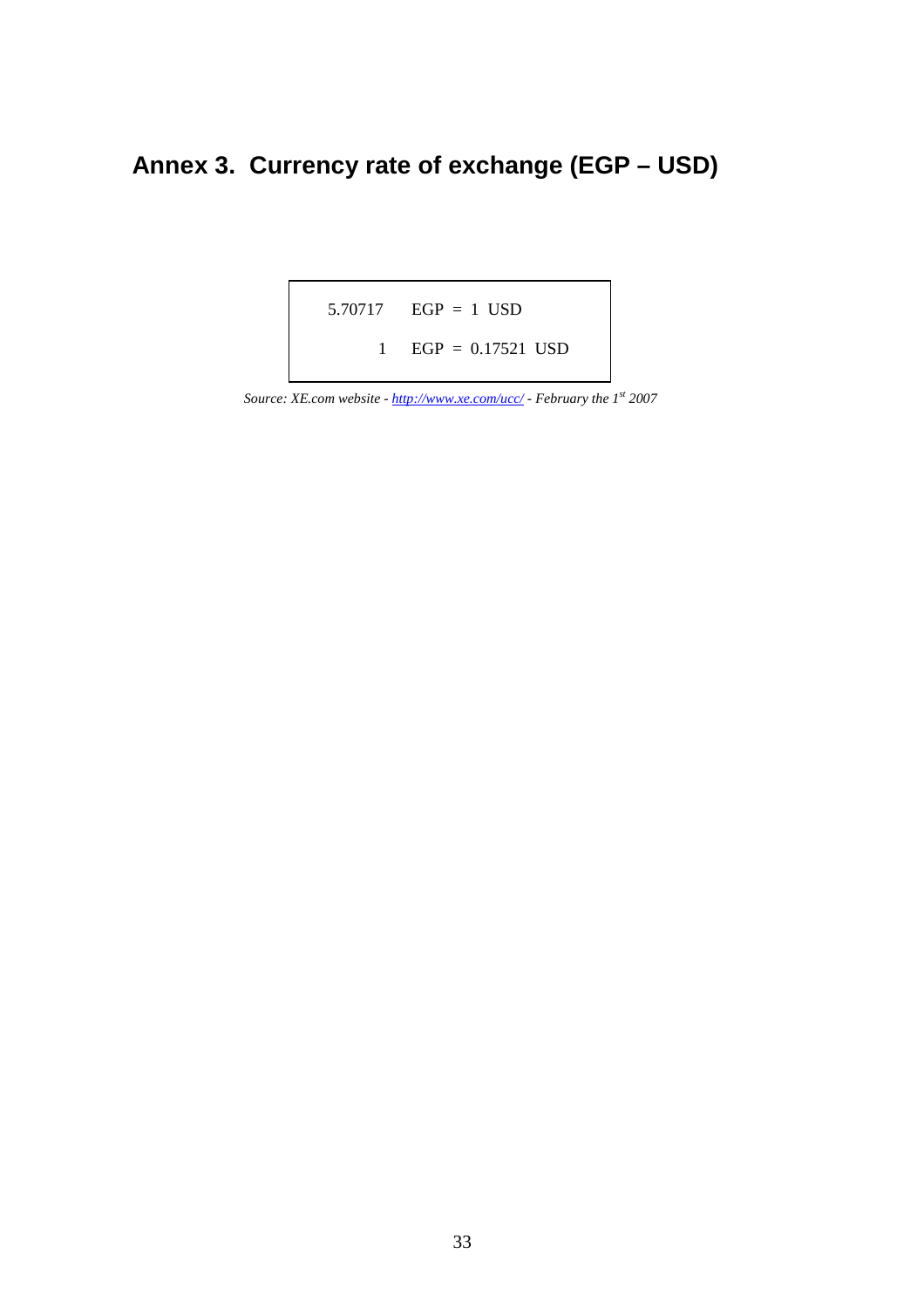# **Annex 4. Description of variables**

## *Continuous variables*

|              |                              | N   | <b>Minimum</b>   | <b>Maximum</b> | <b>Mean</b> | Std.<br><b>Deviation</b> |
|--------------|------------------------------|-----|------------------|----------------|-------------|--------------------------|
|              | Number of years of operation | 209 | 1                | 106            | 18.77       | 14.88                    |
| ABA          | Number of workers            | 227 | $\boldsymbol{0}$ | 30             | 2.66        | 3.97                     |
|              | Largest Credit               | 227 | 1'000            | 50'000         | 12'279.74   | 9'985.72                 |
|              | Number of years of operation | 221 | 1                | 59             | 13.24       | 10.12                    |
| <b>DBACD</b> | Number of workers            | 221 | $\overline{0}$   | 70             | 3.15        | 5.82                     |
|              | Largest Credit               | 221 | 1'000            | 30'000         | 10'748.87   | 8'818.97                 |
|              |                              |     |                  |                |             |                          |

#### *Categorical variables*

|              |                         |                            | <b>Frequency</b> | <b>Valid</b><br><b>Percent</b> | <b>Cumulative</b><br><b>Percent</b> |
|--------------|-------------------------|----------------------------|------------------|--------------------------------|-------------------------------------|
| <b>ABA</b>   | Sector of activity      | Trade                      | 123              | 54.19%                         | 54.19%                              |
|              |                         | Manufacture                | 104<br>227       | 45.81%                         | 100%                                |
| <b>DBACD</b> | Sector of activity      | Trade                      | 116              | 52.49%                         | 52.49%                              |
|              |                         | Manufacture                | 105<br>221       | 47.51%                         | 100%                                |
| <b>ABA</b>   | Sex of the client       | Male                       | 196              | 87.50%                         | 87.50%                              |
|              |                         | Female                     | 28<br>224        | 12.50%                         | 100%                                |
| <b>DBACD</b> | Sex of the client       | Male<br>Female             | 196<br>25        | 88.69%<br>11.31%               | 88.69%<br>100%                      |
|              |                         |                            | 221              |                                |                                     |
| ABA          | Education of the client | No formal education        | 57               | 25.11%                         | 25.11%                              |
|              |                         | Primary school             | 27               | 11.89%                         | 37.00%                              |
|              |                         | Preparatory school         | 19               | 8.37%                          | 45.37%                              |
|              |                         | <b>Vocational Training</b> | $\tau$           | 3.08%                          | 48.46%                              |
|              |                         | Secondary School           | 20               | 8.81%                          | 57.27%                              |
|              |                         | <b>Technical Diploma</b>   | 40               | 17.62%                         | 74.89%                              |
|              |                         | University                 | 57               | 25.11%                         | 100%                                |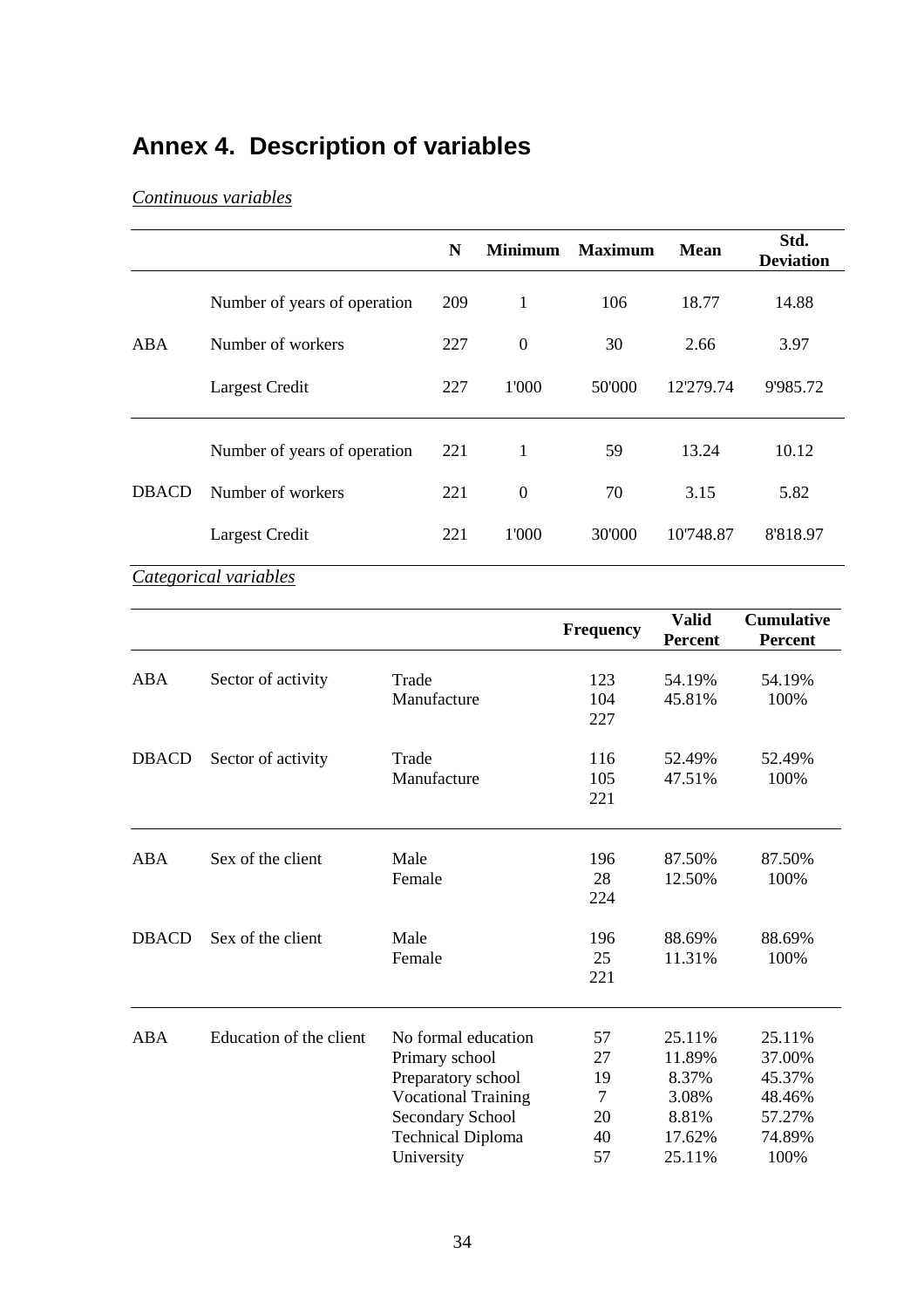|              |                         |                            | 227            |        |        |
|--------------|-------------------------|----------------------------|----------------|--------|--------|
| <b>DBACD</b> | Education of the client | No formal education        | 44             | 19.91% | 19.91% |
|              |                         | Primary school             | 28             | 12.67% | 32.58% |
|              |                         | Preparatory school         | 30             | 13.57% | 46.15% |
|              |                         | <b>Vocational Training</b> | $\overline{4}$ | 1.81%  | 47.96% |
|              |                         | Secondary School           | 20             | 9.05%  | 57.01% |
|              |                         | <b>Technical Diploma</b>   | 44             | 19.91% | 76.92% |
|              |                         | University                 | 51             | 23.08% | 100%   |
|              |                         |                            | 221            |        |        |
| ABA          | Visibility of the       | Not hidden                 | 210            | 92.51% | 92.51% |
|              | enterprise              | Hidden                     | 17             | 7.49%  | 100%   |
|              |                         |                            | 227            |        |        |
| <b>DBACD</b> | Visibility of the       | Not hidden                 | 206            | 93.21% | 93.21% |
|              | enterprise              | Hidden                     | 15             | 6.79%  | 100%   |
|              |                         |                            | 221            |        |        |
|              |                         |                            |                |        |        |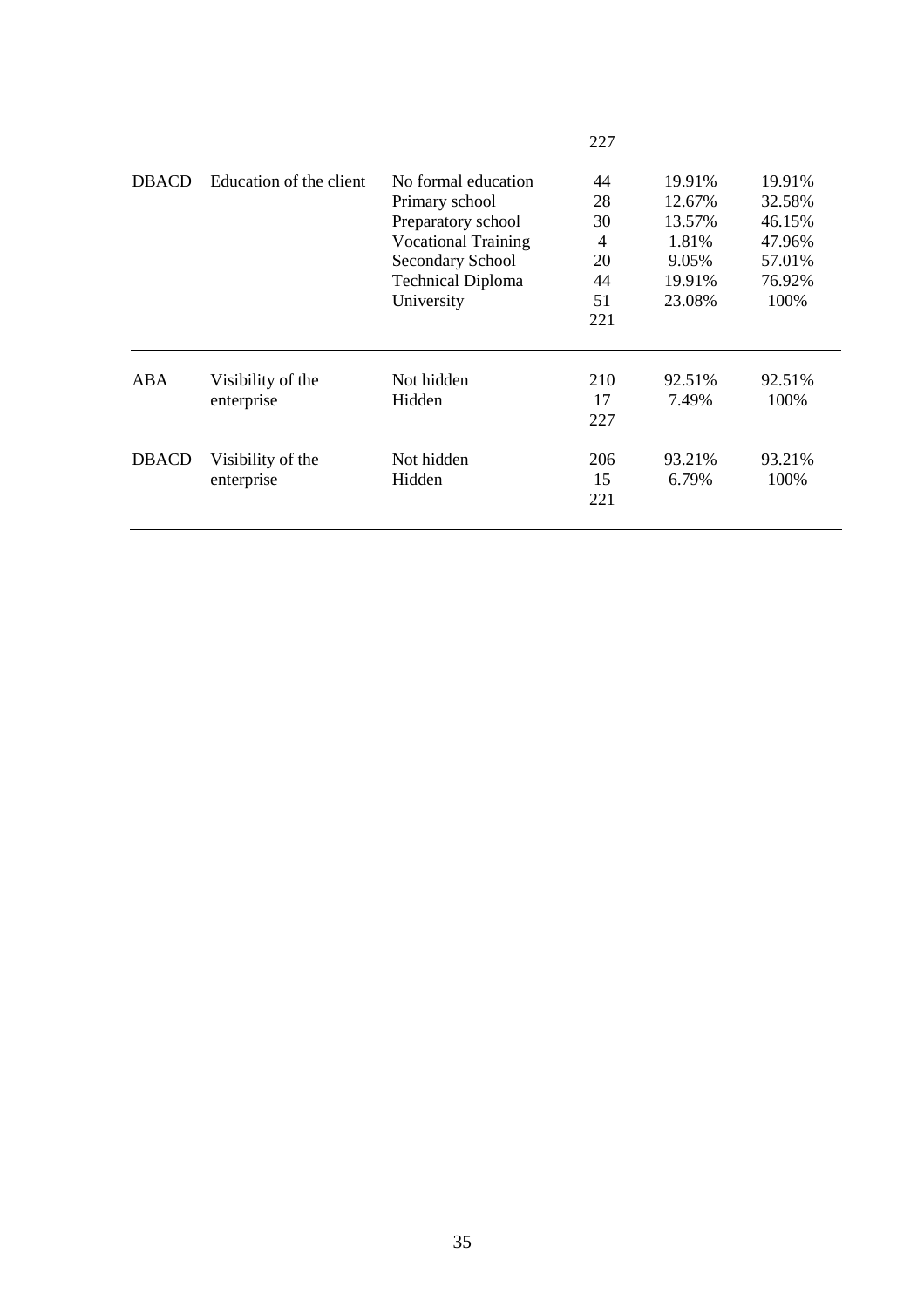|                    |                            | Institution | Sector     | Sex       | Education  | Number of<br>years of<br>operation | Number of<br>workers | Visibility | Largest<br>credit |
|--------------------|----------------------------|-------------|------------|-----------|------------|------------------------------------|----------------------|------------|-------------------|
| Institution        | <b>Pearson Correlation</b> |             |            |           |            |                                    |                      |            |                   |
|                    | Sig. (2-tailed)            |             |            |           |            |                                    |                      |            |                   |
|                    | N                          | 448         |            |           |            |                                    |                      |            |                   |
| Sector             | <b>Pearson Correlation</b> | 0.017       |            |           |            |                                    |                      |            |                   |
|                    | Sig. (2-tailed)            | 0.720       |            |           |            |                                    |                      |            |                   |
|                    | N                          | 448         | 448        |           |            |                                    |                      |            |                   |
| Sex                | <b>Pearson Correlation</b> | $-0.018$    | $-0.091$   |           |            |                                    |                      |            |                   |
|                    | Sig. (2-tailed)            | 0.700       | 0.055      |           |            |                                    |                      |            |                   |
|                    | N                          | 445         | 445        | 445       |            |                                    |                      |            |                   |
| Education          | <b>Pearson Correlation</b> | 0.012       | $-0.236**$ | $-0.116*$ | 1          |                                    |                      |            |                   |
|                    | Sig. (2-tailed)            | 0.801       | 0.000      | 0.014     |            |                                    |                      |            |                   |
|                    | N                          | 448         | 448        | 445       | 448        |                                    |                      |            |                   |
| Number of years of | <b>Pearson Correlation</b> | $-0.213**$  | $-0.003$   | $-0.068$  | $-0.186**$ |                                    |                      |            |                   |
| operation          | Sig. (2-tailed)            | 0.000       | 0.956      | 0.158     | 0.000      |                                    |                      |            |                   |
|                    | N                          | 430         | 430        | 428       | 430        | 430                                |                      |            |                   |
| Number of workers  | <b>Pearson Correlation</b> | 0.050       | $0.209**$  | $-0.062$  | $0.098*$   | $-0.026$                           |                      |            |                   |
|                    | Sig. (2-tailed)            | 0.294       | 0.000      | 0.192     | 0.038      | 0.597                              |                      |            |                   |
|                    | N                          | 448         | 448        | 445       | 448        | 430                                | 448                  |            |                   |
| Visibility         | <b>Pearson Correlation</b> | $-0.014$    | $0.262**$  | 0.059     | $-0.062$   | $-0.125**$                         | $0.108*$             |            |                   |
|                    | Sig. (2-tailed)            | 0.774       | 0.000      | 0.216     | 0.189      | 0.010                              | 0.022                |            |                   |
|                    | N                          | 448         | 448        | 445       | 448        | 430                                | 448                  | 448        |                   |
| Largest credit     | <b>Pearson Correlation</b> | $-0.081$    | $-0.158**$ | $-0.118*$ | $0.196**$  | $0.124*$                           | $0.359**$            | $-0.104*$  | $\mathbf{1}$      |
|                    | Sig. (2-tailed)            | 0.086       | 0.001      | 0.013     | 0.000      | 0.010                              | 0.000                | 0.028      |                   |
|                    | N                          | 448         | 448        | 445       | 448        | 430                                | 448                  | 448        | 448               |

## **Annex 5. Correlations table**

\*\* Correlation is significant at the 0.01 level (2-tailed).

\* Correlation is significant at the 0.05 level (2-tailed).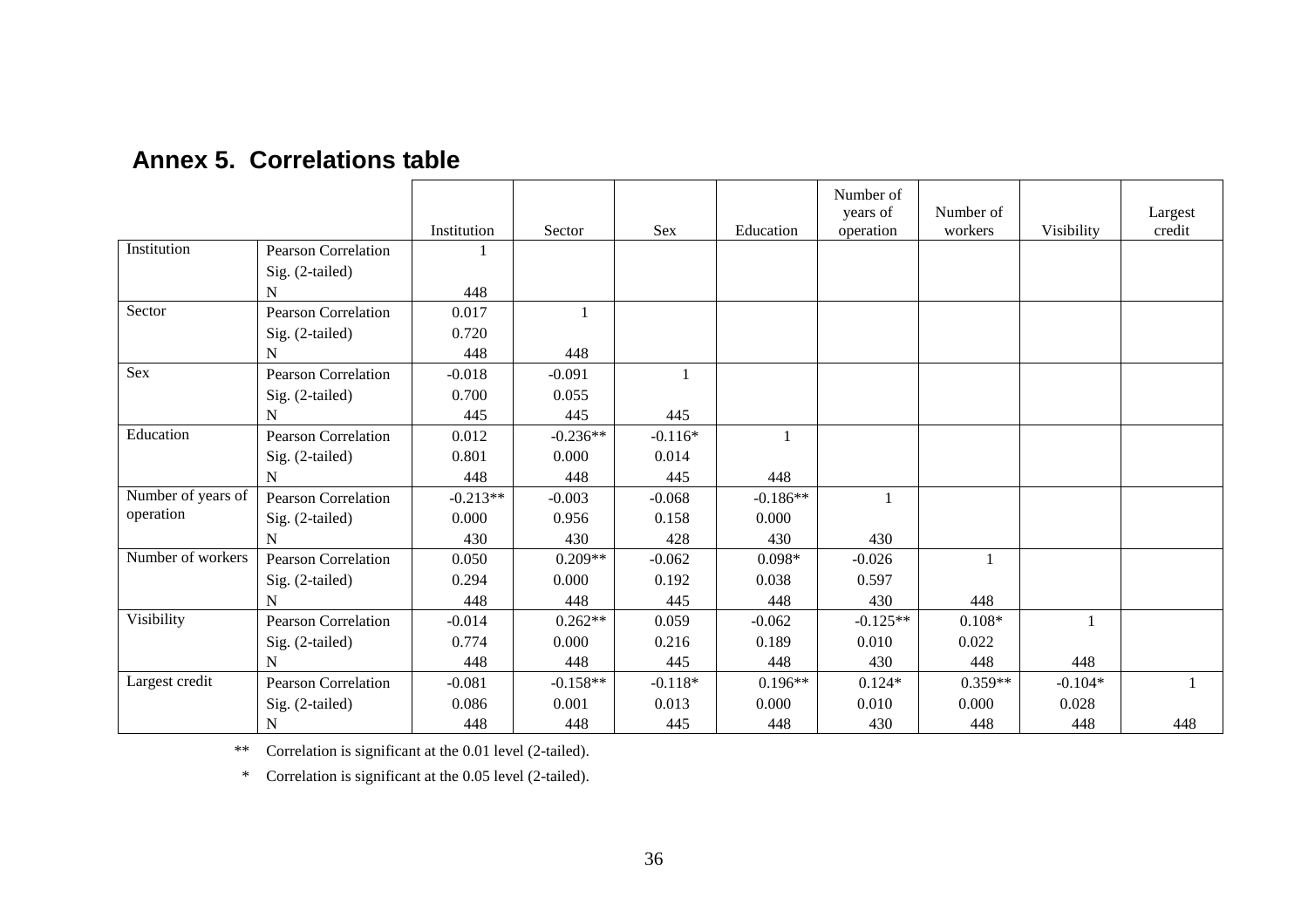## **Annex 6. Logistic regressions tables**

|                                       | Coefficient | Coefficient Bêta<br>(Odds ratio) | Confidence interval for the<br>odds ratio for 95% |        |
|---------------------------------------|-------------|----------------------------------|---------------------------------------------------|--------|
| Institution (ABA is reference)        | $-0.676$    | $0.509**$                        | 0.288                                             | 0.898  |
| Education (Universities is reference) |             |                                  |                                                   |        |
| No formal education                   | $-1.010$    | $0.364**$                        | 0.153                                             | 0.869  |
| Primary School                        | $-0.864$    | $0.421*$                         | 0.152                                             | 1.172  |
| <b>Preparatory School</b>             | $-0.170$    | 0.844                            | 0.284                                             | 2.511  |
| Vocational training                   | $-0.402$    | 0.669                            | 0.122                                             | 3.661  |
| Secondary School                      | $-0.659$    | 0.517                            | 0.172                                             | 1.554  |
| <b>Technical Diploma</b>              | $-0.560$    | 0.570                            | 0.235                                             | 1.391  |
| Number of years of operation          | 0.087       | $1.091***$                       | 1.052                                             | 1.131  |
| Visibility (Not hidden is reference)  | 1.905       | $6.717***$                       | 2.799                                             | 16.122 |
| Largest credit/1000                   | 0.101       | $1.106***$                       | 1.051                                             | 1.164  |
| Constant                              | $-1.452$    | 0.234                            |                                                   |        |

### **Binomal logistic regression model – Probability of possessing a licence**

N=428

Omnibus tests of model coefficients: Chi-square = 101.144; df. 10; Sig. 0.000.

 $-2$  Log-likelihood = 331.054

Pseudo  $R^2$  of the model: Cox & Snell R Square =  $0.210$  Nagelkerke R Square =  $0.310$ .

Significant at the 1% level\*\*\*, Significant at the 5% level\*\*, Significant at the 10% level\*.

Notes: The odds tell us how much more likely it is that an observation possesses a licence rather than not possesses it. The Odds Ratio estimates the change in the odds of possessing the licence for a one-unit increase in the predictor (1000 EGP for the largest credit).

### **Binomal logistic regression model – Probability of possessing a commercial registration**

|                                      | Coefficient | Coefficient Bêta<br>(Odds ratio) | Confidence interval for the<br>odds ratio for 95% |        |
|--------------------------------------|-------------|----------------------------------|---------------------------------------------------|--------|
| Institution (ABA is reference)       | $-0.990$    | $0.372***$                       | 0.213                                             | 0.649  |
| Sector (Trade is reference)          | 0.821       | $2.272***$                       | 1.308                                             | 3.948  |
| Visibility (Not hidden is reference) | 1.636       | $5.133***$                       | 2.071                                             | 12.720 |
| Largest credit/1000                  | 0.227       | $1.255***$                       | 1.170                                             | 1.346  |
| Constant                             | $-1.854$    | $0.157***$                       |                                                   |        |

N=448

Omnibus tests of model coefficients: Chi-square = 122.283; df. 10; Sig. 0.000.

 $-2$  Log-likelihood = 348.404

Pseudo  $R^2$  of the model: Cox & Snell R Square = 0.239 Nagelkerke R Square = 0.367.

Significant at the 1% level\*\*\*, Significant at the 5% level\*\*, Significant at the 10% level\*.

Notes: The odds tell us how much more likely it is that an observation possesses a commercial registration rather than not possesses it. The Odds Ratio estimates the change in the odds of possessing the commercial registration for a one-unit increase in the predictor (1000 EGP for the largest credit).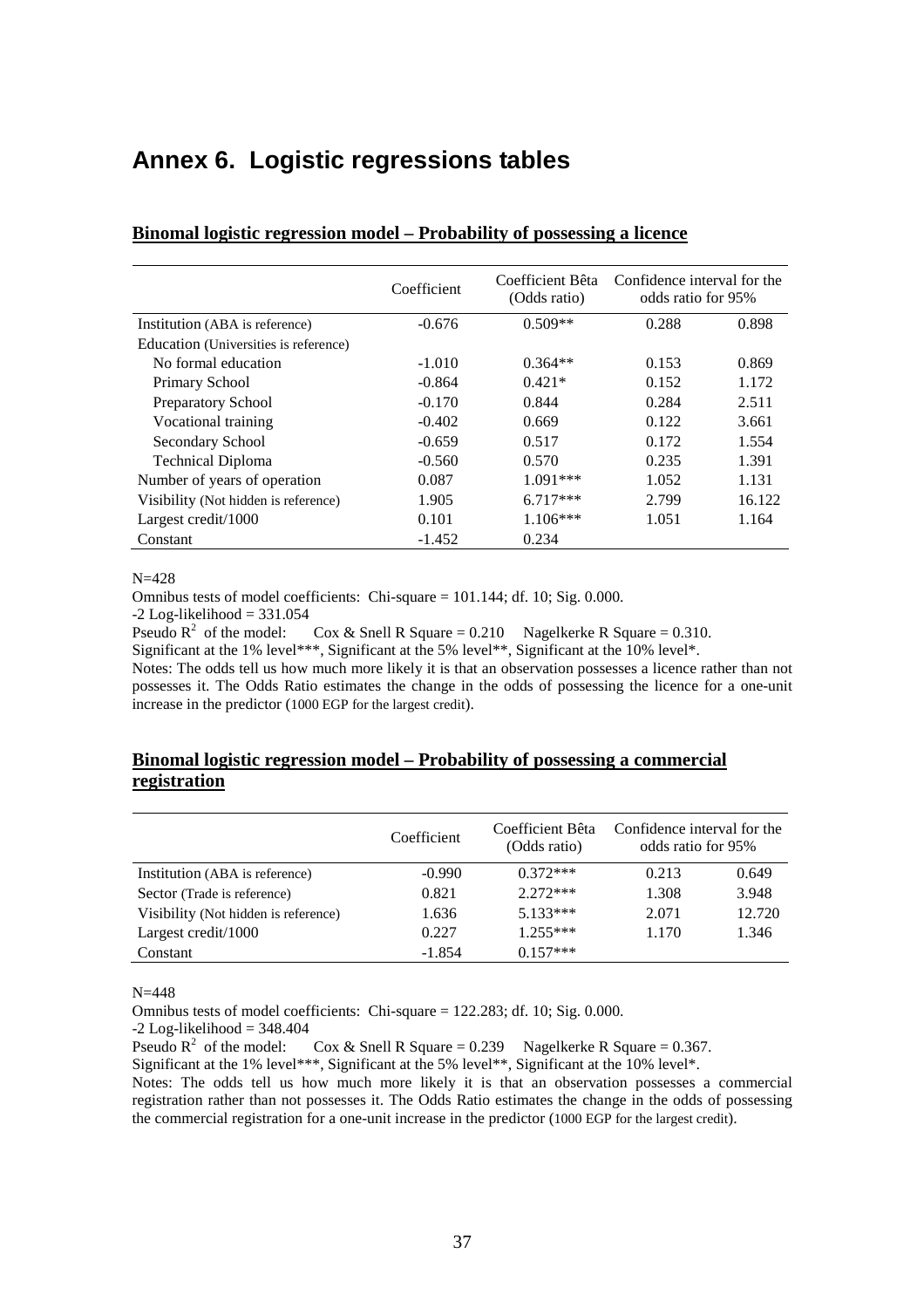|                                       | Coefficient | Coefficient Bêta<br>(Odds ratio) | Confidence interval for<br>the odds ratio for 95% |        |
|---------------------------------------|-------------|----------------------------------|---------------------------------------------------|--------|
| Education (Universities is reference) |             |                                  |                                                   |        |
| No formal education                   | $-2.408$    | $0.09**$                         | 0.010                                             | 0.796  |
| Primary School                        | $-1.642$    | 0.194                            | 0.018                                             | 2.053  |
| <b>Preparatory School</b>             | $-1.576$    | 0.207                            | 0.019                                             | 2.199  |
| Vocational training                   | $-1.844$    | 0.158                            | 0.008                                             | 3.336  |
| Secondary School                      | $-2.965$    | $0.052**$                        | 0.005                                             | 0.519  |
| <b>Technical Diploma</b>              | $-1.365$    | 0.255                            | 0.025                                             | 2.582  |
| Visibility (Not hidden is reference)  | 3.003       | $20.148***$                      | 6.464                                             | 62.800 |
| Largest credit/1000                   | 0.378       | $1.46***$                        | 1.238                                             | 1.722  |
| Constant                              | $-0.587$    | 0.556                            |                                                   |        |

### **Binomal logistic regression model – Probability of possessing a tax card**

#### N=448

Omnibus tests of model coefficients: Chi-square = 97.319; df. 0; Sig. 0.000.

 $-2$  Log-likelihood = 158.084

Pseudo  $R^2$  of the model: Cox & Snell R Square = 0.195 Nagelkerke R Square = 0.449.

Significant at the 1% level\*\*\*, Significant at the 5% level\*\*, Significant at the 10% level\*.

Notes: The odds tell us how much more likely it is that an observation possesses a tax card rather than not possesses it. The Odds Ratio estimates the change in the odds of possessing the tax card for a one-unit increase in the predictor (1000 EGP for the largest credit).

### **Binomal logistic regression model – Probability of possessing a social security certificate**

| Coefficient | Coefficient<br>Bêta (Odds<br>ratio) | Confidence interval for<br>the odds ratio for 95% |        |
|-------------|-------------------------------------|---------------------------------------------------|--------|
| 0.675       | $1.963**$                           | 1.027                                             | 3.753  |
| 0.040       | $1.041***$                          | 1.020                                             | 1.063  |
| 1.570       | 4.808***                            | 2.004                                             | 11.531 |
| 0.073       | $1.075***$                          | 1.042                                             | 1.110  |
| $-2.775$    | $0.0623***$                         |                                                   |        |
|             |                                     |                                                   |        |

N=427

Omnibus tests of model coefficients: Chi-square = 80.626; df. 4; Sig. 0.000.

 $-2$  Log-likelihood = 474.188

Pseudo  $R^2$  of the model: Cox & Snell R Square =  $0.172$  Nagelkerke R Square = 0.237.

Significant at the 1% level\*\*\*, Significant at the 5% level\*\*, Significant at the 10% level\*.

Notes: The odds tell us how much more likely it is that an observation possesses a tax card rather than not possesses it. The Odds Ratio estimates the change in the odds of possessing the tax card for a one-unit increase in the predictor (1000 EGP for the largest credit).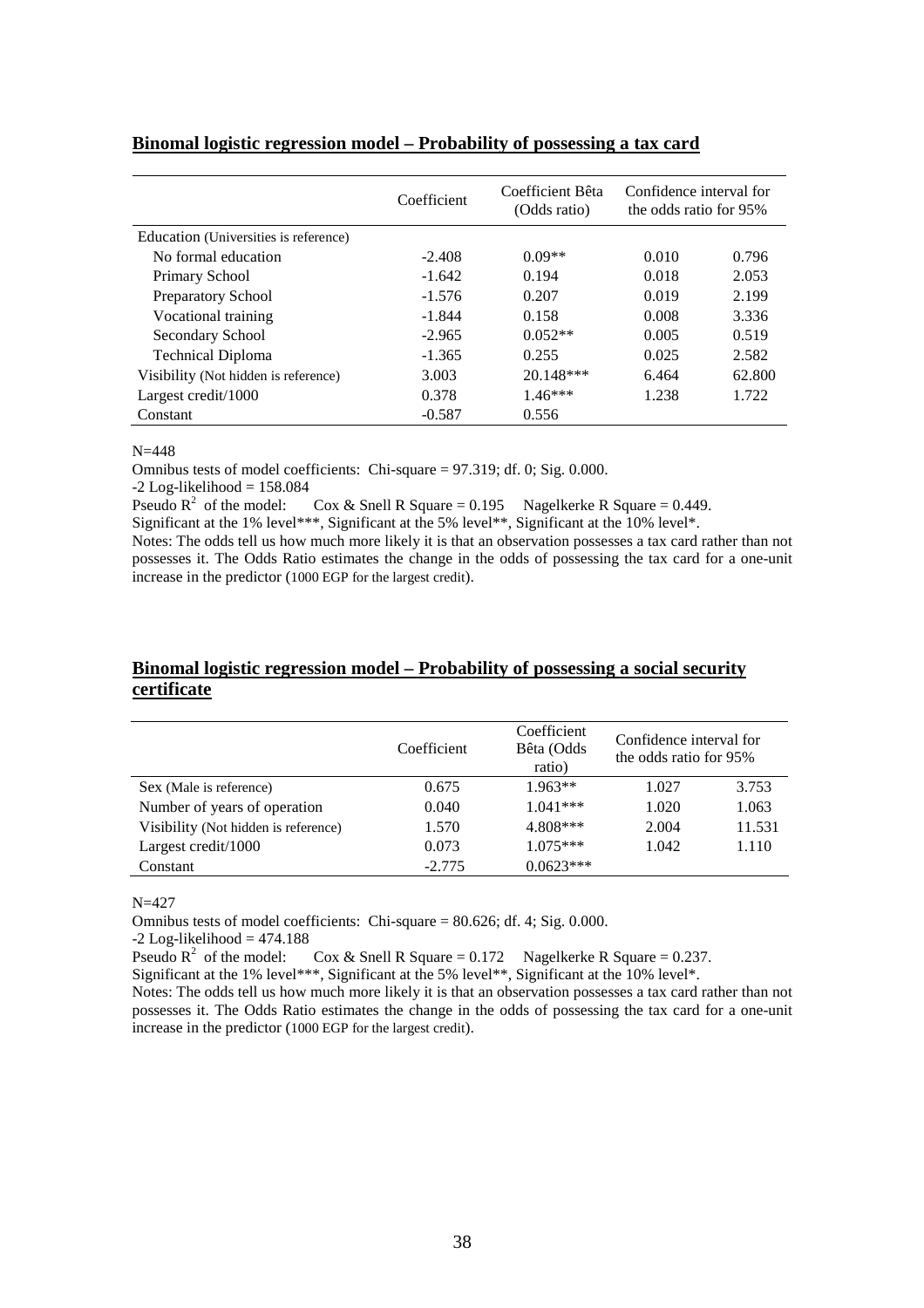|                                       | Coefficient | Coefficient Bêta<br>(Odds ratio) | Confidence interval for<br>the odds ratio for 95% |       |
|---------------------------------------|-------------|----------------------------------|---------------------------------------------------|-------|
| Education (Universities is reference) |             |                                  |                                                   |       |
| No formal education                   | $-1.701$    | $0.182***$                       | 0.085                                             | 0.390 |
| Primary School                        | $-1.491$    | $0.225***$                       | 0.094                                             | 0.541 |
| Preparatory School                    | $-1.192$    | $0.304***$                       | 0.125                                             | 0.741 |
| Vocational training                   | $-0.025$    | 0.975                            | 0.251                                             | 3.783 |
| Secondary School                      | $-1.545$    | $0.213***$                       | 0.076                                             | 0.601 |
| <b>Technical Diploma</b>              | $-0.463$    | 0.629                            | 0.315                                             | 1.259 |
| Number of workers                     | 0.137       | $1.147***$                       | 1.056                                             | 1.246 |
| Largest credit/1000                   | 0.159       | $1.172***$                       | 1.129                                             | 1.218 |
| Constant                              | $-1.835$    | $0.160***$                       |                                                   |       |

### **Binomal logistic regression model – Probability of possessing a bank account**

#### N=448

Omnibus tests of model coefficients: Chi-square = 194.041; df. 8; Sig. 0.000.

 $-2$  Log-likelihood = 399.732

Pseudo  $R^2$  of the model: Cox & Snell R Square =  $0.352$  Nagelkerke R Square = 0.479.

Significant at the 1% level\*\*\*, Significant at the 5% level\*\*, Significant at the 10% level\*.

Notes: The odds tell us how much more likely it is that an observation possesses a bank account rather than not possesses it. The Odds Ratio estimates the change in the odds of possessing the bank account for a one-unit increase in the predictor (1000 EGP for the largest credit).

### **Binomal logistic regression model – Probability of possessing a checking account**

|                                       | Coefficient | Coefficient Bêta<br>(Odds ratio) | Confidence interval for<br>the odds ratio for 95% |       |
|---------------------------------------|-------------|----------------------------------|---------------------------------------------------|-------|
| Institution (ABA is reference)        | $-0.943$    | $0.390***$                       | 0.220                                             | 0.689 |
| Education (Universities is reference) |             |                                  |                                                   |       |
| No formal education                   | $-1.677$    | $0.187***$                       | 0.081                                             | 0.429 |
| Primary School                        | $-1.362$    | $0.256***$                       | 0.098                                             | 0.667 |
| <b>Preparatory School</b>             | $-1.201$    | $0.301**$                        | 0.114                                             | 0.796 |
| Vocational training                   | $-1.102$    | 0.332                            | 0.039                                             | 2.813 |
| Secondary School                      | $-1.592$    | $0.203***$                       | 0.063                                             | 0.660 |
| <b>Technical Diploma</b>              | $-1.136$    | $0.321***$                       | 0.146                                             | 0.708 |
| Number of workers                     | 0.087       | $1.091**$                        | 1.009                                             | 1.178 |
| Largest credit/1000                   | 0.171       | $1.187***$                       | 1.140                                             | 1.235 |
| Constant                              | $-1.957$    | $0.141***$                       |                                                   |       |

#### N=448

Omnibus tests of model coefficients: Chi-square = 202.648; df. 9; Sig. 0.000.

 $-2$  Log-likelihood = 327.804

Pseudo  $R^2$  of the model: Cox & Snell R Square = 0.364 Nagelkerke R Square = 0.524.

Significant at the 1% level\*\*\*, Significant at the 5% level\*\*, Significant at the 10% level\*.

Notes: The odds tell us how much more likely it is that an observation possesses a checking account rather than not possesses it. The Odds Ratio estimates the change in the odds of possessing the checking account for a one-unit increase in the predictor (1000 EGP for the largest credit).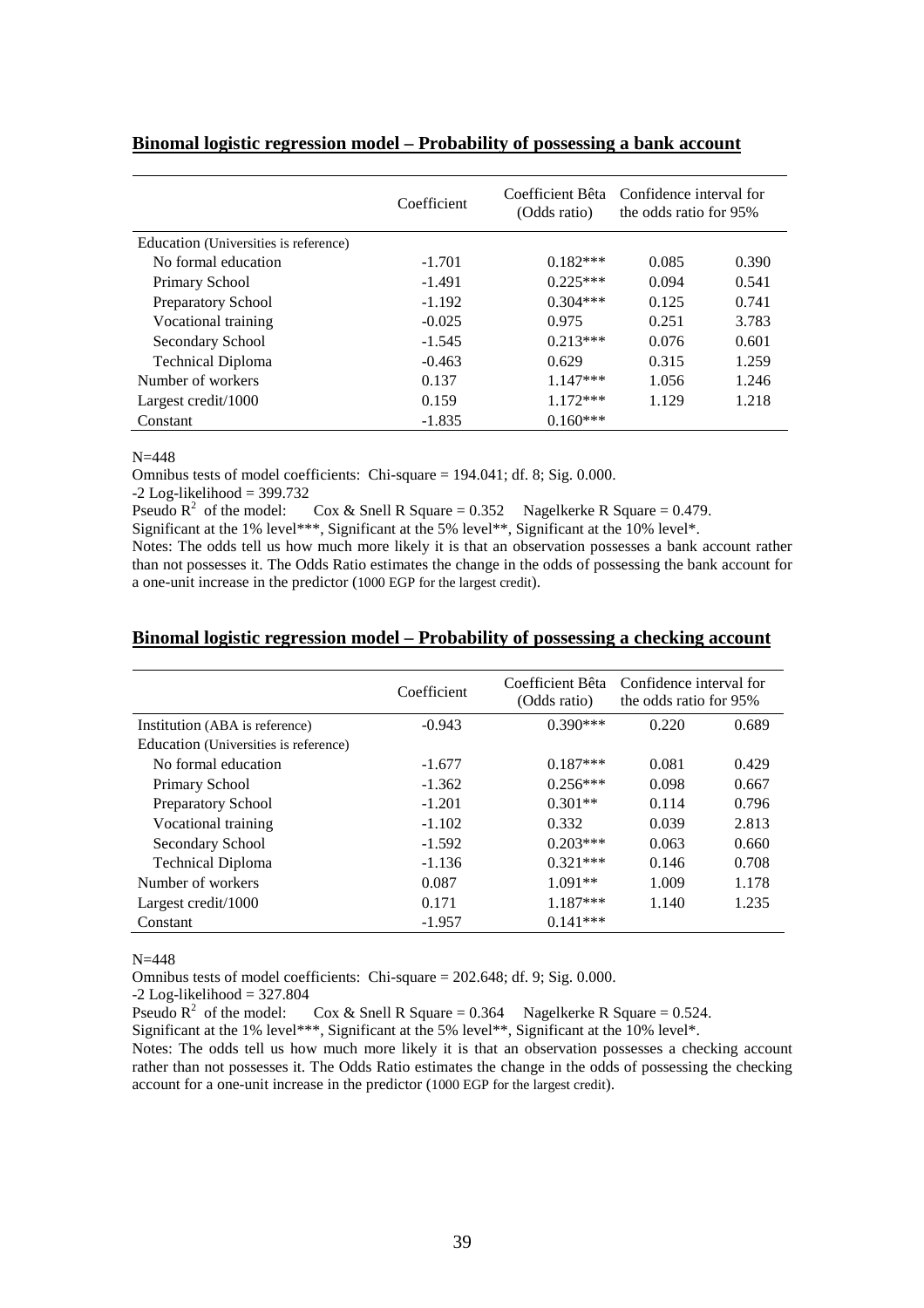## **Annex 7. Questionnaire**

Profile

### **Socio-demographic**

Q1) Age :

Q2) Sex :

1. Male

2. Female

Q3) Please indicate the highest educational level that you achieved:

| 1.               | No formal education            |
|------------------|--------------------------------|
| 2.               | Primary school                 |
| 3.               | Preparatory school             |
| $\overline{4}$ . | Secondary school               |
| 5.               | Apprenticeship training        |
| 6.               | Vocational /technical training |
| 7.               | Technical diploma              |
| 8.               | University degree              |
|                  | Other (please specify):        |
|                  |                                |

Q4) Skills:

| 1.<br>2. | Literacy (reading and writing)<br>English |
|----------|-------------------------------------------|
| 3.       | Accountancy                               |
| 4.       | Computer                                  |
| .5.      | None                                      |
|          |                                           |

Q5) Number of current professional activities?

1. Only my enterprise/business

2. *\_\_* other activitiy(ies).

Q6) Number of people in the household **including yourself**? \_\_\_\_\_\_\_\_\_\_\_\_\_

Q7) Number of people having an income in the household **including yourself**?

Q8) On average, how many hours do you work per day for **this** business?

Q9) On average, how many days do you work per week for **this** business?

### **Enterprise**

\_\_\_\_\_\_\_\_\_\_\_

Q10) Sector of activity:

\_\_\_\_\_\_\_\_\_\_\_\_\_\_\_\_

\_\_\_\_\_\_\_\_\_\_\_\_\_\_\_\_

1. Trade

2. Manufacture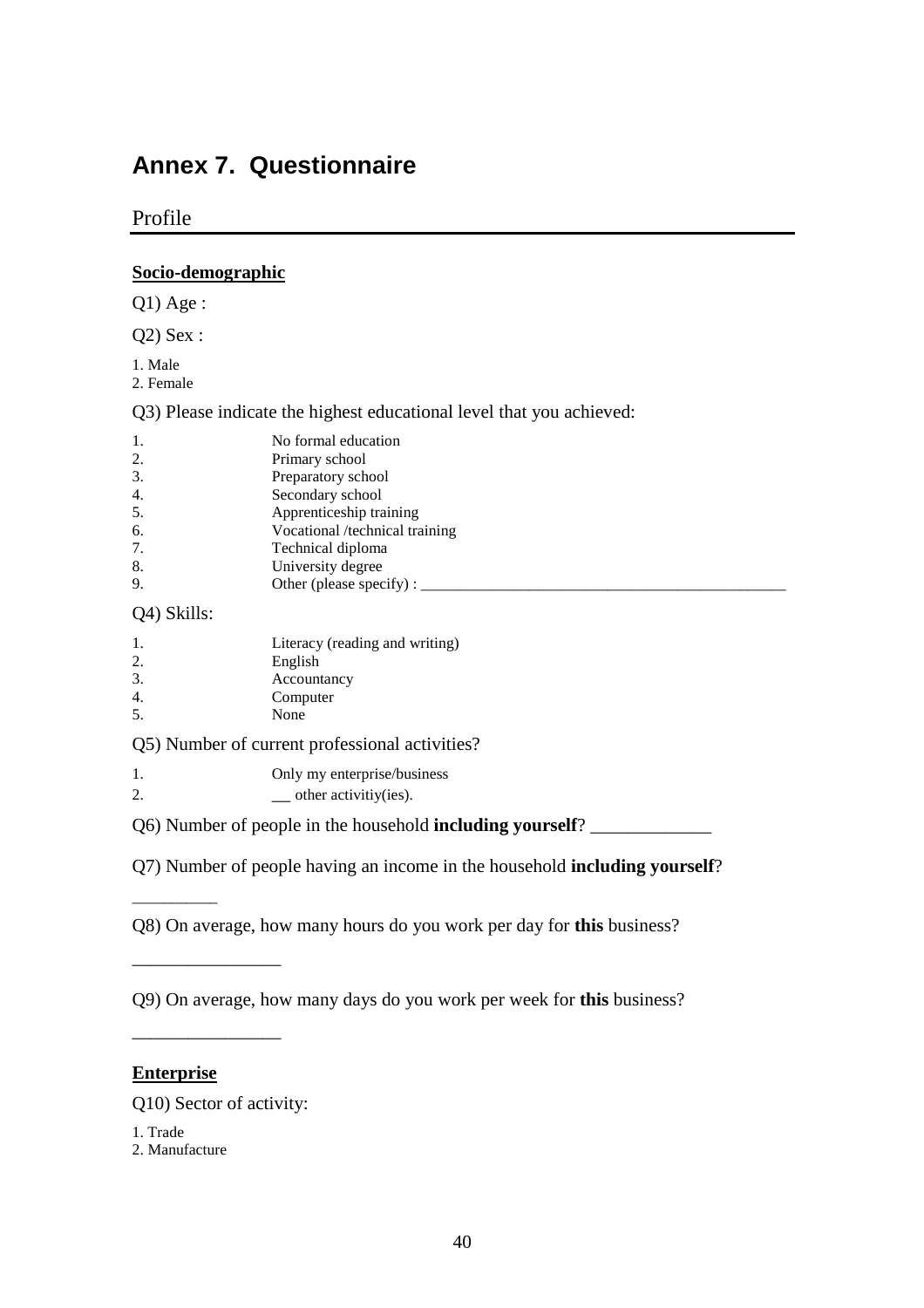3. Trade and Manufacture

| 11 november 1916 november 1                      |                                                                                                                                     |  |  |  |
|--------------------------------------------------|-------------------------------------------------------------------------------------------------------------------------------------|--|--|--|
| Q11) What do you sell / produce?                 |                                                                                                                                     |  |  |  |
|                                                  |                                                                                                                                     |  |  |  |
|                                                  | Q13) What is the enterprise legal form?                                                                                             |  |  |  |
|                                                  | Q14) How many shops / premises do you have for this enterprise?                                                                     |  |  |  |
| 1.<br>2.<br>2.<br>3.<br>4.<br>5.<br>6.           | Q15) In general, how many people work in your enterprise:<br>Paid family members : ____________<br>Unpaid family members : ________ |  |  |  |
| Q16) What describes best your business premises: |                                                                                                                                     |  |  |  |
| 1.                                               | Permanent business premise outside my house                                                                                         |  |  |  |

|                | Permanent business premise outside my house |
|----------------|---------------------------------------------|
| 2.             | My house                                    |
| 3.             | Marketplace (temporary business premise)    |
| $\overline{4}$ | Other, please specify :                     |
|                |                                             |
|                |                                             |

Q17) Is the business hidden?

| 1. | Yes            |
|----|----------------|
| 2. | N <sub>0</sub> |

### **Access to credit**

Q18) Please classify the three main sources of money that you used to start the enterprise?

\_\_\_\_\_\_\_\_\_\_\_\_\_\_\_\_\_\_\_\_\_\_\_\_\_\_\_\_\_\_\_\_\_\_\_\_\_\_\_\_\_\_\_\_\_\_\_\_\_\_\_\_\_\_\_\_\_\_\_\_\_\_\_\_\_\_\_\_\_\_\_\_\_

| 1.                     | Personal savings                       |    |
|------------------------|----------------------------------------|----|
| 2.                     | Money from family / friends            | 2. |
| 3.                     | Credit from ABA/DBACD                  | 3. |
| 4.                     | NGO                                    | 4. |
| 5.                     | Gâm'iya (ROSCAs)                       | 5. |
| 6.                     | Credit from a moneylender              | 6. |
| 7.                     | Family business (inherited / donation) | 7. |
| Other, please specify: |                                        |    |
| 8.                     |                                        |    |
| 9.                     |                                        | 9. |
| 10.                    |                                        |    |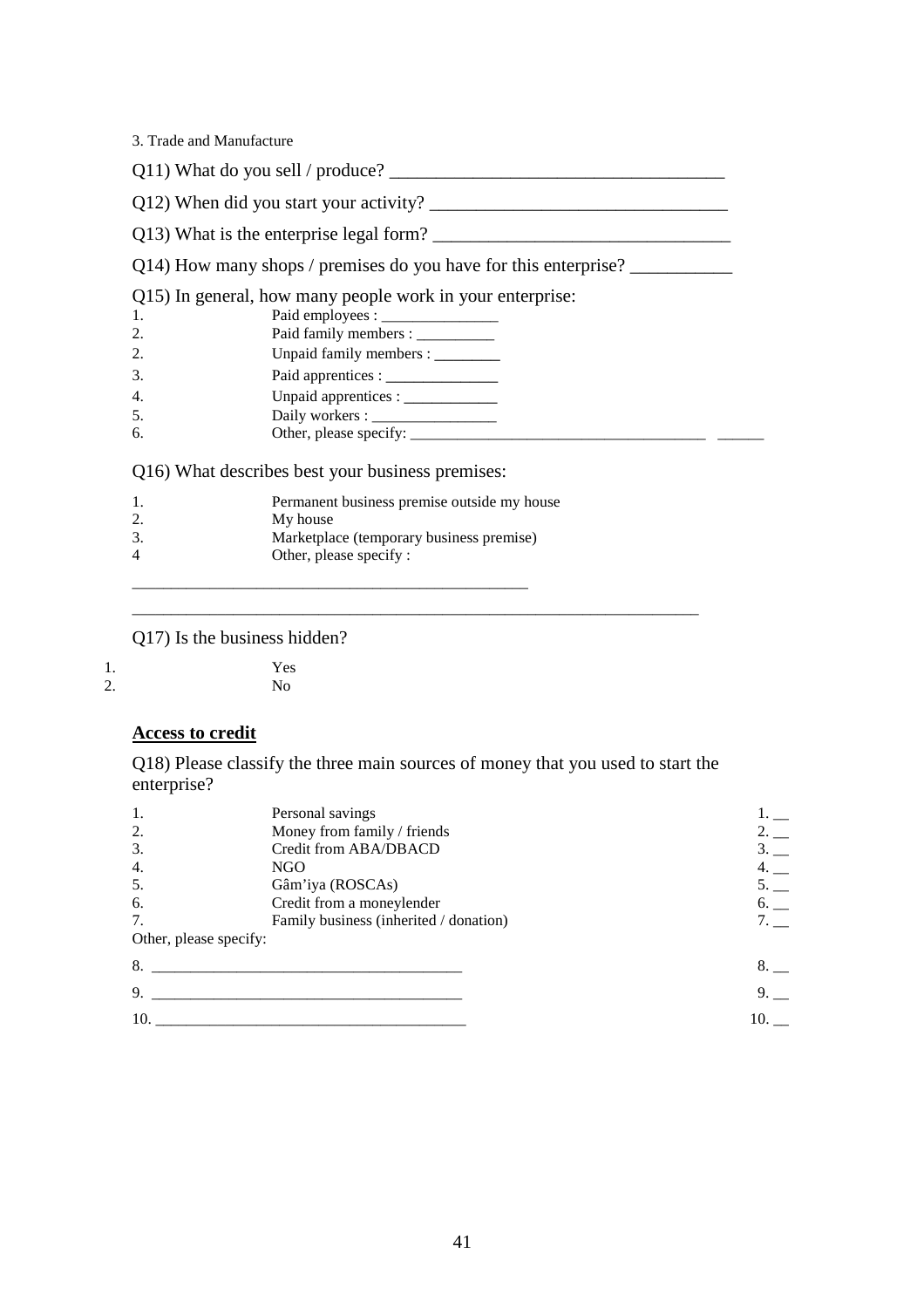| $\sim$ $\sim$ $\sim$   |                             |                                                                    |
|------------------------|-----------------------------|--------------------------------------------------------------------|
| 1.                     | Personal savings            |                                                                    |
| 2.                     | Retained earnings           | 2.                                                                 |
| 3.                     | Money from family / friends |                                                                    |
| 4.                     | Credit from ABA/DBACD       |                                                                    |
| 5.                     | NGO                         |                                                                    |
| 6.                     | Gâm'iya (ROSCAs)            | $3. -$<br>$4. -$<br>$5. -$<br>$6. -$<br>$7. -$<br>$8. -$<br>$9. -$ |
| 7.                     | Credit from moneylenders    |                                                                    |
| 8.                     | Trade credit from suppliers |                                                                    |
| 9.                     | Prepayment by customers     |                                                                    |
| Other, please specify: |                             |                                                                    |
|                        | $10.$ $\qquad \qquad$       | $10.$ $\__$                                                        |
| 11.                    |                             |                                                                    |
| 12.                    |                             |                                                                    |
|                        |                             |                                                                    |

Q19) Please classify your three main sources of working capital?

Q20) Please classify the three main needs to improve your enterprise?

| 1.                    | Access to new markets       |                                              |
|-----------------------|-----------------------------|----------------------------------------------|
| 2.                    | More labour force           | 2.                                           |
| 3.                    | More qualified labour force |                                              |
| 4.                    | Longer term of credits      | $3. -$<br>$4. -$<br>$5. -$<br>$6. -$         |
| 5.                    | Higher amount of credits    |                                              |
| 6.                    | Bank account for savings    |                                              |
| 7.                    | Equipment                   | 7.                                           |
| 8.                    | Better place                |                                              |
| 9.                    | Lower interest rate         | $\begin{array}{c} 8. \\ 9. \\ - \end{array}$ |
| Other, please specify |                             |                                              |
| 10. $\qquad$          |                             | $10.$ —                                      |
| 11.                   |                             | 11.                                          |
| 12.                   |                             |                                              |

### **Relationships with ABA/DBACD**

*(Completion of the table below with MFI's data)*

Q21) Since when are you client of ABA/DBACD?

Q22) In the past, were you member of a lending group?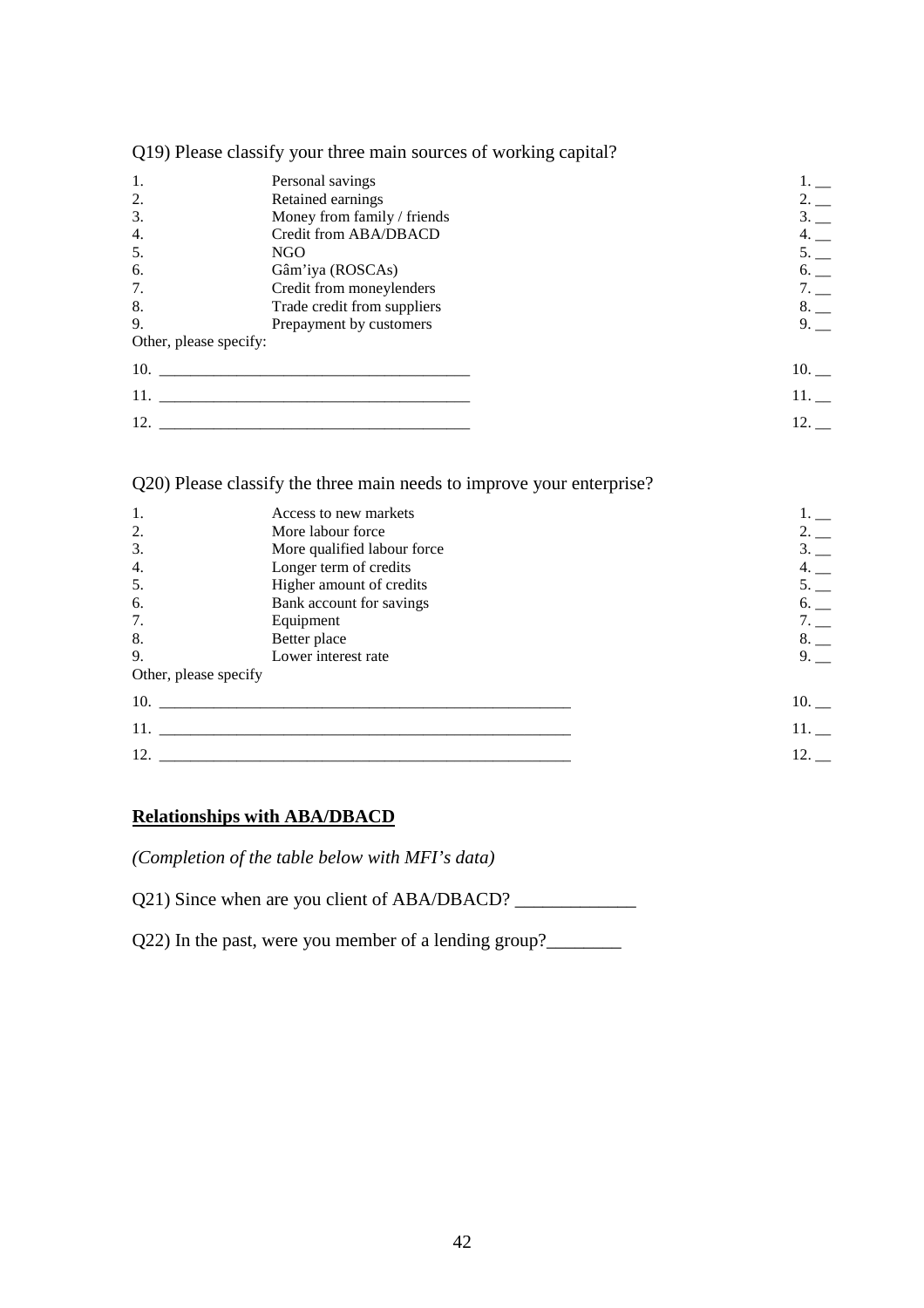|                  | mm / yy | Amount (EGP) | Documents / facts                                                          |
|------------------|---------|--------------|----------------------------------------------------------------------------|
| $\,1\,$          |         |              |                                                                            |
| $\sqrt{2}$       |         |              |                                                                            |
| $\mathfrak{Z}$   |         |              |                                                                            |
| $\overline{4}$   |         |              |                                                                            |
| $\sqrt{5}$       |         |              |                                                                            |
| $\sqrt{6}$       |         |              |                                                                            |
| $\boldsymbol{7}$ |         |              |                                                                            |
| $8\,$            |         |              |                                                                            |
| 9                |         |              |                                                                            |
| $10\,$           |         |              |                                                                            |
| $11\,$           |         |              |                                                                            |
| $12\,$           |         |              |                                                                            |
| $13\,$           |         |              |                                                                            |
| $14\,$           |         |              |                                                                            |
| $15\,$           |         |              |                                                                            |
| $16\,$           |         |              |                                                                            |
| $17\,$           |         |              |                                                                            |
| $18\,$           |         |              |                                                                            |
| 19               |         |              |                                                                            |
| $20\,$           |         |              |                                                                            |
| $21\,$           |         |              |                                                                            |
| $22\,$           |         |              |                                                                            |
|                  |         |              |                                                                            |
|                  |         |              | Q23) Have you ever applied for a loan and been rejected? (Yes/No) ________ |

Q24) Why were your application rejected *(only if yes)*

1. Eligibility requirements not met (e.g. lack of required documents, …)

\_\_\_\_\_\_\_\_\_\_\_\_\_\_\_\_\_\_\_\_\_\_\_\_\_\_\_\_\_\_\_\_\_\_\_\_\_\_\_\_\_\_\_\_\_\_\_\_\_\_

- 2. Lack of collaterals
- 3. Too close from last credit
- 4. Other, please specify : \_\_\_\_\_\_\_\_\_\_\_\_\_\_\_\_\_\_\_\_\_\_\_\_\_\_\_\_\_\_\_\_\_\_\_\_\_\_\_\_\_\_\_\_\_\_\_\_\_\_\_\_\_\_\_\_\_\_\_\_\_\_\_\_\_\_\_\_\_\_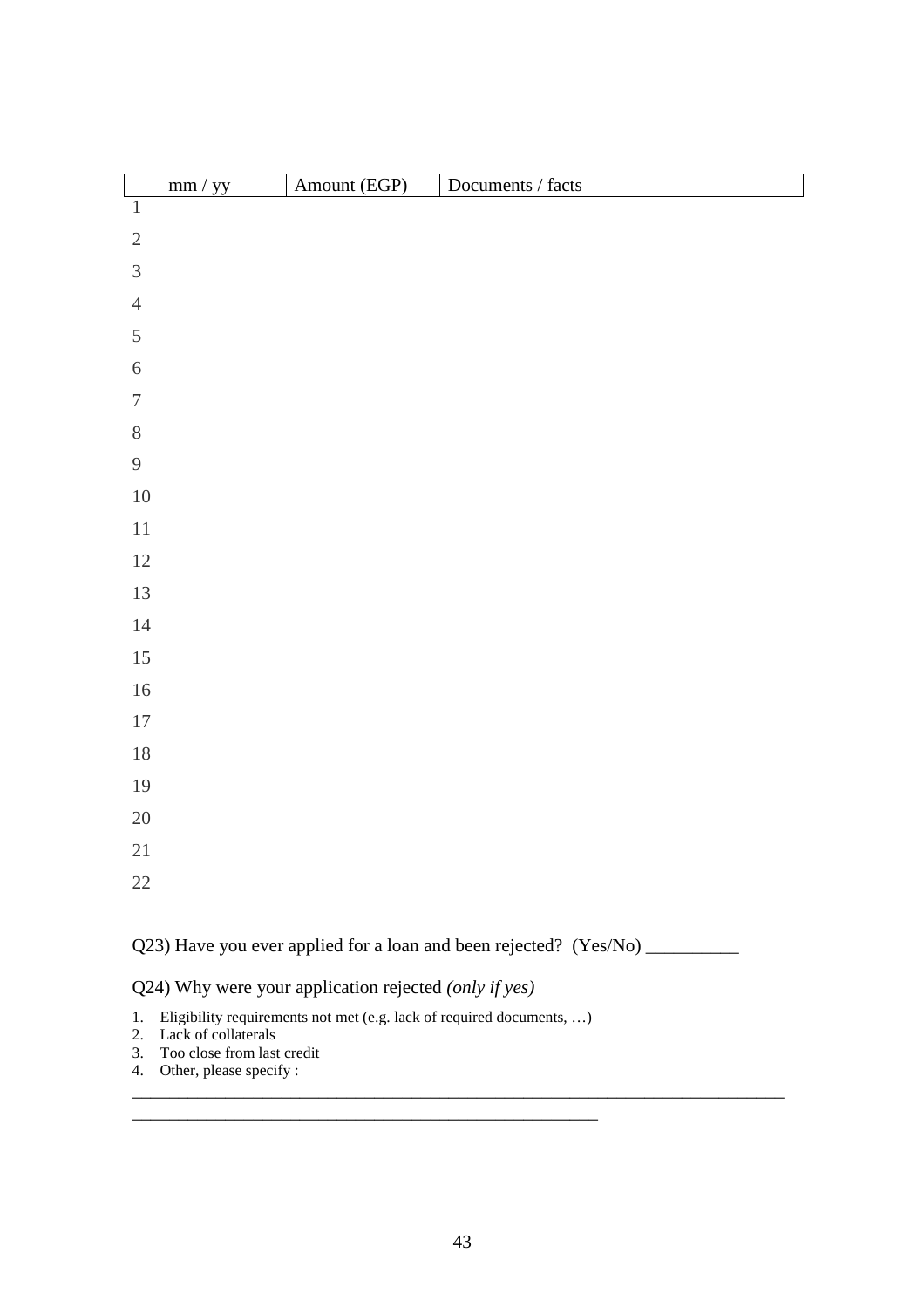Q25) Why didn't you ask for a larger loan (only if he did not upgrade for a long time or if there is a reduction of the amount size):

\_\_\_\_\_\_\_\_\_\_\_\_\_\_\_\_\_\_\_\_\_\_\_\_\_\_\_\_\_\_\_\_\_\_\_\_\_\_\_

\_\_\_\_\_\_\_\_\_\_\_\_\_\_\_\_\_\_\_\_\_\_\_\_\_\_\_\_\_\_\_\_\_\_\_\_\_\_\_

\_\_\_\_\_\_\_\_\_\_\_\_\_\_\_\_\_\_\_\_\_\_\_\_\_\_\_\_\_\_\_\_\_\_\_\_\_\_\_

Official Documents

\_\_\_\_\_\_\_\_\_\_\_\_\_\_\_\_\_\_\_

*(Please answer to questions Q26 to Q32 in the following table)* 

Q26) Which of the following documents do you possess? (*Yes/No*)

### • **For the documents in your possession:**

Q27) What was your main reason to get this document?

- 1. Credit for ABA/DBACD
- 2. Less corruption and harassment
- 3. To benefit from certain services
- 4. Compulsory by government
- 5. To get another document (please specify which one)
- 6. Other (please specify)

### Q28) When did you obtain this document?

- 1. Before you applied for your first individual loan
- 2. In order to get your first individual loan
- 3. After you got your first individual loan

### Q29) Did you receive help to obtain this document?

- 1. No help
- 2. Yes, from ABA/DBACD
- 3. Yes, from the government
- 4. Yes, from another source (please specify)

Q30) Was it expensive and difficult (and/or time consuming) to obtain this document? 1. No

2. It was **expensive** but not difficult

3. It was not expensive but **difficult**

4. It was **expensive and difficult**

Q31) Is it expensive and difficult (and/or time consuming) to keep this document yearly?

1. No

- 2. It is **expensive** but not difficult
- 3. It is not expensive but **difficult**
- 4. It is **expensive and difficult**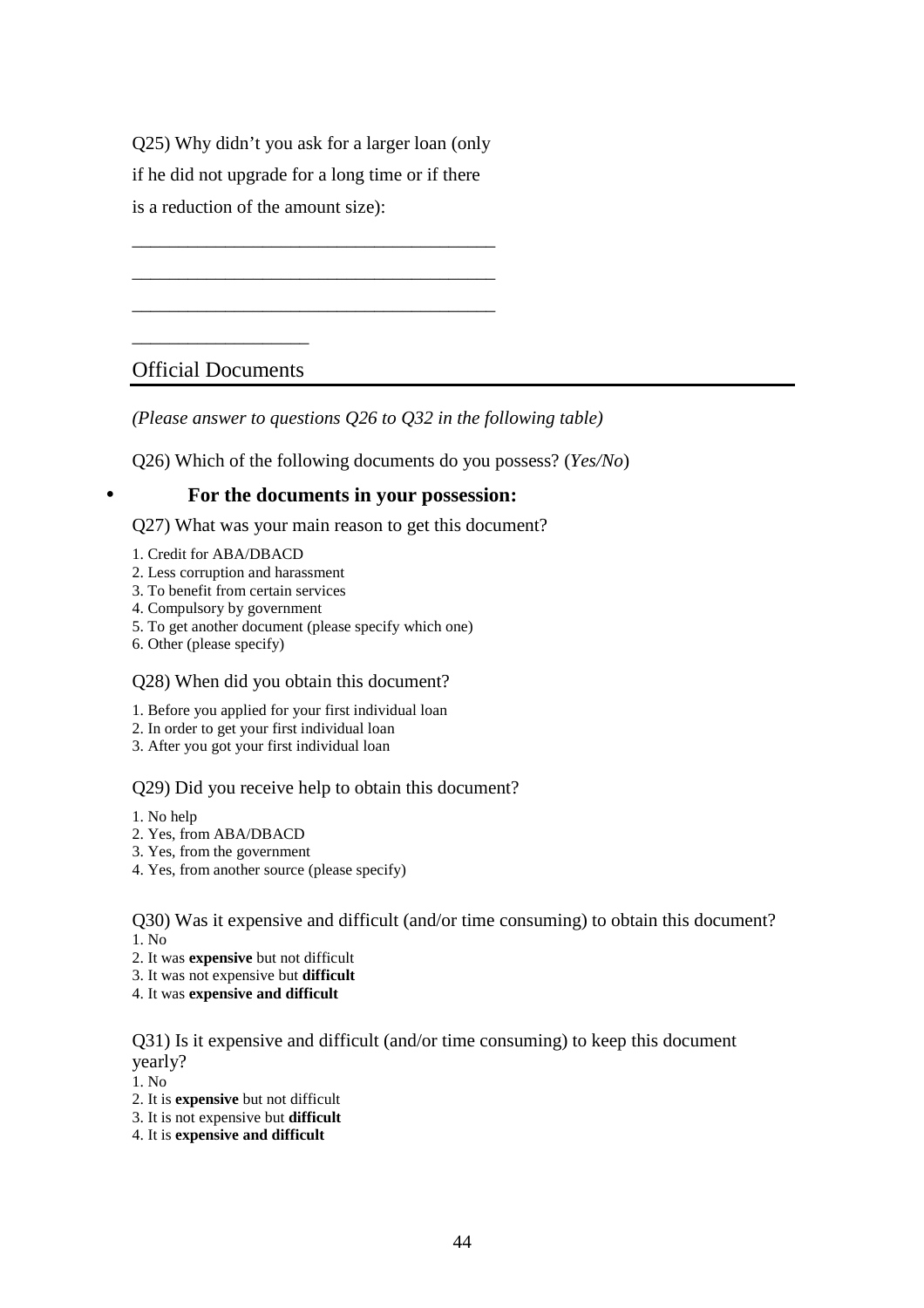| <b>Documents / facts</b>   | <b>Possession</b><br>Q <sub>26</sub> | <b>Reason</b><br>Q27 / Q32 | When<br>Q28 | <b>Help</b><br>Q29 | <b>Costs</b><br>Q30 | Yearly<br>costs |
|----------------------------|--------------------------------------|----------------------------|-------------|--------------------|---------------------|-----------------|
|                            |                                      |                            |             |                    |                     | Q <sub>31</sub> |
| New ID Card                |                                      |                            |             |                    |                     |                 |
| Licence                    |                                      |                            |             |                    |                     |                 |
| Tax Card                   |                                      |                            |             |                    |                     |                 |
| Commercial                 |                                      |                            |             |                    |                     |                 |
| registration               |                                      |                            |             |                    |                     |                 |
| Social security            |                                      |                            |             |                    |                     |                 |
| certificate for the        |                                      |                            |             |                    |                     |                 |
| employer                   |                                      |                            |             |                    |                     |                 |
| Social security            |                                      |                            |             |                    |                     |                 |
| certificate for the        |                                      |                            |             |                    |                     |                 |
| employees                  |                                      |                            |             |                    |                     |                 |
| <b>Financial statement</b> |                                      |                            |             |                    |                     |                 |
|                            |                                      |                            |             |                    |                     |                 |

### • **For the documents not in your possession:**

Q32) What is the main reason not to have this document?

1. No use

- 2. No government control
- 3. Too expensive / to remain hidden from the government
- 4. Too difficult
- 5. I don't know how to do
- 6. I don't know what it is
- 7. To maintain my pension
- 8. Other, please specify

Q33) Which ones did you possess once ? *(please complete the following table)*

Q34) What is the main reason why you don't have them anymore ? *(please complete the* 

### *following table)*

- 1. No use
- 2. No control from government
- 3. Too costly to keep
- 4. Too difficult to keep
- 5. No need for another credit
- 6. Other, please specify

| Name of document | <b>Reason</b> |
|------------------|---------------|
| <b>Q33</b>       | <b>)34</b>    |
|                  |               |
|                  |               |
|                  |               |
|                  |               |
|                  |               |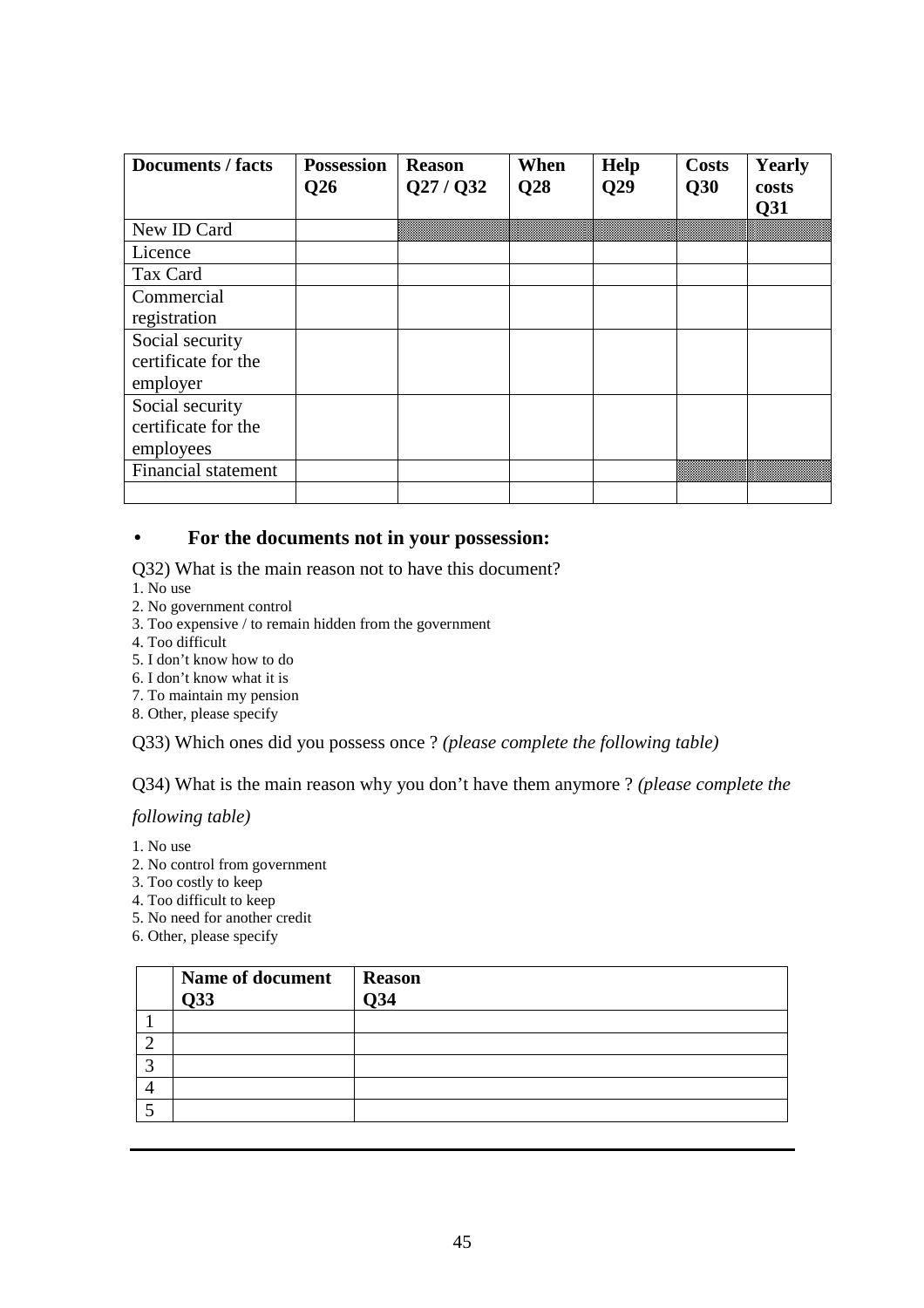### Unofficial Documents and Facts

*(Please answer to questions Q39 to Q42 in the following table)* 

Q35) Which one of the following documents do you possess or which affirmation is true for your enterprise? (Yes/No)

Q36) What is your main reason to have this document?

- 1. Credit
- 2. No choice
- 3. Other, please specify

### Q37) When did you obtain these documents?

- 1. Before you applied for your first individual loan
- 2. In order to get your first individual loan
- 3. After you got your first individual loan

### Q38) What is your main reason not to have this document?

- 1. No use
- 2. Too expensive
- 3. Too difficult
- 4. I don't know how to do
- 5. I don't know what it is
- 6. Other, please specify

| <b>Documents / facts</b>                | <b>Possession</b> | <b>Reason</b> | When |
|-----------------------------------------|-------------------|---------------|------|
|                                         | Q <sub>35</sub>   | Q36 / Q38     | Q37  |
| Separation of enterprise                |                   |               |      |
| and household money                     |                   |               |      |
| Accountancy books                       |                   |               |      |
| Cash                                    |                   |               |      |
| <b>Balance</b> sheet                    |                   |               |      |
| Income & expenditure                    |                   |               |      |
| <b>Utility Bill</b>                     |                   |               |      |
| Proof of rent / ownership               |                   |               |      |
| Written contracts                       |                   |               |      |
| Bank / post account                     |                   |               |      |
| Checking account                        |                   |               |      |
| Commercial association /<br>cooperative |                   |               |      |
| Fire insurance                          |                   |               |      |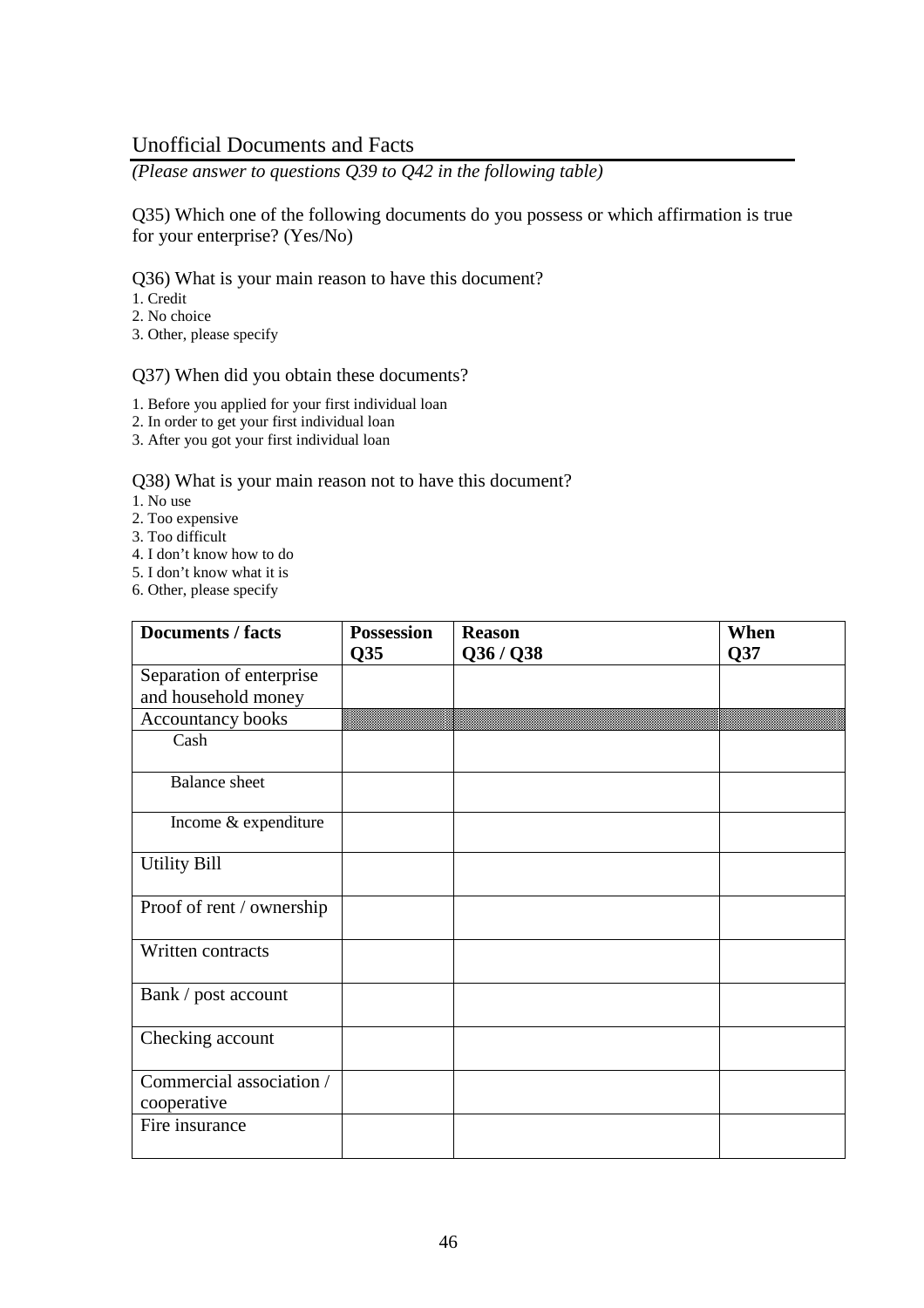### Non-financial services

Q39) In general, did you receive help from ABA/DBACD to obtain documents ?

1. ABA/DBACD explained me how to do

2. ABA/DBACD gave me some advices (send me to the One-Stop Shop)

3. ABA/DBACD helped me to fill in the forms

- 4. ABA/DBACD does not help me
- 5. Other, please specify \_\_\_\_\_\_\_\_\_\_\_\_\_\_\_\_\_\_\_\_\_\_\_\_\_\_\_\_\_\_\_\_\_\_\_\_\_\_\_\_\_\_\_\_\_\_\_\_\_\_\_\_\_\_\_\_\_\_\_\_\_

### Q40) Have you attended lessons provided by ABA/DBACD ?

1. No

- 2. Literacy
- 3. Computer
- 4. English
- 5. Accountancy
- 6. General business courses
- 7. Technical course
- 8. Specific courses to fill in official documents
- 9. Other, please specify:

### Q41) Have ABA/DBACD provided you other services?

1. No

- 2. Access to computer office
- 3. Access to library
- 4. Exhibition room
- 5. Other, please specify

Comments:

\_\_\_\_\_\_\_\_\_\_\_\_\_\_\_\_\_\_\_\_\_\_\_\_\_\_\_\_\_\_\_\_\_\_\_\_\_\_\_\_\_\_\_\_\_\_\_\_\_\_\_\_\_\_\_\_\_\_\_\_\_\_\_\_\_\_\_\_\_\_

\_\_\_\_\_\_\_\_\_\_\_\_\_\_\_\_\_\_\_\_\_\_\_\_\_\_\_\_\_\_\_\_\_\_\_\_\_\_\_\_\_\_\_\_\_\_\_\_\_\_\_\_\_\_\_\_\_\_\_\_\_\_\_\_\_\_\_\_\_\_

\_\_\_\_\_\_\_\_\_\_\_\_\_\_\_\_\_\_\_\_\_\_\_\_\_\_\_\_\_\_\_\_\_\_\_\_\_\_\_\_\_\_\_\_\_\_\_\_\_\_\_\_\_\_\_\_\_\_\_\_\_\_\_\_\_\_\_\_\_\_

\_\_\_\_\_\_\_\_\_\_\_\_\_\_\_\_\_\_\_\_\_\_\_\_\_\_\_\_\_\_\_\_\_\_\_\_\_\_\_\_\_\_\_\_\_\_\_\_\_\_\_\_\_\_\_\_\_\_\_\_\_\_\_\_\_\_\_\_\_\_

\_\_\_\_\_\_\_\_\_\_\_\_\_\_\_\_\_\_\_\_\_\_\_\_\_\_\_\_\_\_\_\_\_\_\_\_\_\_\_\_\_\_\_\_\_\_\_\_\_\_\_\_\_\_\_\_\_\_\_\_\_\_\_\_\_\_\_\_\_\_

\_\_\_\_\_\_\_\_\_\_\_\_\_\_\_\_\_\_\_\_\_\_\_\_\_\_\_\_\_\_\_\_\_\_\_\_\_\_\_\_\_\_\_\_\_\_\_\_\_\_\_\_\_\_\_\_\_\_\_\_\_\_\_\_\_\_\_\_\_\_

\_\_\_\_\_\_\_\_\_\_\_\_\_\_\_\_\_\_\_\_\_\_\_\_\_\_\_\_\_\_\_\_\_\_\_\_\_\_\_\_\_\_\_\_\_\_\_\_\_\_\_\_\_\_\_\_\_\_\_\_\_\_\_\_\_\_\_\_\_\_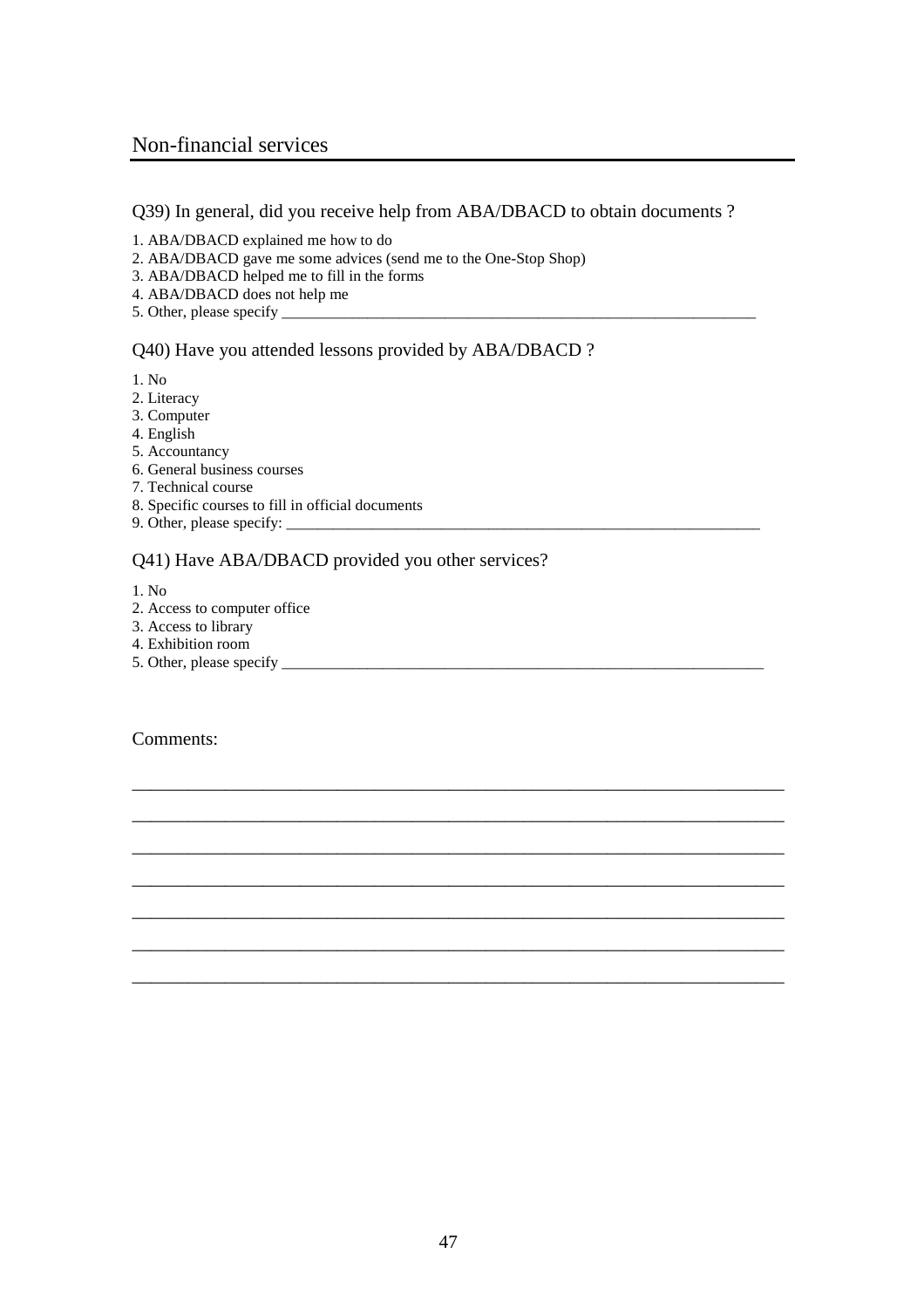## **Bibliography**

- Balkenhol B. & Schütte H., 2001, Collateral, Collateral Law and Collateral Substitutes, Working paper N°26, 2nd Edition, Employment sector, ILO, Geneva.
- De Soto H., 2000, Mystery of capital: why capitalism triumphs in the West and fails everywhere else, Basic Books, New York.
- El Mahdi A., 2002, Towards Decent Work in the Informal Sector: the Case of Egypt, SEED Working paper N°5, Employment sector, ILO, Geneva.
- Galal A., 2004, The economics of formalization: Potential winners and losers from formalization in Egypt, Woking paper N°95, The Egyptian Centre for Economic Studies, Egypt.
- Hashem A. & Baz G., 2005, Micro Finance in Egypt, Micro MEDA project, Finance at University, School of Economics and Management.
- International Food Policy Research Institute (IFPRI), 2000, Egyptian Integrate Household Survey 1997, IFPRI, Washington.
- International Labour Organisation, 2002a, Report VI: Decent work and the informal economy,  $90<sup>th</sup>$  session of the ILC, Geneva.
- International Labour Organisation, 2002b, Women and Men in the Informal Economy: A statistical picture, Employment sector, ILO, Geneva.
- Nasser, H., 2006, "The institutional framework for microfinance development in Egypt", in 3rd Arab Reform Conference Challenges and Concerns Facing the Civil Society, 1-3 March, Bibliotheca Alexandrina and Arab Reform Forum, pp. 58-79.
- Nelson E. & De Bruijn .J., 2005, "The voluntary formalization of enterprises in a developing economy – The case of Tanzania", in Journal of International Development, Vol.17, N°4, pp.575-593.
- Schneider, 2005, Shadow economies of 145 countries all over the world: estimation results over the period 1999 to 2003, University of Linz, Linz.
- Social Security Administration (SSA) & International Social Security Association (ISSA), 2005, Social Security Programs Throughout the World: Africa 2005, SSA & ISSA, Washington & Geneva.
- USAID, 2005, Removing barriers to formalization: the case for reform and emerging best practice, USAID.
- Wahba J., 2000, Formal testing of informalization of labor in Egypt: Has informalization increased in Egypt?, International Centre for Economic Growth, Egypt Policy Initiative Consortium program, University of Southampton.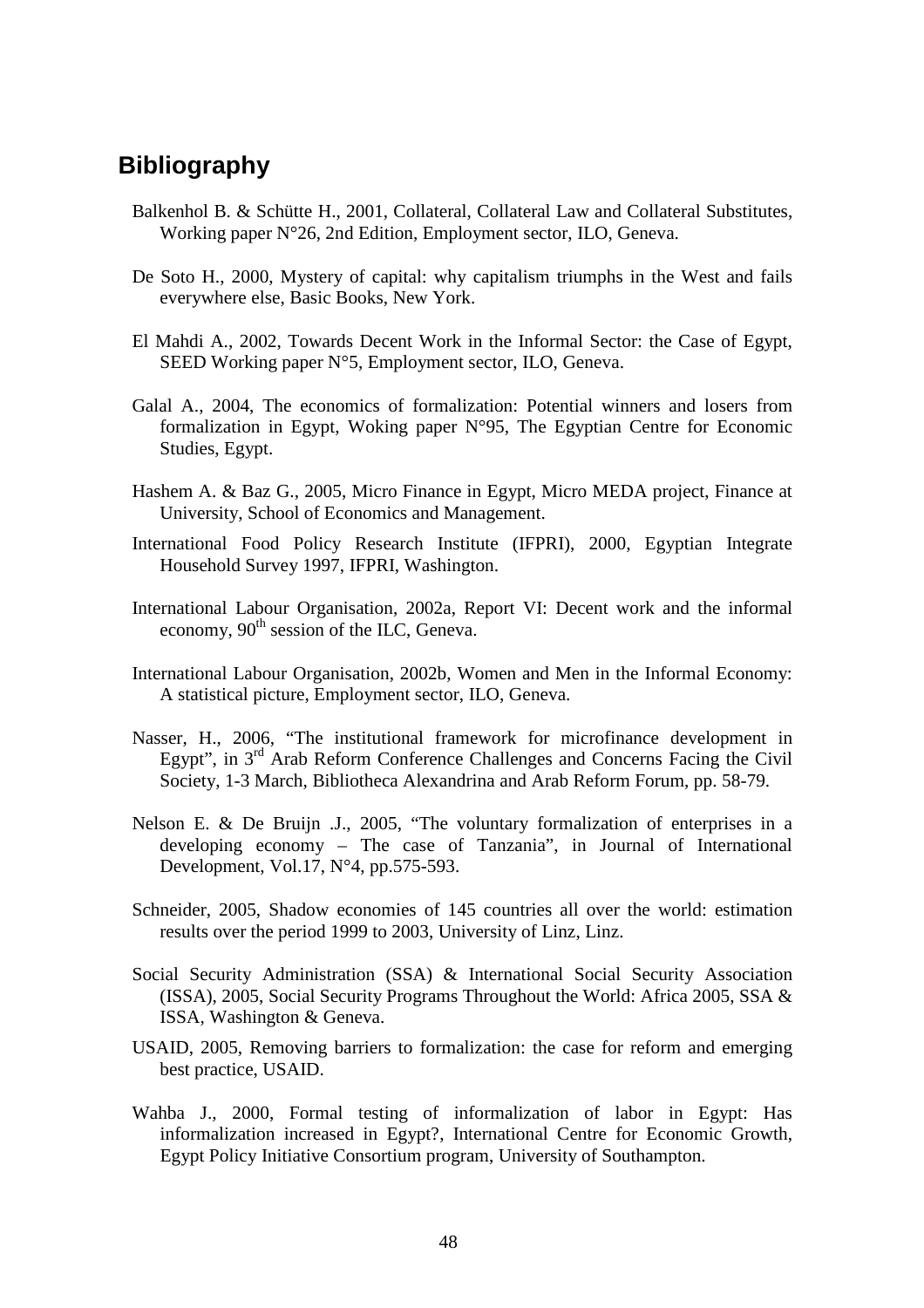# **Employment Sector, Social Finance Programme**

## **Publications**

## **Working papers**

| $N^{\circ}1$  | 1994 | D. Gentil & al.                   | Banquiers ambulants et opération 71 au Togo et<br>au Bénin                                                                                               |
|---------------|------|-----------------------------------|----------------------------------------------------------------------------------------------------------------------------------------------------------|
| $N^{\circ}2$  | 1994 | <b>B.</b> Balkenhol<br>E.H. Gueye | Tontines and the banking system $-$ Is there a<br>case for building linkages?                                                                            |
| $N^{\circ}$ 3 | 1995 | D. A. Soedjede                    | Mécanismes de collecte de l'épargne et de<br>financement de l'entrepreneuriat informel et<br>formel par les banquiers ambulants au Togo                  |
| $N^{\circ}$ 4 | 1994 | M.A. Adechoubou &<br>S.N. Tomety  | Les banquiers ambulants au Bénin                                                                                                                         |
| $N^{\circ}$ 5 | 1994 | B. Hane &<br>M.L. Gaye            | Les pratiques du marché parallèle du crédit au<br>Sénégal C Leçons pour le système bancaire                                                              |
| $N^{\circ}6$  | 1994 | I. Ba                             | PME et institutions financières isl amiques                                                                                                              |
| $N^{\circ}7$  | 1994 | B. Balkenhol &<br>Ch. Lecointre   | Pratiques bancaires dans les opérations de<br>crédit avec les petites et moyennes                                                                        |
| $N^{\circ}$ 8 | 1994 | I.F. Camara                       | Structures mutualistes d'épargne et de crédit<br>dans l'Union Monétaire Ouest-Africaine (UMOA)                                                           |
| N°9           | 1995 | <b>B.</b> Wesselink               | Monitoring guidelines for semi-formal financial<br>institutions active in small enterprise finance                                                       |
| $N^{\circ}10$ | 1995 | J. Poyo                           | Expansion of rural financial services: The<br>development of a community-based rural credit<br>union network in the Dominican Republic (1984-<br>1993)   |
| N°11          | 1995 | J.P. Krahnen &<br>R.H. Schmidt    | On the theory of credit cooperatives: Equity and<br>on lending in a multi-tier system A concept<br>paper                                                 |
| $N^{\circ}12$ | 1995 | D.W. Adams                        | Using credit unions as conduits for micro-<br>enterprise lending: Latin-American insights                                                                |
| $N^{\circ}13$ | 1995 | M. Lamberte                       | Credit unions as channels of micro-credit lines:<br>The Philippine case                                                                                  |
| $N^{\circ}14$ | 1995 | K.J. Morris                       | The effects of using credit unions as on lending<br>agents for external lines of credit: The<br>experience of the International Credit Union<br>Movement |
| $N^{\circ}15$ | 1996 | R. T. Chua &<br>G. M. Llanto      | Assessing the efficiency and outreach of micro-<br>finance schemes                                                                                       |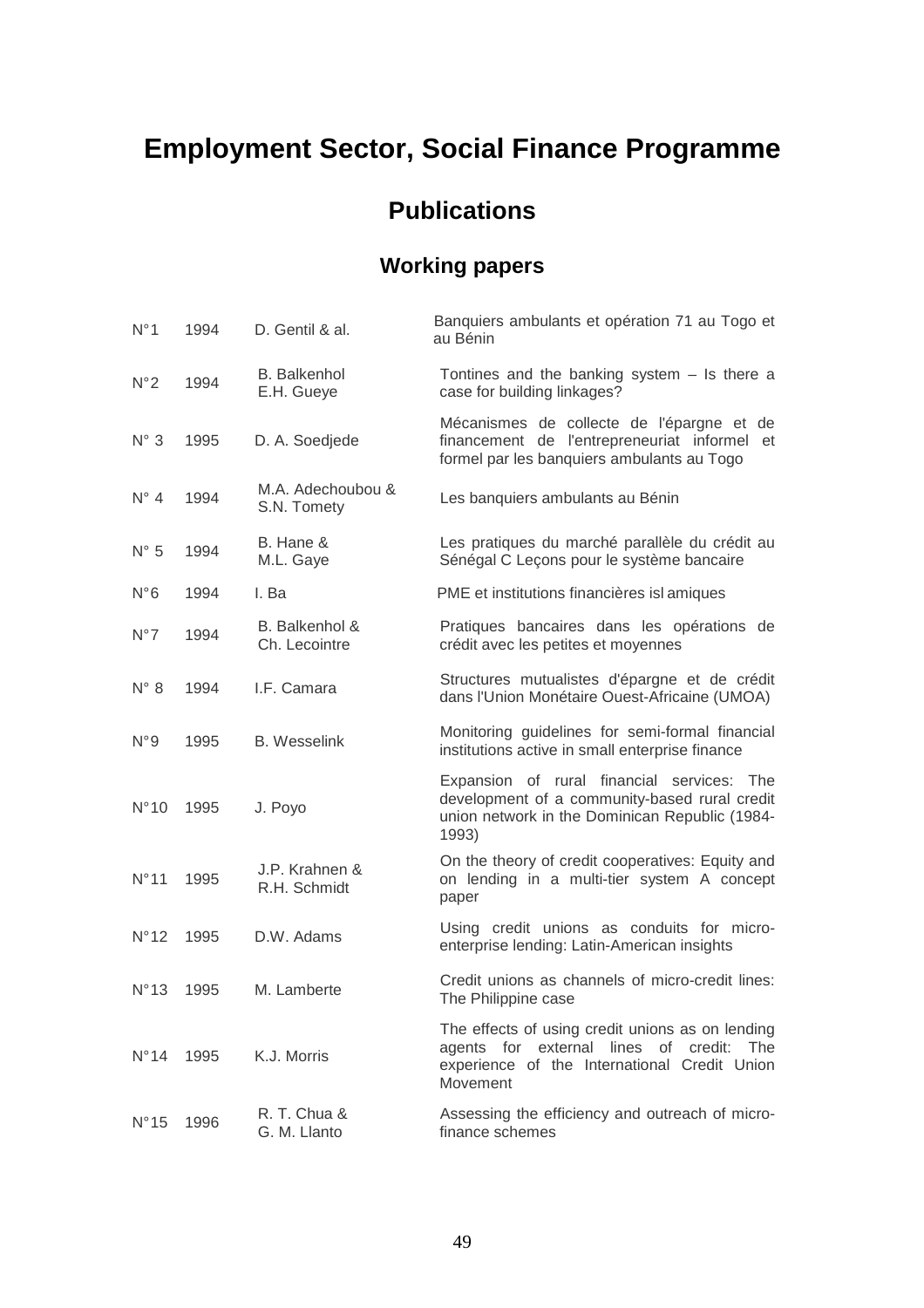| $N^{\circ}16$ | 1996 | T. Sparreboom &<br>P. Sparreboom-Burger   | Migrant worker remittances in Lesotho: A review<br>of the Deferred Pay Scheme                                          |
|---------------|------|-------------------------------------------|------------------------------------------------------------------------------------------------------------------------|
| $N^{\circ}17$ | 1996 | P. Sparreboom-Burger                      | The performance of the Lesotho credit union<br>internal<br>movement:<br>financing<br>and<br>external<br>capital inflow |
| $N^{\circ}18$ | 1997 | M. Bastiaenen &<br>P. van Rooij           | Guarantee funds and NGOs: Promise and<br>pitfalls: A review of the key issues                                          |
| $N^{\circ}19$ | 1998 | P. Mosley                                 | The<br>control<br>of<br>groups<br>in<br>impact<br>use<br>assessments for microfinance                                  |
| $N^{\circ}20$ | 1998 |                                           | <b>Standards</b><br>International Labour<br>Micro-<br>and<br>finance: A Review                                         |
| N°21          | 1999 | S. Puri &<br>T. Ritzema                   | Migrant Worker Remittances, Micro-finance and<br>the Informal Economy: Prospects and Issues                            |
| $N^{\circ}22$ | 2000 | J. Roth                                   | Informal Micro-finance Schemes: the case of<br>funeral Insurance in South Africa                                       |
| $N^{\circ}23$ | 2000 | L. Mayoux                                 | Micro-finance and the empowerment of women -<br>A review of key issues                                                 |
| $N^{\circ}24$ | 2000 |                                           | Institutional Assessment for NGOs and self-help<br><b>Organisations Managing Guarantee schemes</b>                     |
| $N^{\circ}25$ | 2000 | A. McDonagh                               | Microfinance Strategies for HIV/AIDS Mitigation<br>And Prevention In Sub-saharan Africa                                |
| $N^{\circ}26$ | 2001 | B. Balkenhol &<br>H. Schütte              | Collateral,<br>collateral<br>collateral<br>law<br>and<br>substitutes                                                   |
| $N^{\circ}27$ | 2002 | D. M. Gross                               | Financial Intermediation: A contributing factor to<br>Economic growth and employment                                   |
| $N^{\circ}28$ | 2002 | L. Deelen &<br>K.O. Bonsu                 | Equipment finance for small contractors in public<br>work programmes                                                   |
| $N^{\circ}29$ | 2002 | M. Aliber<br>A. Ido                       | Microinsurance in Burkina Faso                                                                                         |
| N°30          | 2002 | E.S. Soriano<br>E.A Barbin &<br>C. Lomboy | A field study of microinsurance in the Philippines                                                                     |
| N°31          | 2002 | L. Manje & C. Churchill                   | Demand for Risk-managing<br>Financial<br>The<br>services in low income Communities: Evidence<br>from Zambia            |
| N°32          | 2002 | I. Guerin                                 | Microfinance et Autonomie fém inine                                                                                    |
| $N^{\circ}33$ | 2003 | M. Aliber                                 | South African Microinsurance Case-Study                                                                                |
| N°34          | 2003 | Ebony Consulting Int.                     | Private Equity and Capitalisation of SMEs in<br>South Africa: Quo Vadis?                                               |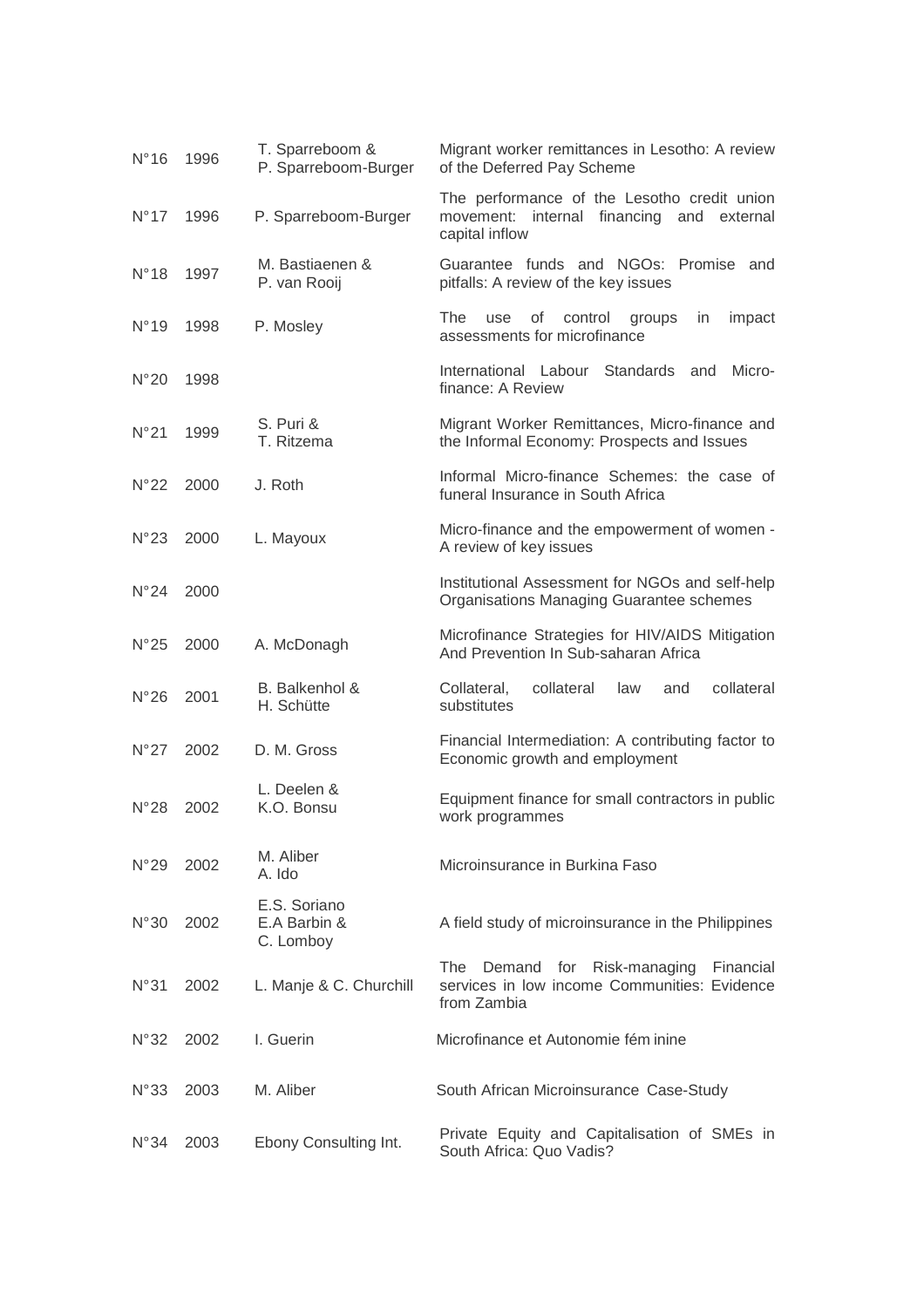| N°35          | 2003 | Bankers' Institute                                             | Property Rights and Collateral- How of Rural<br>Development Gender makes a Difference                                            |
|---------------|------|----------------------------------------------------------------|----------------------------------------------------------------------------------------------------------------------------------|
| N°36          | 2003 | F.L. Galassi<br>D.M. Gross                                     | How trustable are West African Mutual Savings<br>and Loan Institutions? An application of<br><b>PASMEC Databank</b>              |
| N°37          | 2003 | M.S. de Gobbi                                                  | The Role of a Professional Association in Mutual<br>Microfinance: The Case of Madagascar                                         |
| N°38          | 2003 | T. Siddiqui<br>C.R. Abrar                                      | Migrant Worker Remittances & Micro-finance in<br>Bangladesh                                                                      |
| N°39          | 2003 | S. Thieme                                                      | Savings<br>Credit<br>Associations<br>and<br>and<br>Remittances: The Case of Far West Nepalese<br>Labour Migrants in Delhi, India |
| $N^{\circ}40$ | 2003 | C. Sander<br>I. Barro                                          | Etude sur le transfert d'argent des émigres au<br>Sénégal et les services de transfert en micro<br>finance                       |
| N°41          | 2006 | C. Kreuz                                                       | Microlending in Germany                                                                                                          |
| $N^{\circ}42$ | 2006 | D. Cassimon<br>J. Vaessen                                      | Linking Debt Relief to Microfinance - An Issues<br>Paper                                                                         |
| $N^{\circ}43$ | 2006 | G. Gloukoviezoff                                               | Surendettement des particuliers en France:<br>Quels rôles pour les syndicats?                                                    |
| $N^{\circ}44$ | 2006 | Oliver J. Haas                                                 | Overindebtedness in Germ any                                                                                                     |
| $N^{\circ}45$ | 2007 | Alberto Didoni                                                 | The impact of liberalisation policies on access to<br>microfinance - the case of Peru                                            |
| $N^{\circ}46$ | 2007 | <b>Bonnie Brusky</b><br>Reginaldo<br><b>Sales</b><br>Magalhães | Assessing Indebtedness: Results from a Pilot<br>Survey among Steelworkers in São Paulo                                           |
| $N^{\circ}47$ | 2007 | Cédric Ludwig                                                  | Les syndicats et l'inclusion financière - Le cas<br>de l'Afrique du Sud                                                          |
| $N^{\circ}48$ | 2007 | J. Roth<br>R. Rusconi<br>N. Shand                              | The Poor and voluntary Long Term Contractual<br>Savings                                                                          |
| $N^{\circ}49$ | 2007 | J. Breyer                                                      | Informal<br>Financial<br>in<br>arrangements<br>apprenticeships: Determinants<br>and effects $-$<br>Findings from urban Ghana     |
| N°50          | 2007 | Kirsten Schüttler                                              | The contribution of Migrant organisations to<br>Income-Generating Activities in their countries of<br>Origin                     |
| N°51          | 2007 | Cédric Ludwig                                                  | Trade Unions and Financial Inclusion - The<br>case of South Africa                                                               |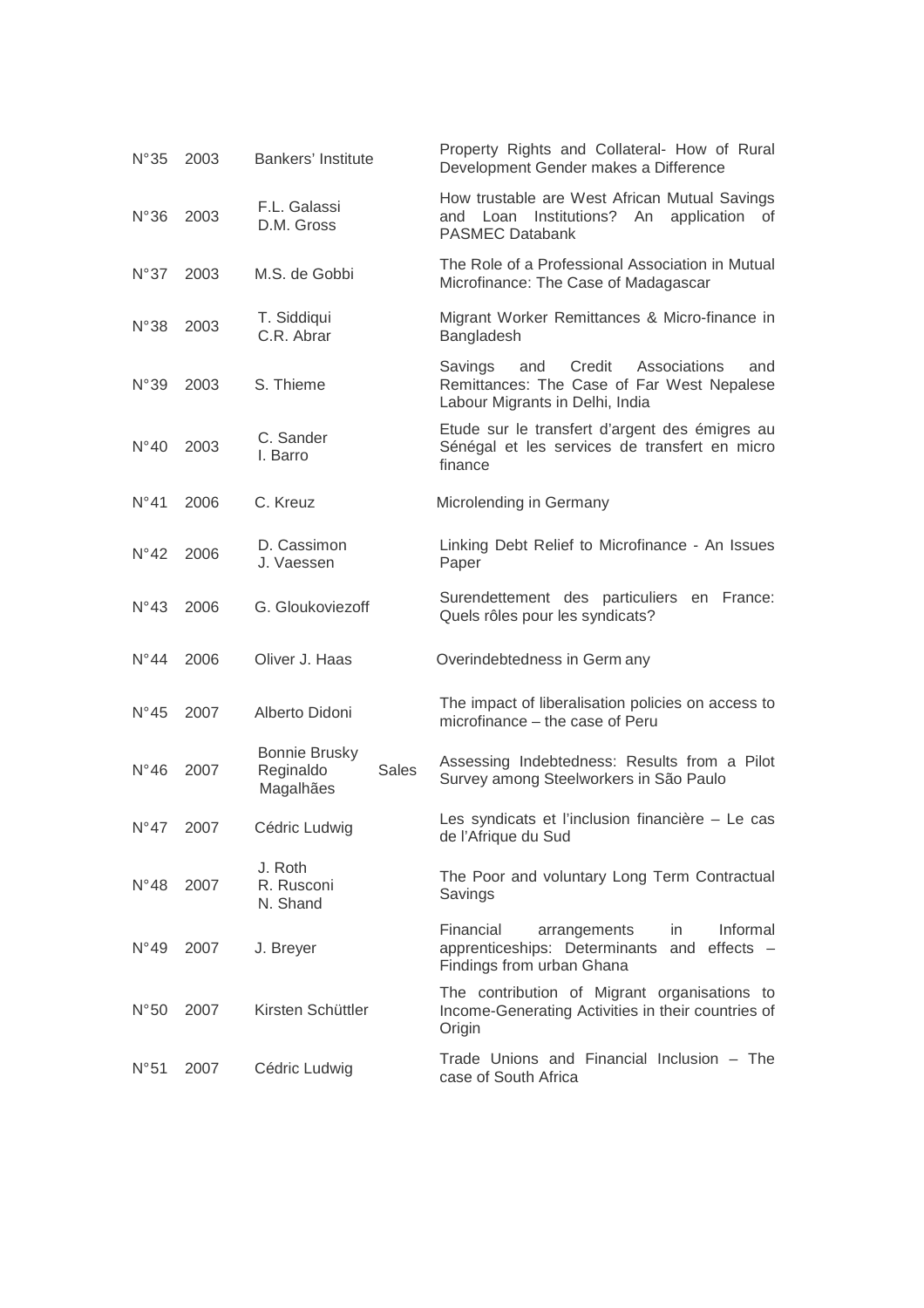## **IFLIP Research Papers**

| $00-1$    | Dec. 2000  | D.M. Gross                               | <b>Research Management Guidelines</b>                                                                                                                                         |
|-----------|------------|------------------------------------------|-------------------------------------------------------------------------------------------------------------------------------------------------------------------------------|
| $02 - 1$  | Sept. 2002 | J. Creedy                                | Starting Research and Writing a Research Paper                                                                                                                                |
| $01 - 2$  | Oct. 2001  | K.B. Korsah<br>E.K. Nyarko<br>N.A. Tagoe | Impact of Financial Sector Liberalisation on<br>Competition and Efficiency in the Ghanaian<br>Banking Industry                                                                |
| $01 - 3$  | Nov. 2001  | K.A. Ofei                                | Retooling Credit Unions: the Case of Credit Union<br>Association of Ghana                                                                                                     |
| 01-4      | Nov. 2001  | E.K. Ekumah<br>T.T. Essel                | Gender Access to Credit under Ghana's Financial<br>Sector Reform: A case Study of two Rural Banks<br>in the Central Region of Ghana                                           |
| $01 - 5$  | Nov. 2001  | V.K. Bhasin<br>W. Akpalu                 | Impact of Micro-Finance Enterprises on the<br>Efficiency of Micro-Enterprises in Cape Coast                                                                                   |
| $02 - 6$  | Mar. 2002  | F.A. Gockel<br>S.K. Akoena               | Financial Intermediation for the Poor: Credit<br>Demand by Micro, Small and Medium Scale<br>Enterprises in Ghana - A further Assignment for<br><b>Financial Sector Policy</b> |
| 03-7      | Mar. 2003  | G. Chigumira<br>N.<br>Masiyandima        | Did Financial Sector Reform Result in Increased<br>Savings and Lending for the SMEs and the Poor                                                                              |
| $03 - 8$  | Apr. 2003  | T. Ngwenya<br>N. Ndlovu                  | Linking SMEs to Sources<br>of Credit:<br>The<br>Performance of Micro Finance Institutions in<br>Zimbabwe                                                                      |
| $03-9$    | May 2003   | L. Masuko<br>D. Marufu                   | The Determinants of Transactions Cost and<br>Credit by Small and Medium<br>Access<br>to<br>Enterprises (SME) and the Poor in Zimbabwe.                                        |
| $03 - 10$ | Aug 2003   | E. Amonoo<br>P.K.Acquah<br>E.E Asmah     | The Impact of Interest Rates on Demand for<br>Credit and Loan Repayment by the poor and<br><b>SMEs in Ghana</b>                                                               |
| $03 - 11$ | Nov 2003   | C. Diop<br>C. Dorsner<br>D.M. Gross      | Understanding Savings Mobilization by Mutual<br>Savings<br>Institutions<br>in WAEMU<br>and<br>Loan<br>Countries                                                               |
| $03 - 12$ | Dec. 2003  | E.K. Ekumah<br>T.T. Essel                | Information is Power. The Problem with Credit<br>Accessibility in Rural Banks in Ghana                                                                                        |